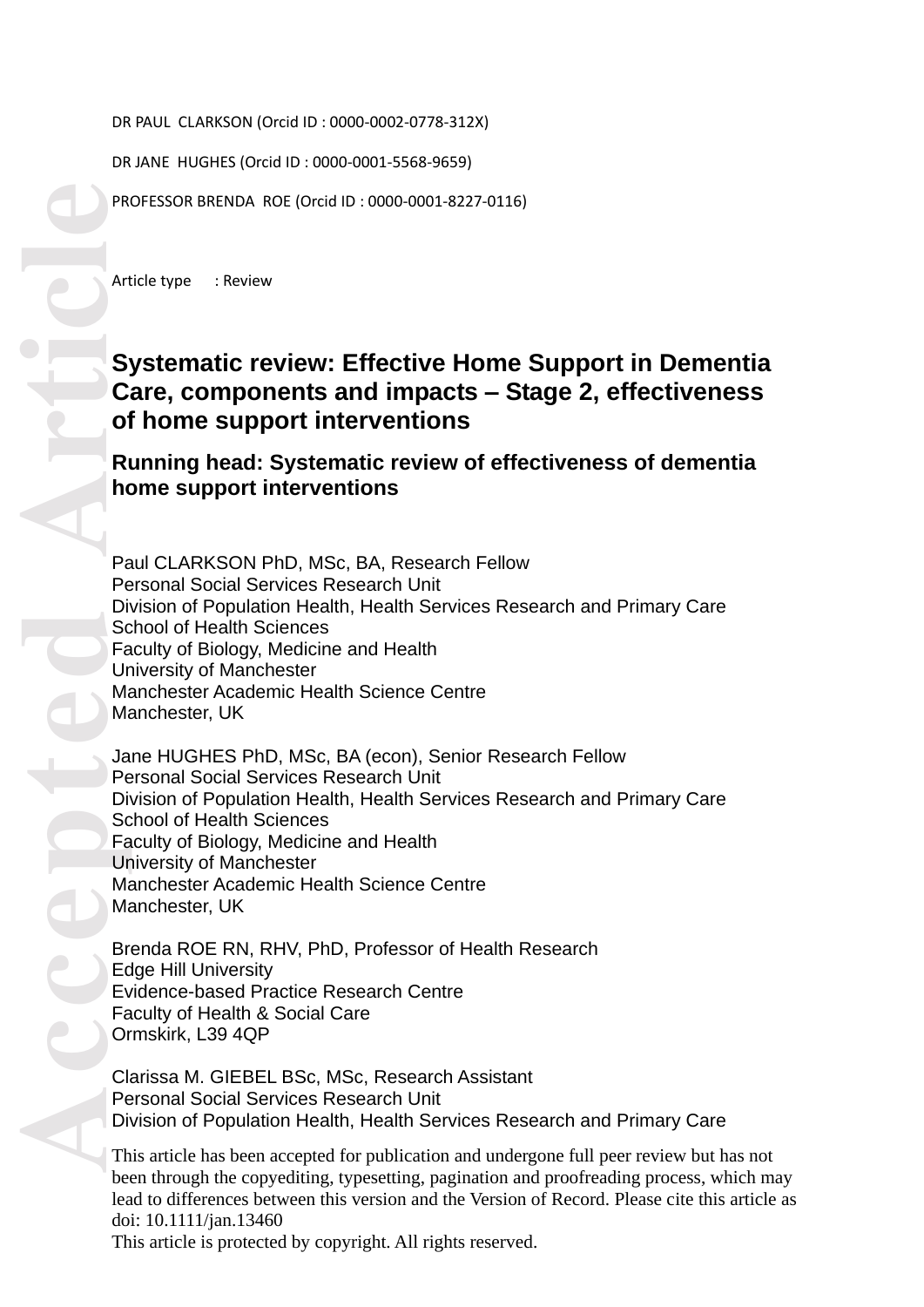School of Health Sciences Faculty of Biology, Medicine and Health University of Manchester Manchester Academic Health Science Centre Manchester, UK

David JOLLEY MSc, MBBS Medicine, Honorary Reader Personal Social Services Research Unit Division of Population Health, Health Services Research and Primary Care School of Health Sciences Faculty of Biology, Medicine and Health University of Manchester Manchester Academic Health Science Centre Manchester, UK

Fiona POLAND PGCHE, PhD, Professor of Social Research Methodology School of Health Sciences University of East Anglia, Norwich, UK

Michele ABENDSTERN PhD, BA, PG Dip, Research Associate Personal Social Services Research Unit Division of Population Health, Health Services Research and Primary Care School of Health Sciences Faculty of Biology, Medicine and Health University of Manchester Manchester Academic Health Science Centre Manchester, UK

Helen CHESTER PhD, MSc, BA, Research Associate Personal Social Services Research Unit Division of Population Health, Health Services Research and Primary Care School of Health Sciences Faculty of Biology, Medicine and Health University of Manchester Manchester Academic Health Science Centre Manchester, UK

David CHALLIS PhD, MSc, BA, Professor of Community Care Research Personal Social Services Research Unit Division of Population Health, Health Services Research and Primary Care School of Health Sciences Faculty of Biology, Medicine and Health University of Manchester Manchester Academic Health Science Centre Manchester, UK

& members of the HoSt -D (Home Support in Dementia) Programme Management Group.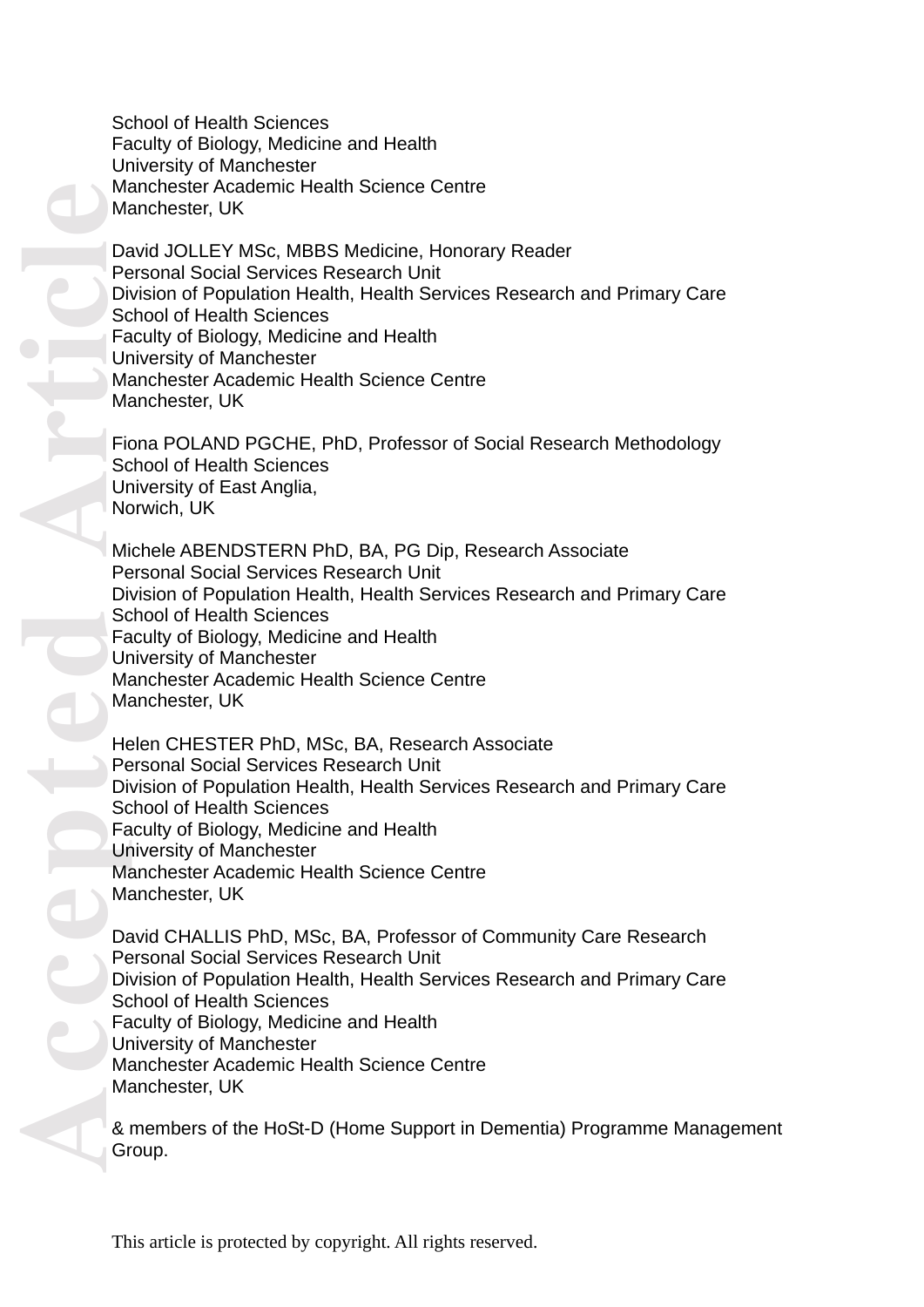*Corresponding author*: Dr Paul Clarkson, address above, Tel: +44 (0)161 -275 5674; Fax: +44 (0)161 275 5790; E -mail: [paul.clarkson@manchester.ac.uk.](mailto:paul.clarkson@manchester.ac.uk)

# **Acknowledgements**

Accepted **Accepted Articles Articles Articles Articles Articles Articles Articles Articles Articles are amount and Articles are amount Articles are effectively considered and Articles are effectively considered and** This research was funded by the National Institute for Health Research (NIHR) under its Programme Grants for Applied Research (Grant Reference Number: DTC-RP-PG-0311 -12003). The views expressed are those of the authors and not necessarily those of the NHS, the NIHR or the Department of Health. We would like to thank Rebecca Hays for initial help in developing the search strategies and our PPCI group for their comments from the synthesis. Other members of the Programme Management Group are: Professor Martin Orrell, Narinder Kapur (University College London); Professor Linda Davies, Professor Chris Roberts (University of Manchester); Jean Tottie (TIDE -Together in Dementia Everyday); Professor Ian Russell (Swansea University) and Reagan Blyth (Pennine Care NHS Foundation Trust).

# **Conflict of interest statement**

No conflict of interest was declared by the authors in relation to the study itself. Note that Brenda Roe is a *JAN* editor but, in line with usual practice, this paper was subjected to double blind peer review and was edited by another editor.

# **Funding statement**

This research was funded by the National Institute for Health Research (NIHR) under its Programme Grants for Applied Research (Grant Reference Number: DTC-RP-PG-0311 -12003).

# **Abstract**

**Aim.** To explicate the outcomes of home support interventions for older people with dementia

and/or their carers to inform clinical practice, policy and research.

**Background.** Most people with dementia receive support at home. However, components and

effectiveness of home support interventions have been little explored.

**Design**. Systematic review with narrative summary .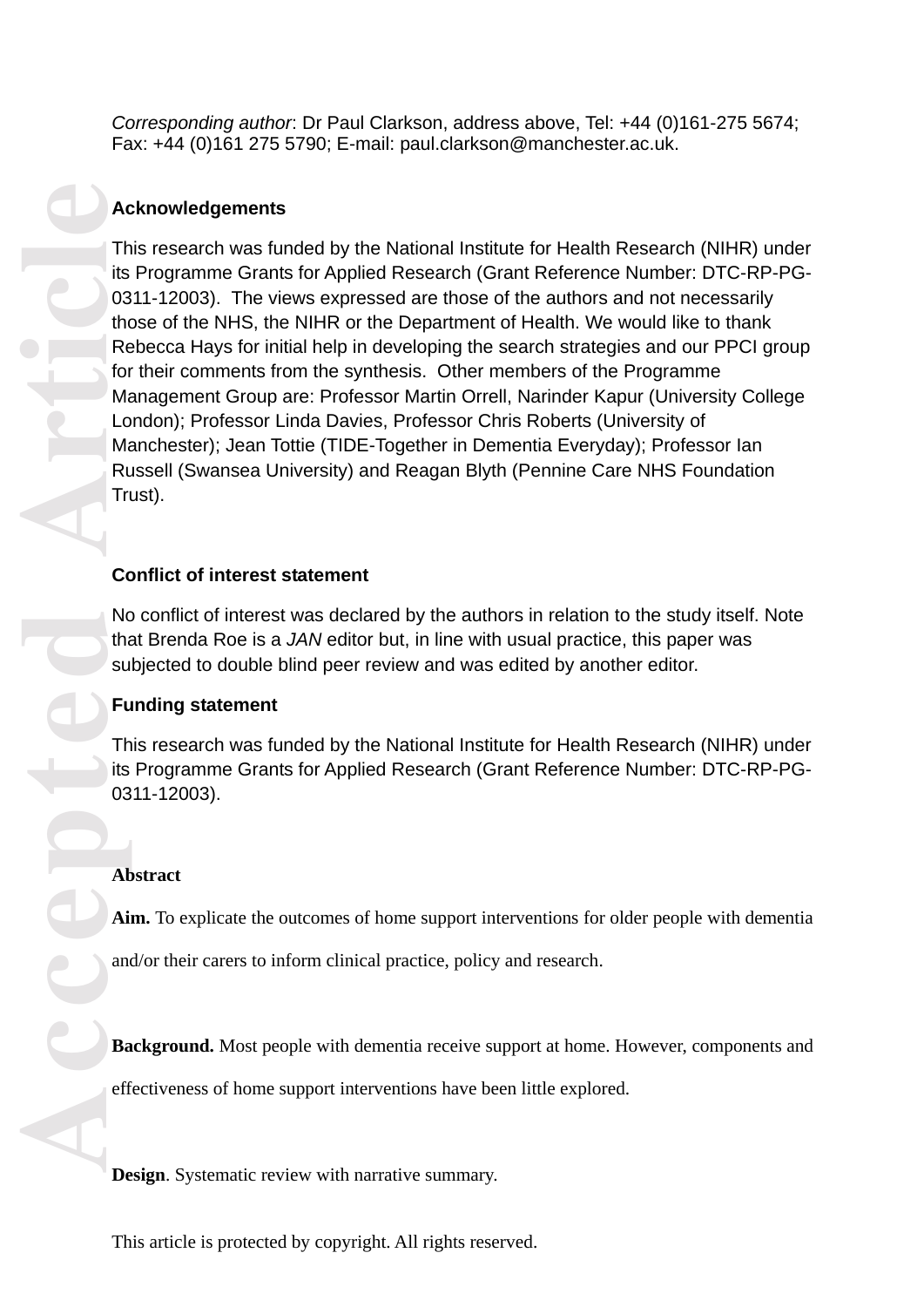Central Register of Controlled Trials, PsychINFO, CINAHL, Applied Social Science Index and CSA Social Services Abstracts. Databases and sources were searched from inception to April 2014 with no date restrictions to locate studies.

**Review methods:** The PRISMA statement was followed and established systematic review methods used. Using 14 components of care for people with dementia and their carers, identified previously, data across studies were synthesized . Interventions were grouped and described and effectiveness ratings applied. Qualitative studies were synthesized using key themes.

and Applement identical the Reduced of Reduced the Applement of Reduced the Article<br>
and Applement identical the Reduced of Reduced the Applement of Reduced the Article<br>
applement Reduced the Article **Data sources**. Electronic searches of published studies in English using PubMed, Coohrane<br>Central Register of Controlled Trials, PsychINFO, CINAHI, Applied Social Science Index<br>and CSA Social Services Abstracts. Databases **Results.** Seventy studies (four qualitative) were included. Most were directed to carers and of high quality. Seven interventions for carers and two for people with dementia were identified, covering 81% of studies. Those relating to daily living, cognitive training and physical activity for people with dementia were absent. Measures of effectiveness were influenced mainly by the intensity (duration and frequency) of interventions. Those containing education, social support and behaviour management appeared most effective.

**Conclusion.** These interventions reflect emergent patterns of home support. Research is required to identify effective interventions linked to the stage of dementia, which can be applied as part of routine clinical care.

**Keywords:** dementia, nursing, home support, carers, caregivers, systematic review, interventions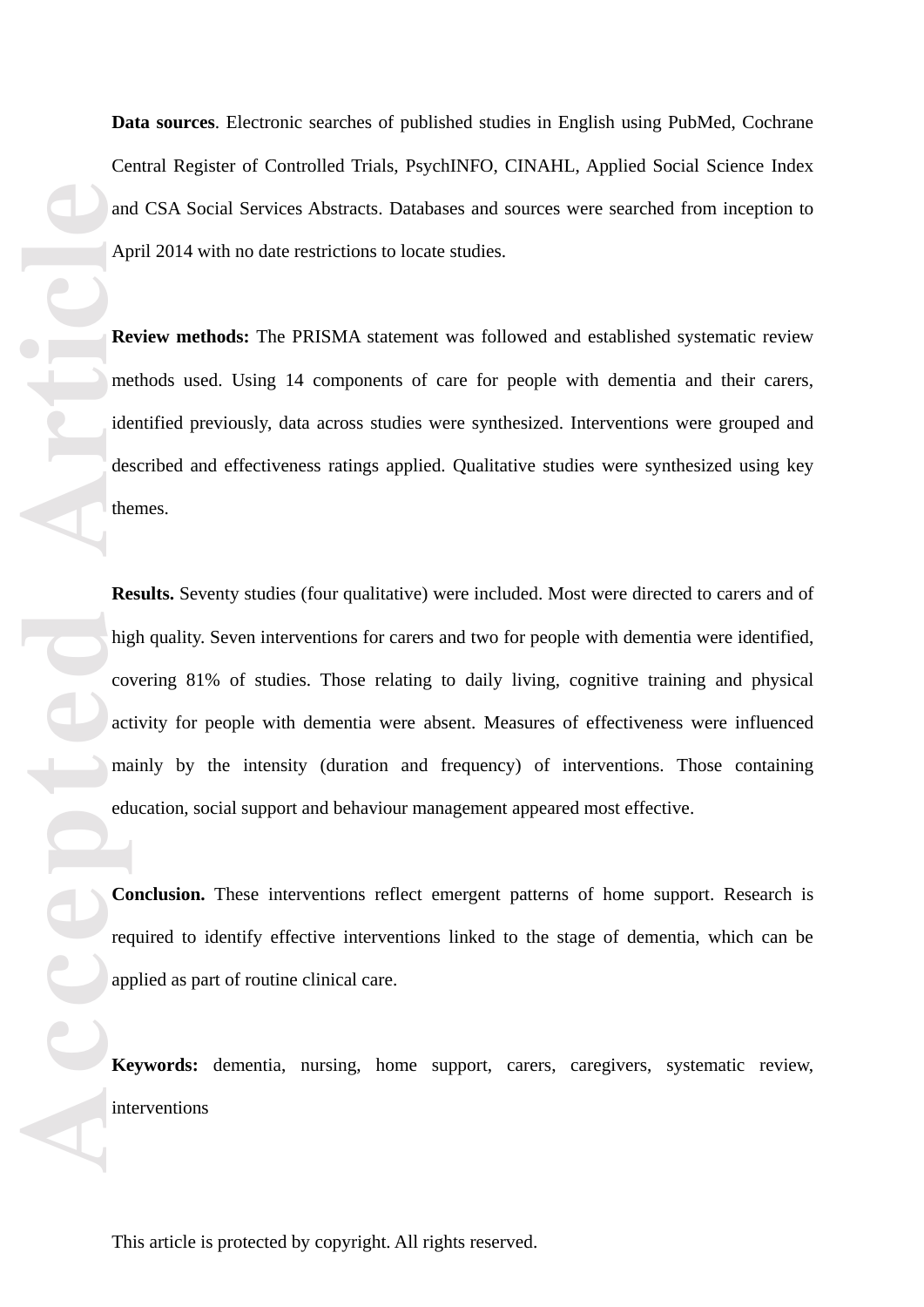## **Summary statement**

# **Why is this research or review needed?**

- There is no cure for dementia currently and as people live longer the costs associated with its management will increase.
- Most studies report non -pharmacological interventions undertaken in nursing/care homes and not at home where most people with dementia live with their carers.
- $\bullet$ Studies of non -pharmacological interventions for people with dementia and their carers often lack detailed description s of their components and effectiveness.

# **What are the key findings?**

- Nine types of home support interventions were identified.
- Most interventions of home support for people with dementia were targeted on their carers and comprised more than one component.
- $\bullet$ The effectiveness of particular interventions varied.

# **How should the findings be used to influence policy/practice/research/education?**

- This review informs clinical practice and service commissioning about effective support for people with dementia living at home with their carers.
- Further research is required to gather evidence about home support for people with dementia which can be replicated by practitioners in routine care.

**Accepted Article**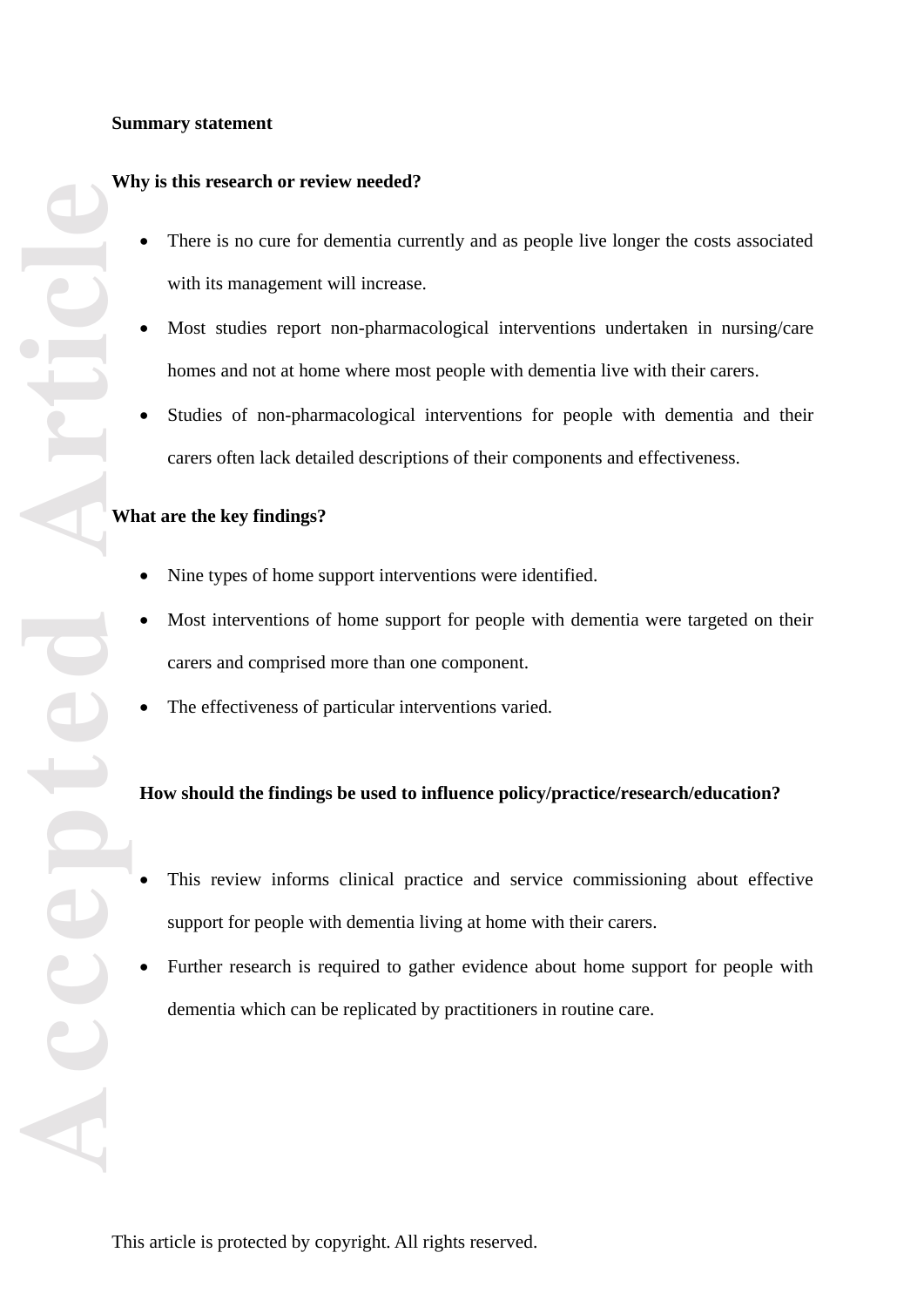#### **INTRODUCTION**

aff<br>
aff<br>
der<br>
wc<br>
sec<br>
pro<br>
est<br>
(U<br>
d.<br>
der<br>
bel<br>
d.<br>
der<br>
bel<br>
d.<br>
der<br>
bel<br>
d.<br>
at<br>
<br> **Ba**<br>
Article<br>
(D<br>
y proprovided not provided not provided not provided not provided not provided not<br>
provided not<br>
provided not<br>
p Dementia is a major international public health concern with a growing number of people affected by the condition, either directly or indirectly through caring for someone with dementia, with associated high costs of treatment and care (Rosser & Knapp 2015) . In 2015, worldwide, 9.9 million new cases of dementia were estimated each year, one case every 3.2 seconds, leading to a figure of 46.8 million people living with dementia. This figure is projected to reach 74.7 million in 2050 (Alzheimer's Disease International, 2015). It is estimated that over one million people were living with dementia in the United Kingdom (UK) by 2015, with currently over seven percent aged 65 or above having dementia (Prince *et al* . 2014). As the condition progresses, a reduction in independence leads to people with dementia being increasingly reliant on support, which, in conjunction with increased behavioural and cognitive difficulties, increases carer burden (Grau *et al*. 2015; Sutcliffe *et al* . 2016). Consequently, non -pharmacological interventions for people with dementia living at home are a critical element in improving dementia care.

#### **Background**

An estimated 60 percent of people with dementia liv e in private households in the UK (Prince *et al*. 2014). Therefore, home support for these people and their carers is an important aspect of care . It includes the contribution of informal carers (spouses or children), estimated to provide about 40 percent of care (Schneider *et al* . 2003), a substantial amount of it unpaid (Department of Health 2009) . Additionally, formal home support from professionals and support workers is available (Wilberforce *et al*. 2013) . Many dementia home support interventions have been reported. For example care coordination by an interdisciplinary team including the provision of information about dementia, skill -building and regular monitoring by (Samus *et al*. 2014) and telephone -based support for family caregivers (Winter & Gitlin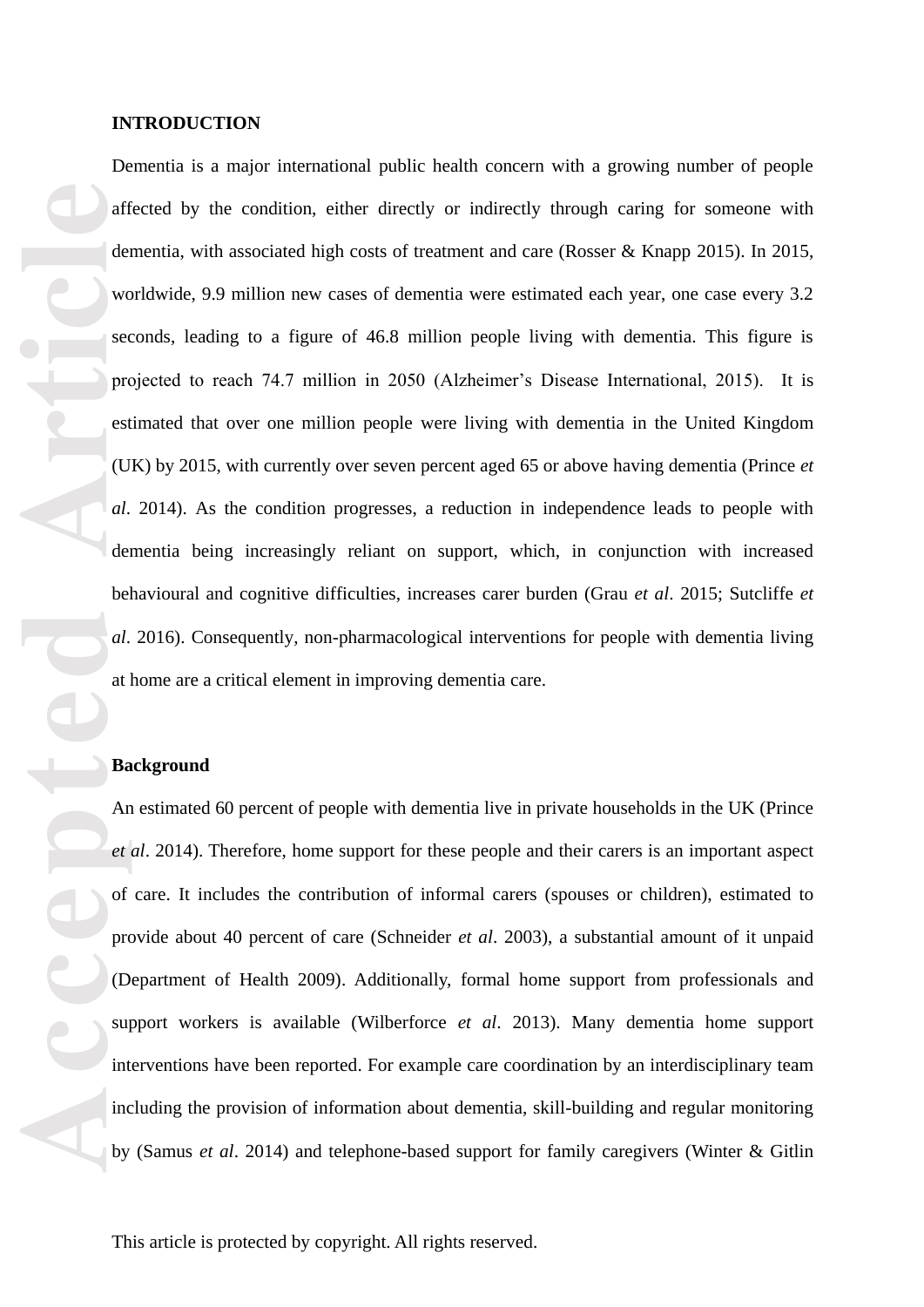the the contract of the contract of the contract of the contract of the contract of the contract of the difference of the contract of the difference of the contract of the difference of the contract of the contract of the

2006). However, further investigation is required relating to the efficacy of such interventions in terms of effectiveness and outcomes. In particular, it is unknown which components of these interventions might offer the greatest benefits to people with dementia and their carers.

This paper is part of a two-stage synthesis to marshal evidence of home support arrangements for people with dementia and their carers, concerning their effectiveness (Clarkson *et al*. 2016). It presents a systematic review evaluating evidence for the effectiveness of home support interventions provided to people with dementia and their carers. This builds on an earlier review (stage 1 ), which evaluated evidence for the effectiveness of psychosocial support irrespective of setting, which identified several components both for people with dementia and their carers (Clarkson *et al.* 2017). The review is part of a wider research programme (National Institute for Health Research, Programme Grants for Applied Research No. DTC -RP -PG -0311 -12003). Overall this review will provide evidence to guide clinical practice in home support and assist in the commissioning and redesign of multidisciplinary approaches to the care of older people with dementia and their carers.

## **THE REVIEW**

## **Aim**

The aim of this systematic review was to explicate the outcomes of home support interventions for older people with dementia and/or their carers that rely on one or more of the components identified previously (Clarkson *et al.* 2017 ) . This includes whether there are differences in effectiveness between different stages of dementia.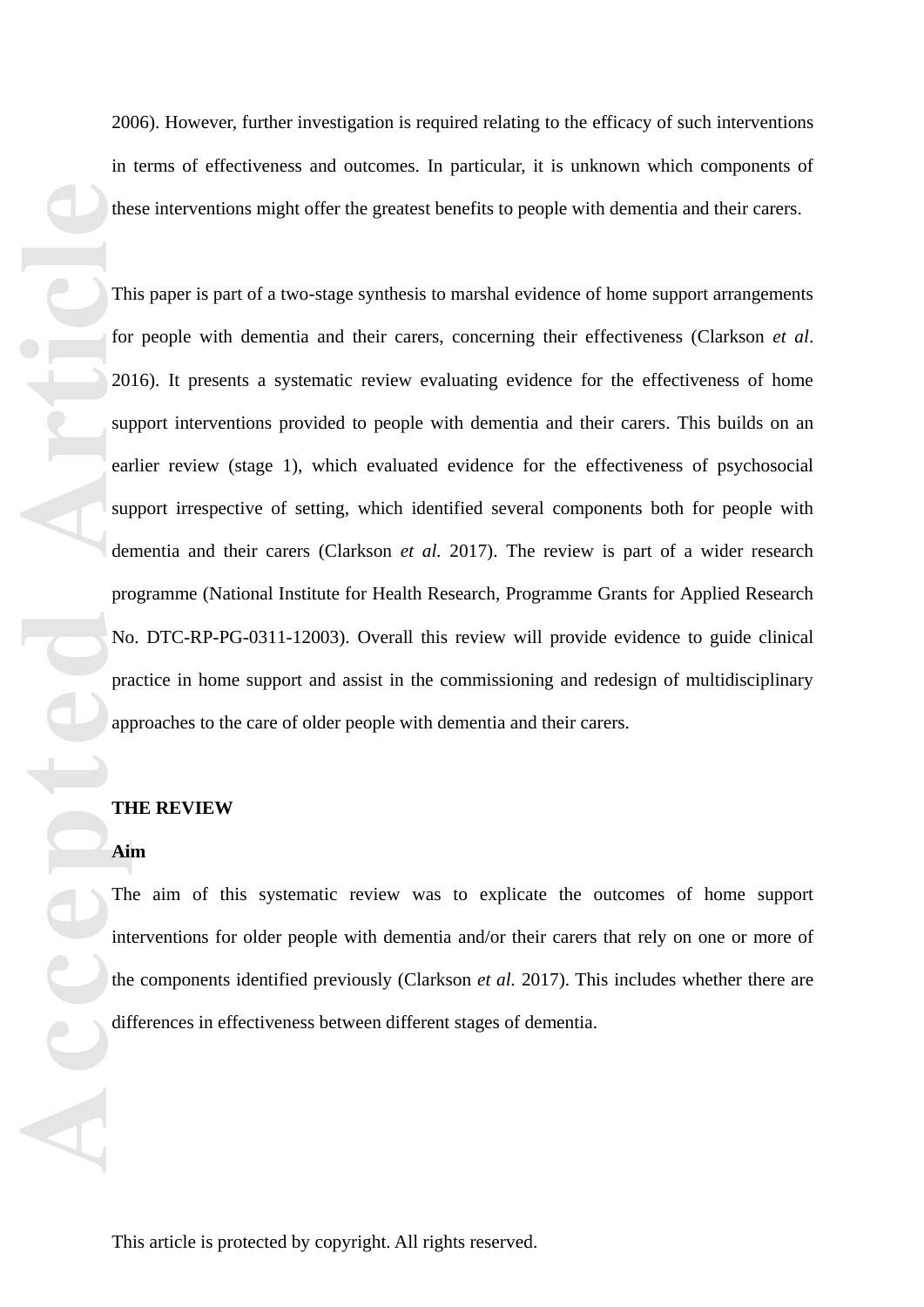#### **Design**

A systematic review of primary studies with high external validity (that is , where the intervention had or could have been implemented in the routine practice of home support in the UK ) was undertaken . Both qualitative and quantitative studies were included. The review followed the PRISMA statement and established guidelines for conducting and reporting systematic reviews (Centre for Reviews and Dissemination 2009; Moher *et al* . 2009; Liberati *et al* . 2009) PRISMA add refer ences). Detailed information on the methodology of this review is in the published protocol, including the inclusion criteria for studies (Clarkson *et al.* 2016). In this, home support interventions were defined as those providing formal support and were categorized, as providing information, support, education or therapy. The review was registered with PROSPERO (Reference/ID No CRD42014008890).

#### **Search methods**

**Accepted Article** Search strategies for identifying relevant studies were broad but subject to database -specific terms to enable appropriate studies to be identified. These terms were derived after discussion between the investigators , piloted and tested by an experienced systematic reviewer prior to the development of the protocol and included : dementia, Alzheimer Disease, home care services, social support (see Supplementary Information Table S1 for further information). Two reviewers searched electronic databases, PubMed, Cochrane Central Register of Controlled Trials, PsychINFO, CINAHL, Applied Social Science Index and CSA Social Services Abstracts (Clarkson *et al*. 2016 ) . Reference lists of relevant citations were checked and hand searches of relevant journals known to the investigators were also undertaken to elicit additional references, including a previous literature review by the investigators (Challis *et al.* 2010). No date restrictions were applied and all databases and sources were searched from inception up to April 2014 to locate studies published in English.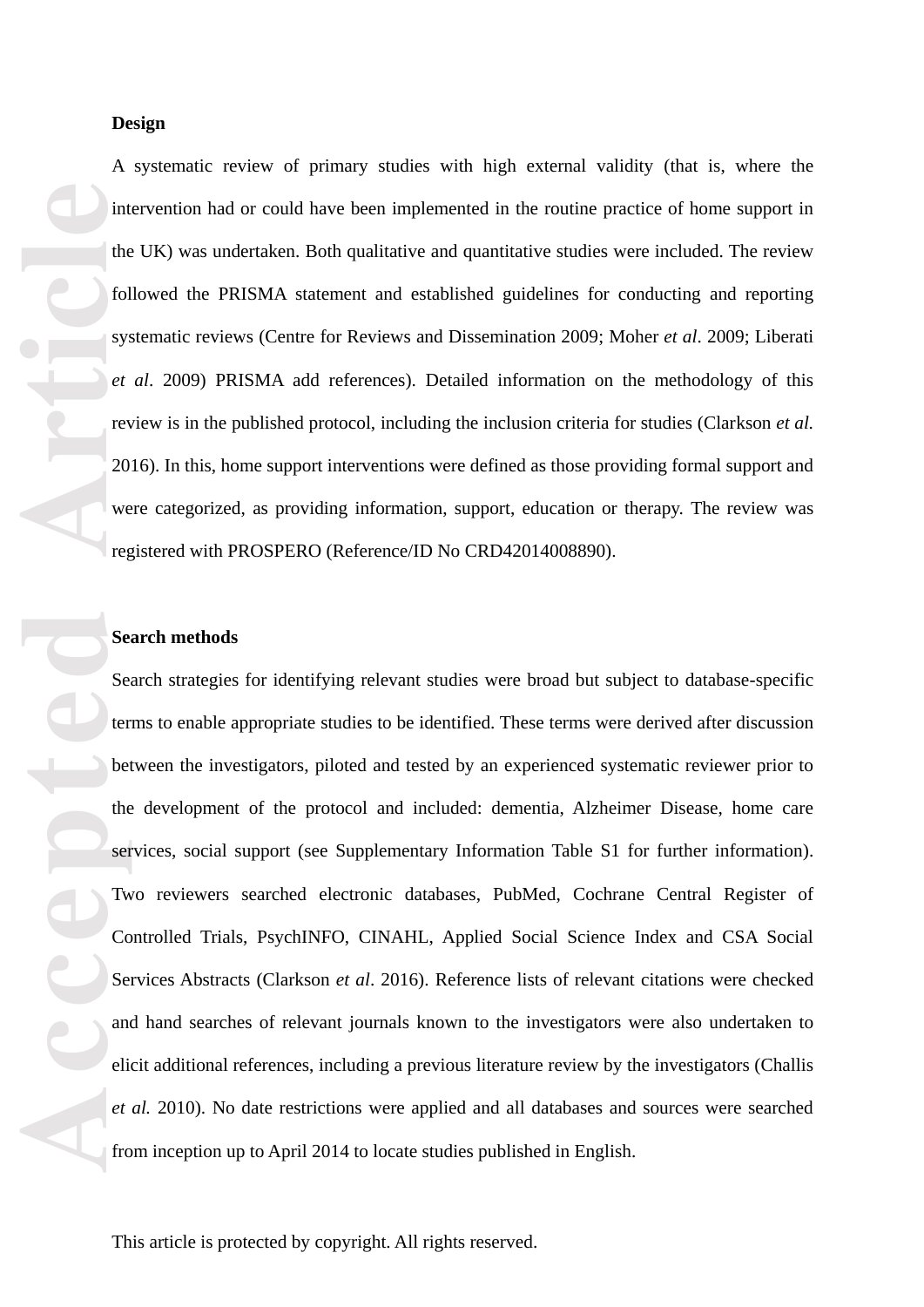#### **Search outcome**

Two reviewers selected studies for inclusion and agreed exclusions. One researcher screened the titles and abstracts of all potentially relevant citations against the inclusion criteria, with a second reviewing these decisions. Where decisions were not clear, the full-text of the study was read and uncertainties resolved through discussion with a third, independent reviewer. The two reviewers then extracted data concerning the key characteristics of those studies meeting the inclusion criteria.

#### **Quality appraisal**

the second was the second was the second was the second was the second was income of the second was the second was the second was the second was the second was the second was the second was the second was the second was th Using checklists of criteria two reviewers assessed the quality of the included studies independently. For quantitative studies, the Quality Assessment Tool for Quantitative Studies was used (EPHPP 2003; Deeks *et al.* 2003) . It assesses selection bias, study design, confounders, blinding, data collection methods and withdrawals and dropouts. Scores range from 1 (strong, with no weak ratings) to 3 (weak, with two or more weak ratings). For qualitative studies, the Critical Appraisal Skills Programme (CASP) checklist (Public Health Research Unit 2006) was employed with ratings provided by two reviewers . It comprises 10 questions designed to assist reviewers to appraise qualitative research by thinking systematically about the key issues of rigour, credibility and relevance. Discrepancies for both types of data were resolved through discussion.

## **Data abstraction**

A standardised electronic form, based on guidance was used to extract data about the interventions in the identified studies . This was based on the PICOS (Population, Interventions, Comparators, Outcomes and Study designs) Framework (Centre for Reviews and Dissemination 2009 ) . The form comprise d data on: study reference and setting; study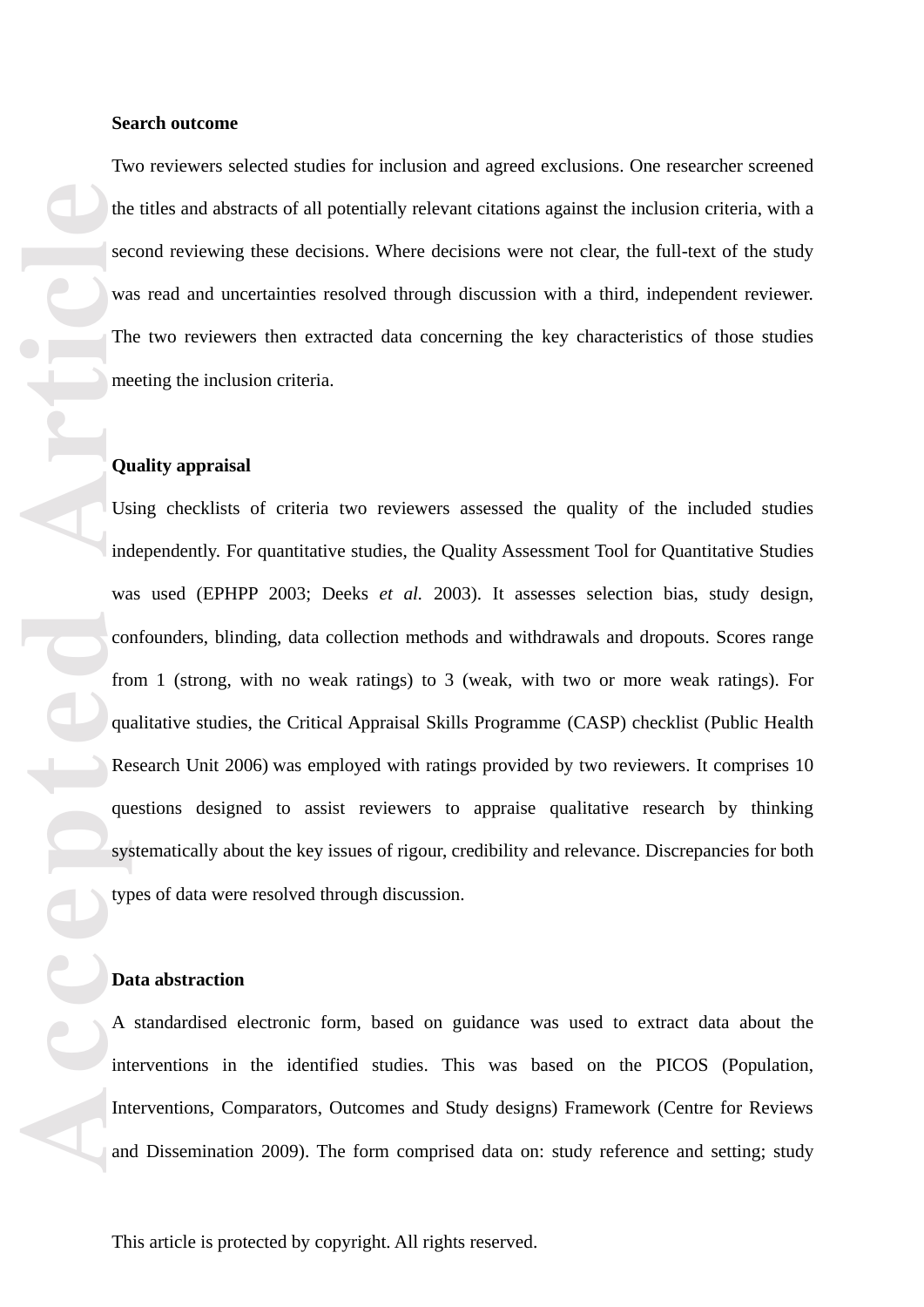characteristics (aims/objectives, inclusion criteria, participant recruitment); study design; focus of intervention (e.g. carers, people with dementia); participant characteristics (number, age, gender, stage of dementia); the intervention description (how delivered, intensity – duration and frequency, by whom); relevant outcomes; and main findings. It was piloted and refined on a sample of five studies before full data extraction.

#### **Synthesis**

age du ref du ref cal en act com eff cal by int ref eff com by int ref eff com com and com and com and com and com and com and com and com and com and com and com and com and com and com and com and com and com and com and Studies had a variety of objectives and research designs. A narrative summary was therefore undertaken to determine the extent to which home support interventions relied on the components identified previously (Clarkson *et al.* 2017) and to rate evidence concerning their effectiveness . Fourteen theory -linked components (nine for people with dementia and five for carers) were used These were: : for the person with dementia sensory enhancement/relaxation, social engagement, cognitive training, emotional support, physical activity, environmental modification, behaviour management, daily living assistance and care coordination; for the carer – education/advice, social support, behaviour management, emotional support and respite. A coding manual was developed to enable reviewers to judg e , independently , the presence or absence of each component in the published studies. A matrix (Teri et al., 2005 a) describe d the extent of the overlap of components in different studies .

Data were synthesized by grouping studies according to interventions , developed and agreed by the reviewers. In this review, interventions were defined as distinct, coherent and intentional acts of involvement aimed at alleviating difficulties. Thus, multiple studies reporting on the same intervention were grouped together to inform judgments of effectiveness (Carr *et al.* 2011). These were presented by their predominant component or component -mix . Effectiveness ratings were based on : statistically significant change (scored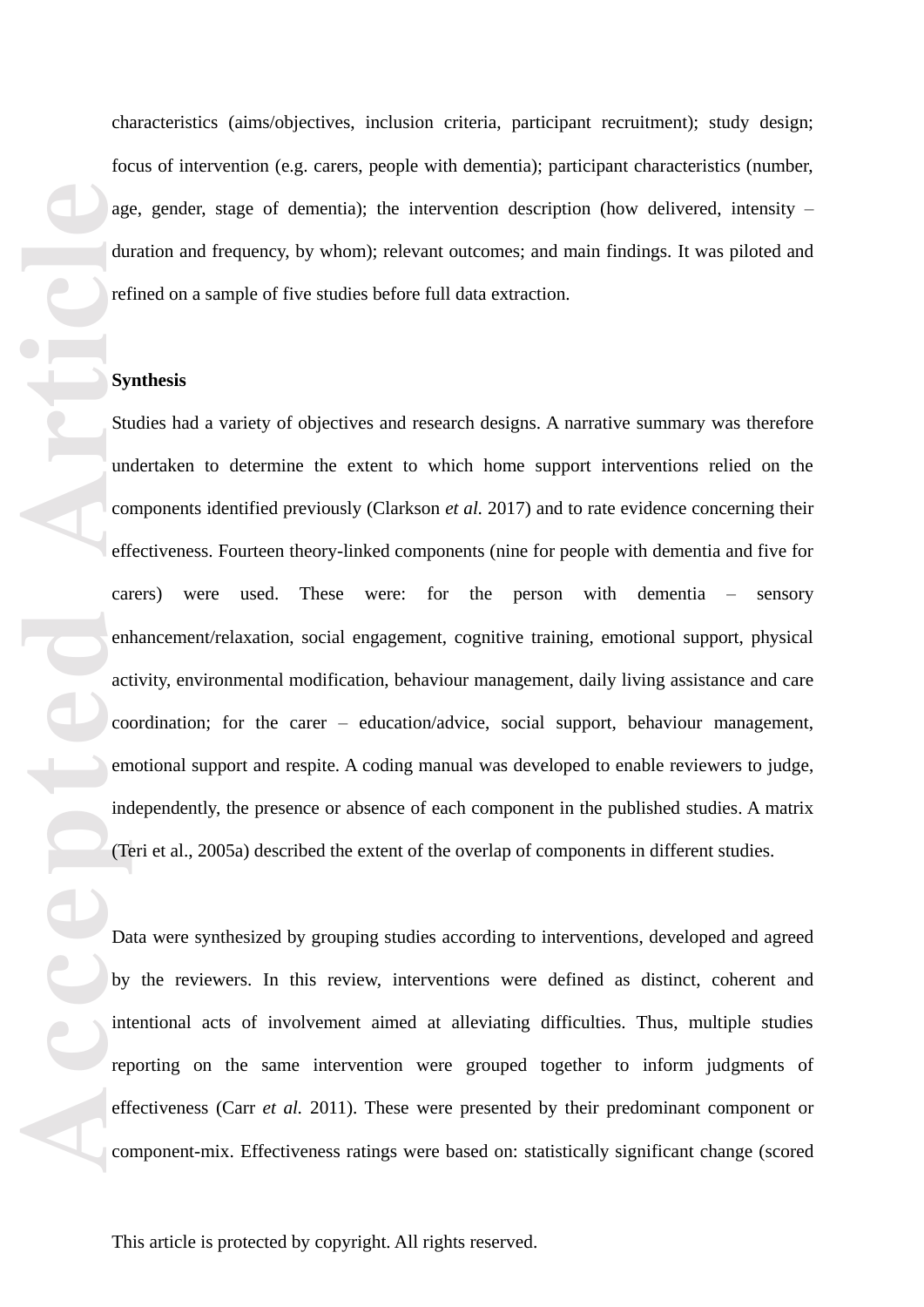as: non-significant = 0, significant = 1); effect size ('small'=0, 'medium'=1, 'large'=2); and intensity (the amount of exposur e – duration and frequency – participants received from the intervention; scored as 'low intensity'=1, 'high intensity'=2.). Scores for each of these domains were summed to give an overall effectiveness score; see supplementary information, Table S2 for details of the calculation . The resulting synthesis comprised descriptions of the interventions in terms of context, their mechanisms (their theory of change), the role and type of staff involved in delivery and outcomes.

int do Tai<br>
Int do Tai<br>
int of As<br>
ide fol de the sin<br>
app can<br> **RI**<br> **RI**<br> **RI**<br> **RI**<br> **RI**<br> **RI**<br> **RI**<br> **RI**<br> **RI**<br> **RI**<br> **RI**<br> **RI**<br> **RI**<br> **RI**<br> **RI**<br> **RI**<br> **RI**<br> **RI**<br> **RI**<br> **RI**<br> **RI**<br> **RI**<br> **RI**<br> **RI**<br> **RI**<br> **RI**<br> **R** As detailed in the protocol, to synthesise data from qualitative studies, key themes were identified with which to determine how and to whom outcomes were generated . This followed Thomas & Harden's (2008) three stage approach: coding of text 'line-by-line'; the development of 'descriptive themes'; and the generation of 'analytical themes'. The analytical themes were generated from the 14 components above to provide an interpretive framework similar to that used in the quantitative summary. For example, studies were systematically appraised to establish the acceptability of interventions to people with dementia and their carers .

## **RESULTS**

#### **Study selection**

A total of 603 citations were initially extracted, of which 160 were reviewed by title and abstract . Figure 1 shows the PRISMA (Moher *et al*. 2009) flow diagram for included studies. Seventy papers met the inclusion criteria. Three studies, where costs were the only outcome, were excluded .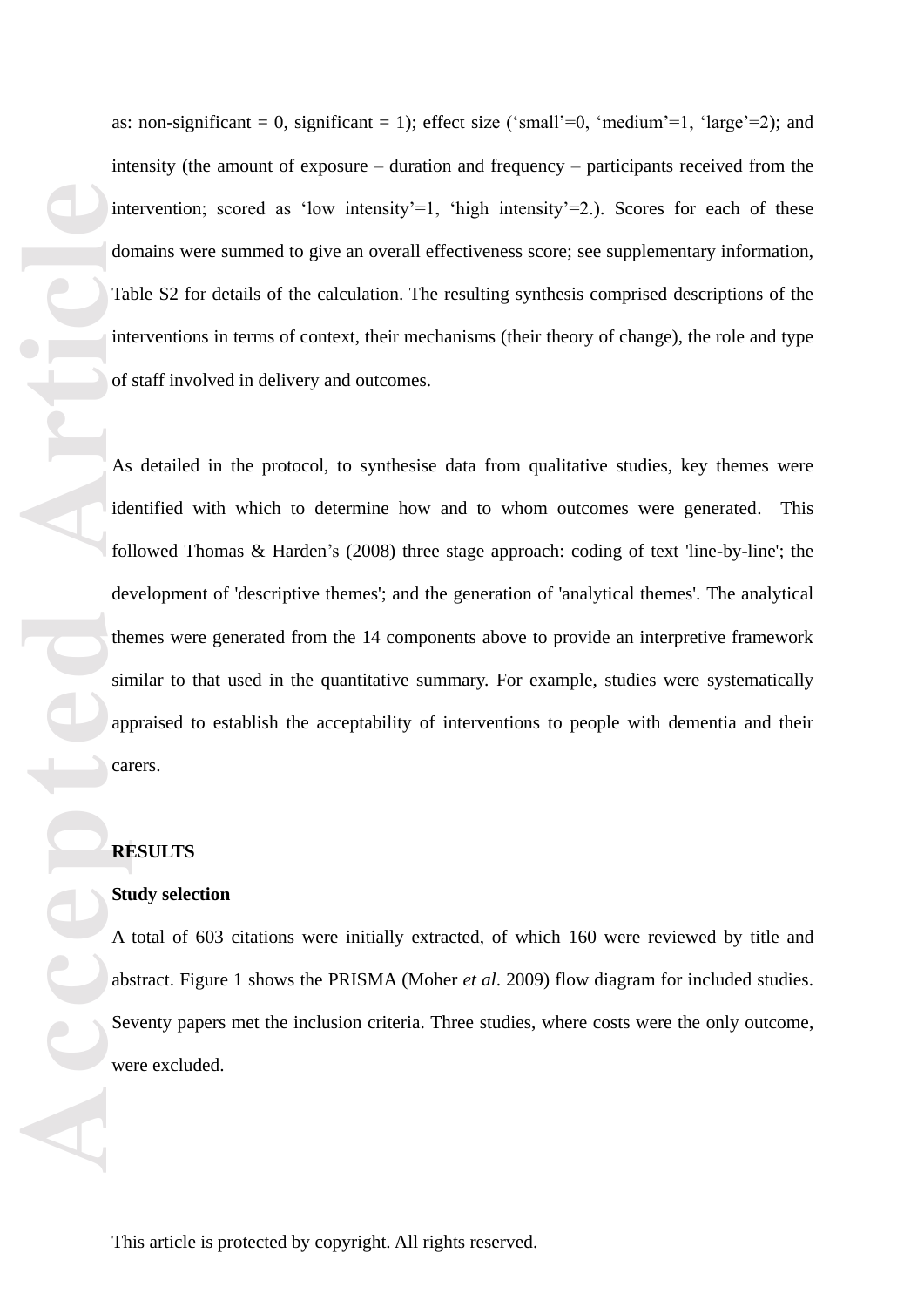#### **Study characteristics**

Tables 1-3 describe the included studies reporting home support interventions. Most (N=37; 53%) were conducted in the United States (US ), followed by the UK (N=13; 18% ) and the remainder in other countries including Taiwan, Finland and China. Almost all were directed towards family carers: either as a primary focus (N=3 3; 47% ) or with people with dementia (N=35; 50% ) . Two studies focused solely on people with dementia **.**

Twenty studies (29%) failed to specify the severity or stage of dementia. Of the remaining (N=50, 71%), most were directed towards carers or people with dementia in both early and later stages . A minority of studies addressed the needs of people exclusively in the early (N=7; 10% ), or in the later (N=10; 14%), stages.

In terms of research design most studies ( $N = 57$ ; 81%) were RCTs. Nine (13%) were quasiexperimental interventions and four (6%) were qualitative . Interventions lasted between one and 216 months (18 years). The largest one (Newcomer *et al*. (1999) included 2,731 (2,576 ) participants in the intervention (control) group, whilst the smallest (Sutcliffe & Larner 1988) consisted of six participants in the intervention and five in the control group (see Tables 1, 2 and 3).

53<br>
Ference **Article**<br>
The Research<br>
The Research<br>
The Research<br>
The Research<br>
The Research<br>
The Research<br>
The Research<br>
The Research<br>
The Research<br>
The Research<br>
The Research<br>
The Research<br>
The Research<br>
The Research<br>
The The quality rating for the quantitative studies  $(N=66)$  is also specified in the tables (Tables 1-3). The majority  $(N=37; 56%)$  were of high quality, with six (9%) categorized as weak. For the qualitative studies, two had low quality, one medium quality and one was rated of high quality. Overall, the 70 studies reported on 63 different interventions, with some studies reporting on different outcomes from the same intervention (e.g. Mittelman *et al.* 2004a; 2004b) .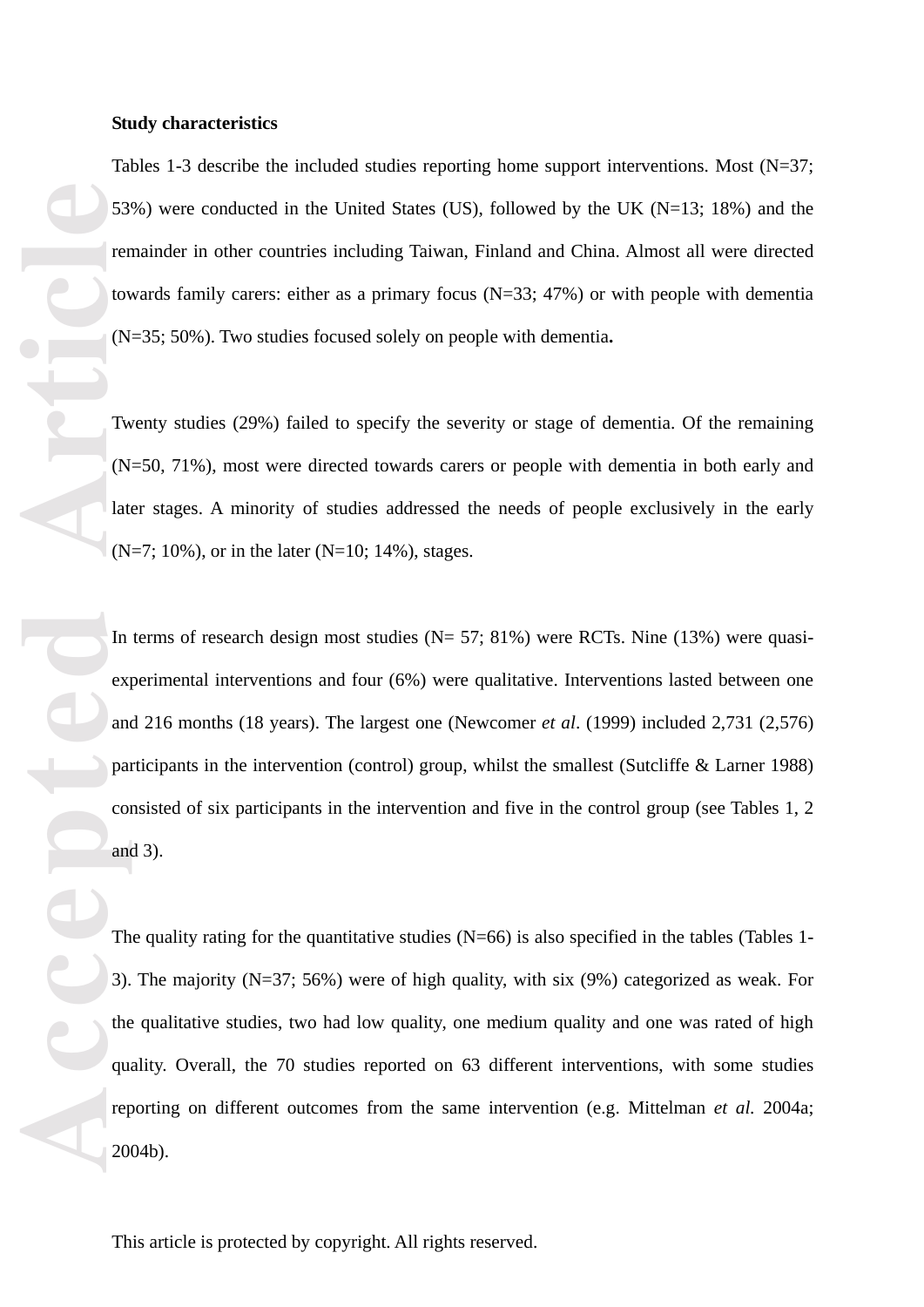The quantitative and qualitative studies are reported separately. In the first, the grouping s of 14 component s (5 for carers and 9 for people with dementia) identified previously (Clarkson *et al*. 2017 ) and detailed above, were employed . These are described as interventions and subsequently measures of effectiveness are applied to them (Table 4) . Finally, findings from the qualitative data are reported, reflecting some of the 14 components referred to above .

#### *Groupings of components*

There were 14 single-component and 52 multi-component carer studies and 21 singlecomponent and 15 multi -component studies for people with dementia identified (see supplementary information Tables S3 and S4). The components identified in these studies were grouped together into interventions to capture the most prevalent approaches for both carers and people with dementia. This grouping included over four fifths (81%) of the studies in the revie w .

**Accepted Article**<br> **Accepted Article**<br> **Article**<br> **Article**<br> **Article**<br> **Article**<br> **Article**<br> **Article**<br> **Article**<br> **Article**<br> **Article**<br> **Article**<br> **Article**<br> **Article**<br> **Article**<br> **Article**<br> **Article**<br> **Article**<br> **A Synthesis**<br>The quantitative and qualitative studies are reported sep<br>14 components (5 for carers and 9 for people with demetral. 2017) and detailed above, were employed. These<br>subsequently measures of effectiveness are a The interventions are described in Table 4. Seven interventions were identified for carers, based on five components . Education/advice and behaviour management were the most frequent components for carers and were often jointly employed. Information and advice was frequently provided alongside behavioural techniques, whereby carers were educated about the possible causes of their relative's behaviour problems. The interventions identified were a single-component approach, involving only behaviour management (N=8 studies); and a multicomponent intervention employing education/advice, emotional and social support (N=6 studies). The remainder employed: education/advice and behaviour management (N=11) studies); plus emotional support (N=5 studies); plus social support (N=5 studies); plus emotional and social support (N=6 studies). Finally, one approach involved all five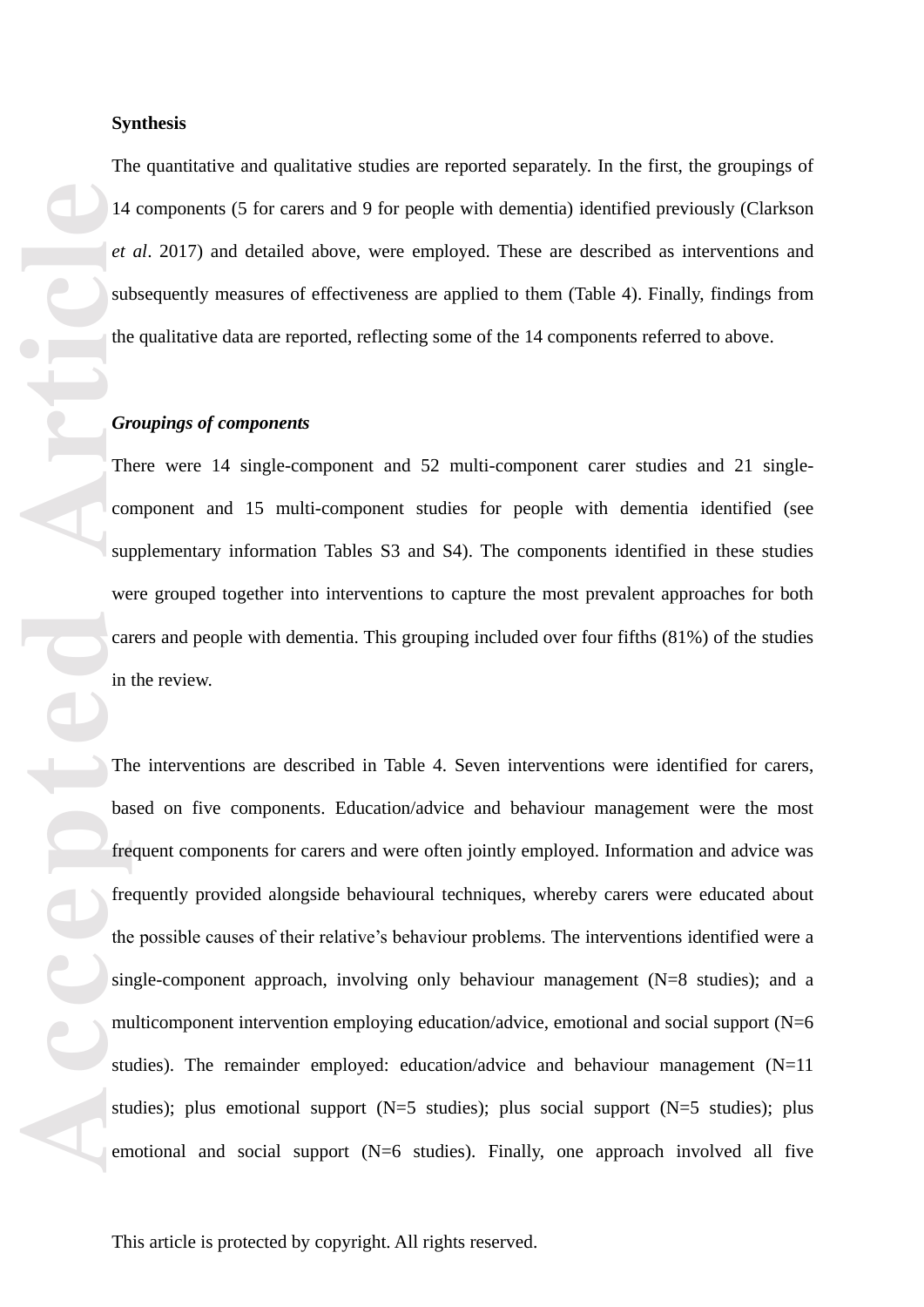components: education/advice, behaviour management, emotional support, social support and respite (N=3 studies).

The Contract of Contract of Contract of Contract of Contract of Contract of Contract of Contract of Contract of Contract of Contract of Contract of Contract of Contract of Contract of Contract of Contract of Contract of Co Two single component interventions were identified for people with dementia, from 9 possible components: one focusing on care coordination (N=7 studies) and the other on environmental modifications (N=6 studies). In describing the most prevalent groupings of components, seven components previously identified were not included (sensory enhancement/relaxation; social engagement; cognitive training; emotional support; physical activity; behaviour management; and daily living assistance) (Clarkson *et al*. 2017 ) . The least represented components in this review of home support interventions were: sensory enhancement/relaxation, which was present in only one study (Torkomani *et al*. 2014); cognitive training in only three (Quayhagen *et al*. 2000; Davis *et al*. 2001; Graff *et al*. 2007) and physical activity in only four (Teri *et al*. 2003; Gitlin *et al*. 2008; Eloniemi -Sulkava *et al*. 2009; Steinberg *et al*. 2009) . The inclusion of these studies would have reduced the number of interventions it was possible to categorise and therefore the evidence available (see supplementary information Table S4). As noted in Table 4, a range of staff were employed in undertaking the interventions , including professionally and non -professionally qualified personnel and researchers.

#### *Effectiveness*

The nine interventions, described above , comprising the most preva lent groupings of components , were selected to synthesise evidence relating to effectiveness . These are described in Table 4 with exemplars. Two criteria, effect size and intensity had most influence on the rating of effectiveness. Most studies reported statistically significant change in at least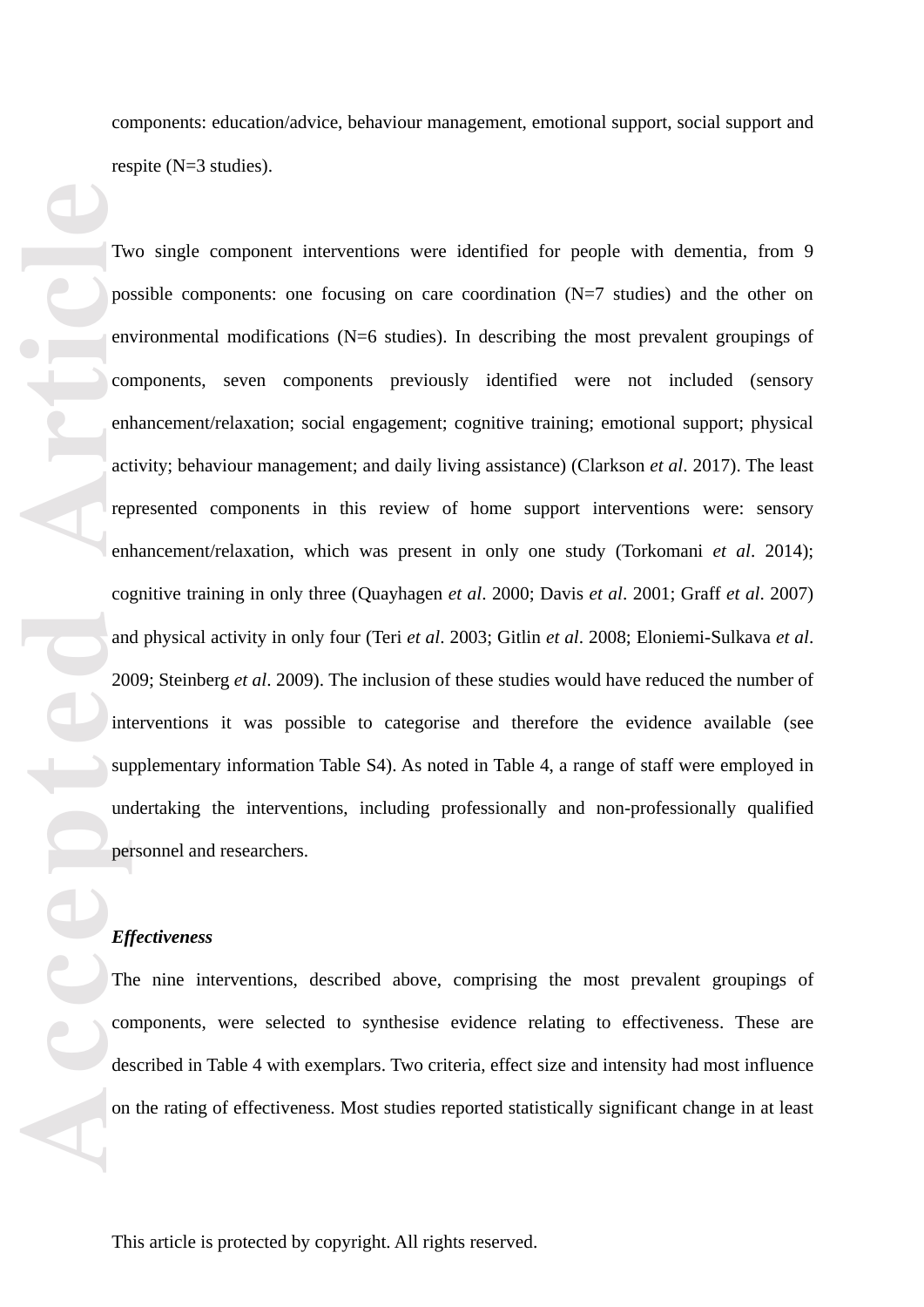one outcome. The statistics used for calculating the effectiveness rating for each study are in supplementary information, Table S4. The most salient findings are summarized below.

All interventions included studies with a range of effectiveness ratings . A larger number of components within an intervention did not necessarily increase effectiveness. Hence, the approach for carers containing all five components (C7, Table 4) was no more effective, in terms of the range of effectiveness ratings, than other approaches. However, there was a tendency for the approach containing education/advice, behaviour managemen t and social support (C5, Table 4) to have a higher range of effectiveness than others.

**AI**<br> **AI**<br>
complement<br>
terms and terms sured<br>
complement<br>
Complement<br>
Complement<br>
Complement<br>
Complement<br>
Complement<br>
Complement<br>
Complement<br>
Complement<br>
Complement<br>
Complement<br>
Complement<br>
Complement<br>
Complement<br>
Complem Components were linked to a range of outcomes, including everyday functioning, behaviour, cognition and delaying nursing/care home admission. A number were multicomponent interventions. The mix of two components*,* education/advice and behaviour management (C3, Table 4) , was the most frequent intervention approach, which effectively reduced carer burden, problem behaviour and improved well -being. This m ight reflect the fact that teaching carers to manage problem behaviours most often involves information and advice about the causes of such behaviours and about the condition as such. Another set of interventions comprised a different mix of components, providing education /advice, emotional and social support to carers (C2, Table 4). Often this consisted of face-to-face, telephone, or internetbased support groups and individual counselling, where carers were listened to and could exchange their experiences of caring for someone with dementia. The approach was used to reduce the rate of nursing/care home admissions and the promotion of carer well-being.

Measures of effectiveness were also captured in the two single component interventions for people with dementia (P1 and P2, Table 4) . Six studies employing environmental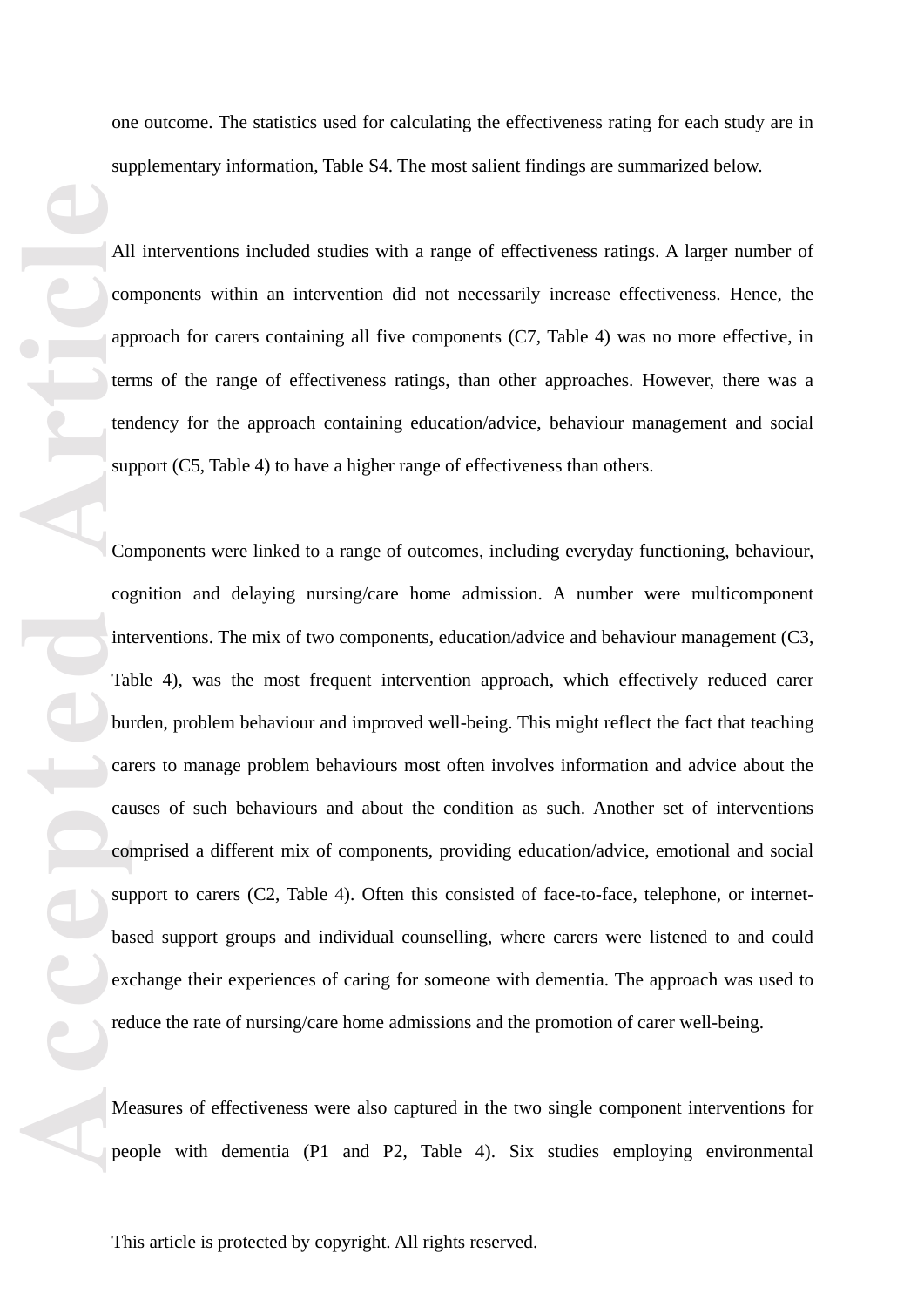**Cace of the Contract of the Contract of the Contract of the Contract of the Contract of the Contract of the Contract of the Contract of the Contract of the Contract of the Contract of the Contract of the Contract of the C** modifications were rated low to moderately effective, although all reported significant improvements. These were based on the theory that removing stressors in the environment can reduce problem behaviour and increase everyday functioning of the person with dementia, such as transfers out of bed and enhance carer well -being. A range of effectiveness ratings were identified for care coordination . The primary goal of most was to delay or reduce nursing/care home admission (Lawton *et al.* 1989; Chien & Lee 2008, 2011; Challis *et al.* 2009 ). Most studies were RCTs and specifically designed to test the efficacy of a specific intervention . However, Tibaldi *et al.* (2004) compared the effectiveness of two different approaches to care. The care coordinated home hospitali sation service was effective in alleviating carer burden and reducing problem behavio urs , compared with those admitted to a general medical ward .

# *Qualitative findings*

For qualitative studies, key themes were identified to determine how outcomes were generated . Three focused on carer skill building (Farran *et al.* 2003 , 2004; Kelly *et al.* 2002). They all included the components of: education and advice, behaviour management, emotional support and the presence of social support. The remaining study focused on people with dementia and their carers (Rothera *et al.* 2008). Three components were also present in this: behaviour management, daily living and, for carers, emotional support. Quality of life of the carer-person with dementia relationship was the main outcome focus of

all qualitative studies, with carer burden being a specific element within it. Two linked studies (Farran *et al.* 2003, 2004) highlighted the need to support carers to come to an understanding of dementia as a condition and that how they manage their own feelings and behaviours can have an impact on both on the behaviour of the person with dementia and on their own well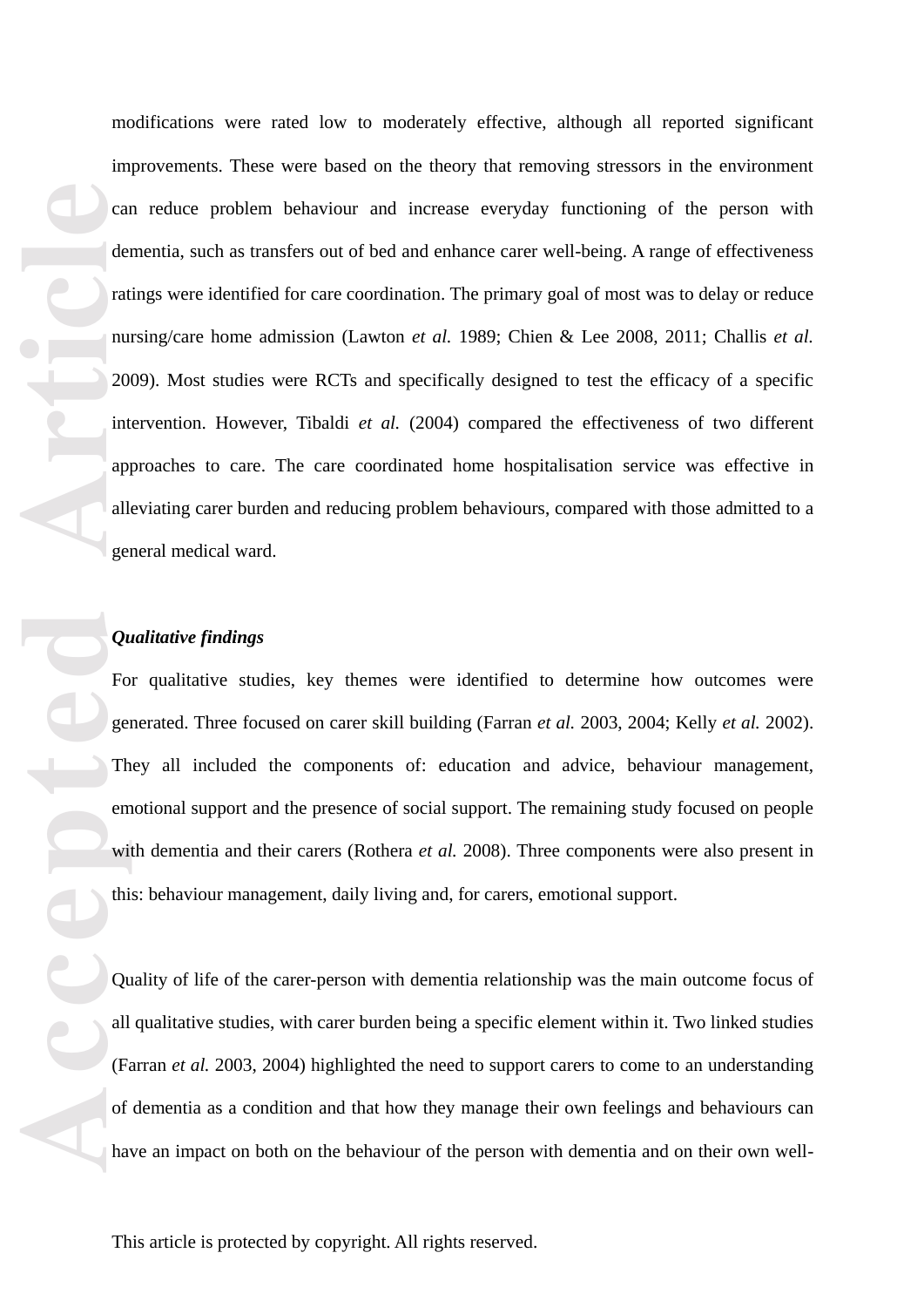being. One carer commented that they had "finally realised that it's me who has to change" (Farran *et al.* 2003, p. 371).

#### **DISCUSSION**

In this section , the principal findings from this systematic review are appraised in terms of the principal findings, their logical coherence and implications for clinical practice. The aim of this review was to explicate the outcomes of home support interventions for older people with dementia and/or their carers, which relied on one or more of the components previously identified (Clarkson *et al*. 2017). However, the descriptions of the interventions were of variable quality. Nevertheless, in terms of influence, most studies reported positive outcomes, although these were derived from a disparate group of interventions, employing differing outcome measures and sometimes were based on small sample s .

**Accepted Article**<br> **Article**<br> **Article**<br> **Article**<br> **Article**<br> **Article**<br> **Article**<br> **Article**<br> **Article**<br> **Article**<br> **Article**<br> **Article**<br> **Article**<br> **Article**<br> **Article**<br> **Article**<br> **Article**<br> **Article**<br> **Article**<br> **A** Reflecting the aim of the review, the principal finding was the identification of a range of potential approaches for delivering home support to people with dementia and their carers (Clarkson *et al*. 2016). This has been achieved by first identifying the components of the intervention irrespective of setting and second by investigating their presence in studies administered to people with dementia and their carers at home, with an assessment of their effectiveness. All 14 components identified previously (Clarkson *et al*. 2017) were present in the studies included in this review . The resulting intervention s covered over four fifths of these . Many interventions targeted improving behavioural problems, with studies typically teaching carers techniques to address these . Behaviour management techniques focused on the person with dementia were rare. Only two of the nine components for people with dementia were included.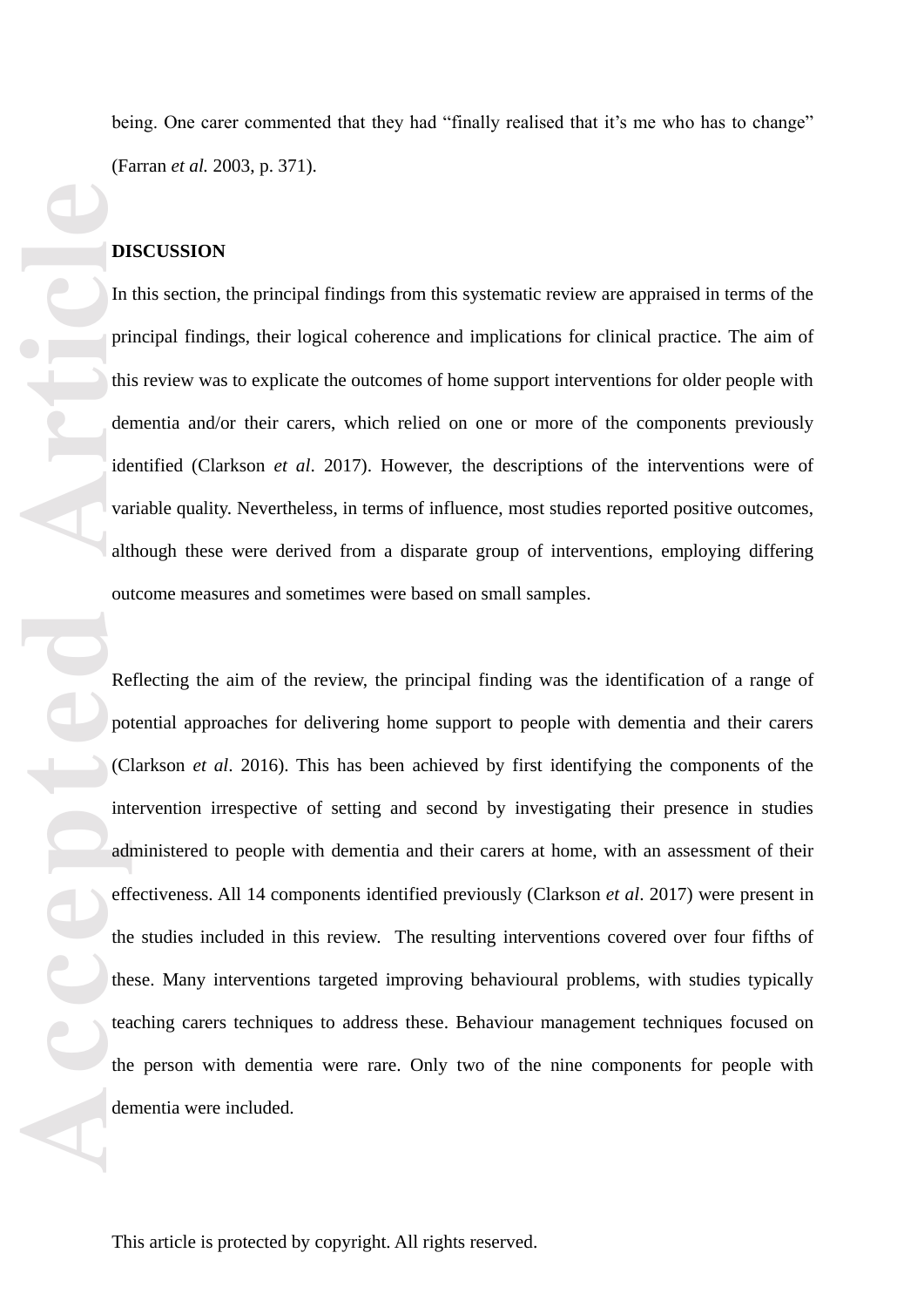An interesting finding from this review was that m ost interventions addressed the needs of carers and not people with dementia . Their contribution to the care of people with more advanced dementia has been noted elsewhere (e.g. Starkstein *et al.* 2006). The management of problem behaviour by changing the response of carers was an important component of interventions in this literature review (see for example, Livingston *et al*. 2005). Interestingly, an intervention using this component together with education and social support revealed more evidence of effectiveness than other approaches (Chien & Lee 1998; Burgio *et al*. 2003; Belle *et al*. 2006; Finkel *et al*. 2007). However, effectiveness was unrelated to the number of components within an intervention.

advertised and advertised by the contract of the contract of the contract of the contract of the contract of the contract of the contract of the contract of the contract of the contract of the contract of the contract of t To what extent does the logical coherence of the nine interventions identified constitute a taxonomy ? This has been described as "a formal system for classifying multifaceted, complex phenomenon according to a set of common conceptual domains and dimensions" (Bradley *et al* . 2007, p. 1760). The approach has been used previously to describe approaches to information sharing and assessment in a demonstration program (Chester et al. 2015). Its value is in promoting "increased clarity in defining and hence comparing diverse, complex interventions" (Bradley *et al* . 2007, p. 1760) by using "a common language . . . that distils [them] into their essential components" (Bradley *et al.* 2007, p. 1766). The interventions described and appraised in Table 4 represent a synthesis of the 14 components , identified previously, in a variety of combinations (Clarkson *et al*. 2017). Critically, in this review they were delivered at home. Interventions within the taxonomy included studies with a range of effectiveness ratings based on multiple outcome measures. They differed in terms of their mechanisms for promoting change and the staff groups administering the interventions, together with measures of outcomes and effectiveness.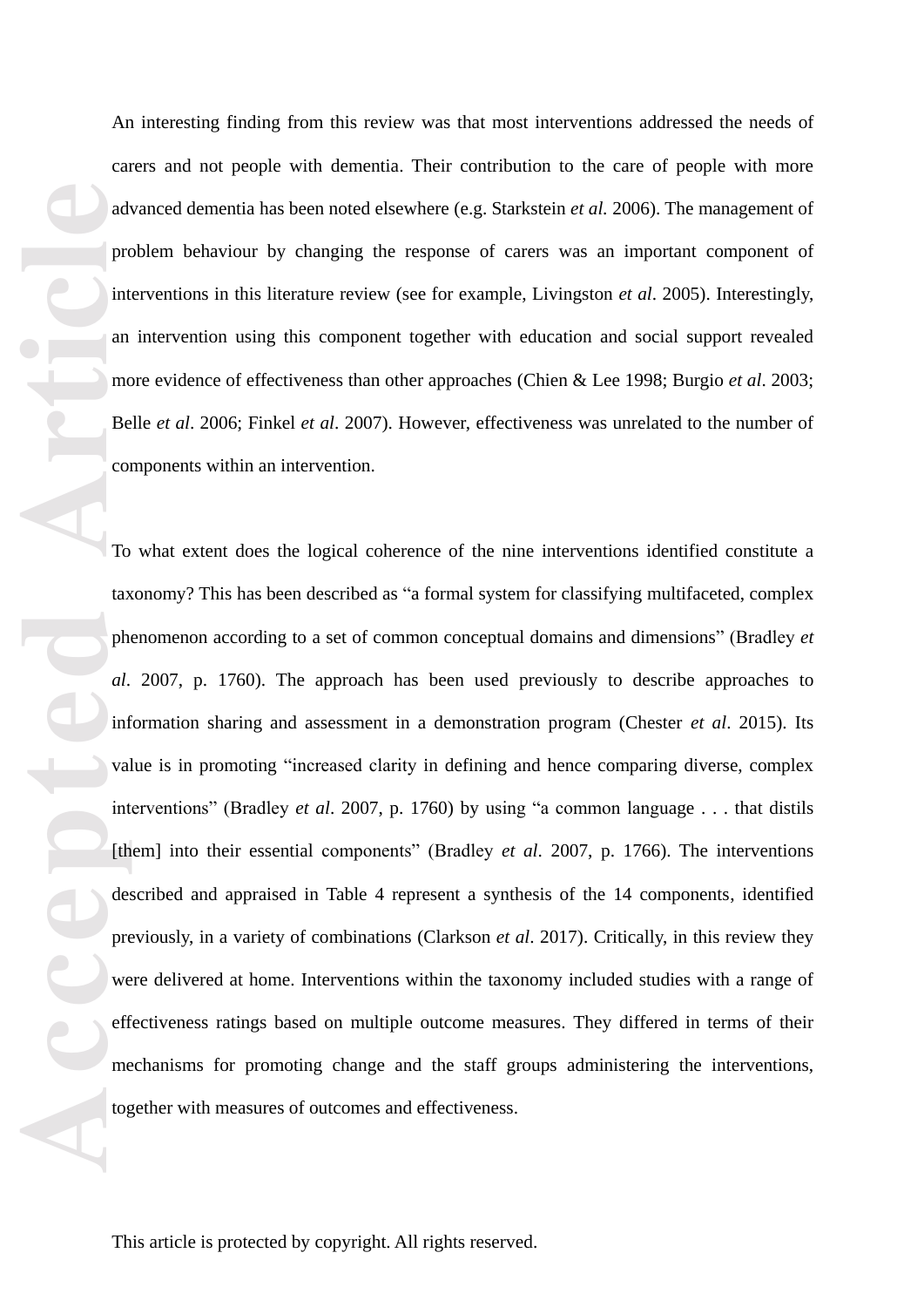Furthermore, a taxonomy can be expanded and thus incorporate future interventions and evidence for them over time (Bazzoli *et al* . 1999). Thus, it provides a practical representation of the aim of this review by codifying home support interventions for older people with dementia and their carers together with evidence of effectiveness. For practitioners this could become a valuable resource. It could be expected, for example, that over time more evidence will be gathered relating to the components of interventions not captured in the taxonomy described above. These include three components of home support for people with dementia: daily living assistance, cognitive training and physical activity . However, to preserve its integrity as a taxonomy of home support , only interventions conducted in this setting should be included. This contrasts with previous research into home support for people with dementia which, whilst not a systematic review, categorised four approaches, case management, integrated care, consumer directed care and restorative care (Low & Fletcher 2015).

of<br>
of<br>
the between<br>
wide:<br>
dai<br>
int be<br>
dai<br>
int be<br>
dai<br>
and no<br>
rev<br>
Fu<br>
eff bel<br>
dis<br>
Th What are the implications of this review and the resultant taxonomy for clinical practice? The taxonomy provides a framework to guide practitioners . However, it is not a prescriptive tool and not all the interventions reported could be replicated and transferred into routine care administered by practitioners. Moreover, an intervention is unlikely to be effective if staff do not have the appropriate skills and training to deliver it. Of the nine interventions in the review, two thirds reported nurses or nurse therapists overseeing their administration . Furthermore, a judgement has to be made as to which interventions have the potential to be effective . This review suggested that approaches containing education, social support and behaviour management have the greatest potential . Finally, within this taxonomy no distinction is made about the stage of dementia in relation to judgements of effectiveness . Therefore, successful administration of an intervention requires an assessment of potential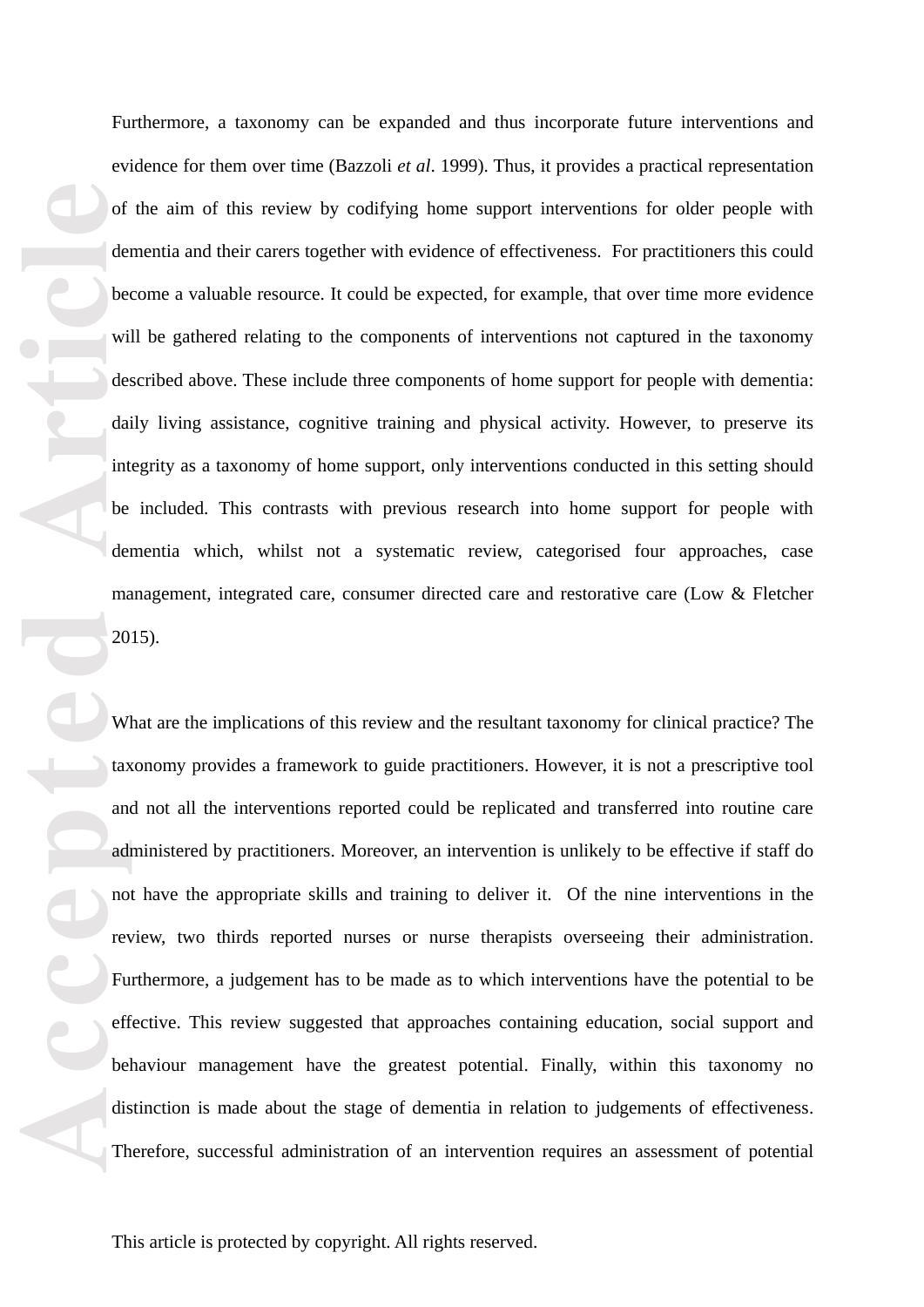utility to be made by the practitioner in the context of the progress of the condition for an individual.

#### **LIMITATIONS**

This review was subject to certain limitations. One of the inclusion criteria for the review the presence of a comparator of standard or usual care – may have excluded several qualitative studies. Typically, these tend to be small scale and of a case study design and less likely to have comparator data. Of the excluded qualitative papers  $(N=14)$ , most  $(N=9)$  were excluded for this reason, illustrating the compromises inherent in the design of a systematic review with both qualitative and quantitative data. A further compromise inherent in the handling of qualitative data was that it did not explicitly follow established ENTREQ best practice guidance for qualitative research (Tong *et al*. 2012). Nevertheless , the majority of items documented in this (16 out of 21) were adhered to in the wider review process.

**Accepted Article**<br> **Article**<br> **Article**<br> **Article**<br> **Article**<br> **Article**<br> **Article**<br> **Article**<br> **Article**<br> **Article**<br> **Article**<br> **Article**<br> **Article**<br> **Article**<br> **Article**<br> **Article**<br> **Article**<br> **Article**<br> **Article**<br> **A** There were also limitations consequent on the use of review specific measures: the component rating manual and the effectiveness rating. More generally in term of effectiveness, the number of included studies (N=70) made it difficult to appraise the effectiveness of each intervention, particularly when there were multiple components. Furthermore, whilst the ratings of effectiveness captured statistically significant change in at least one outcome, one of their elements – effect size – could not be calculated for some due to data limitations. Finally, it was not possible to capture all the studies within the taxonomy. Notable omissions were daily living assistance, cognitive training and physical activity for people with dementia.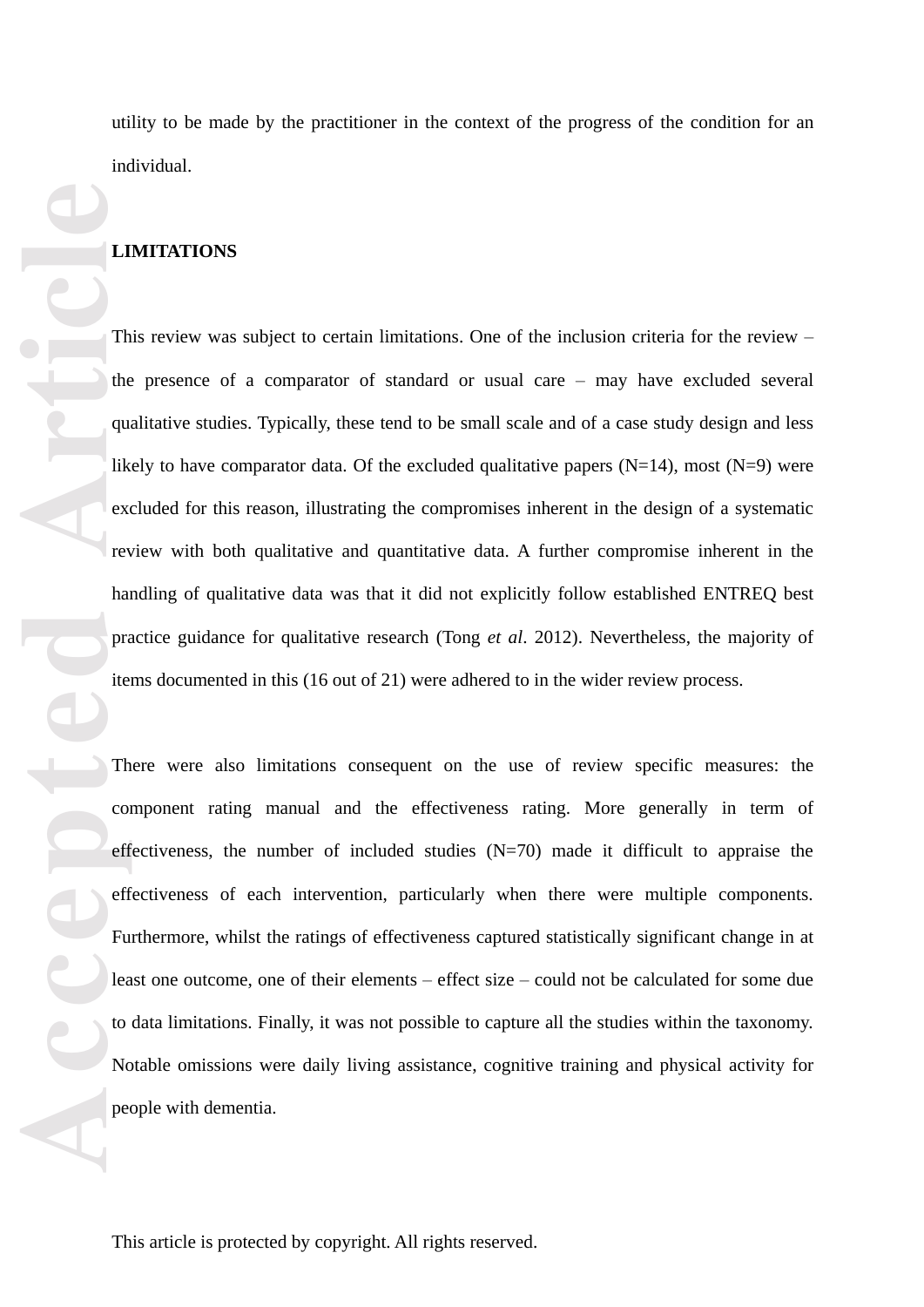#### **CONCLUSION**

pre pre has ide pra has ide pra has ide pra has ide pra has ide pra has ide pra has been compo of an moment the of three clean desired in the parties of the clean desired in the parties of the parties of the parties of the This review has synthesise d the evidence for home support approaches directed at tertiary prevention, to ameliorat e difficulties and enhanc e well -being. The framework applied here, presented as a taxonomy of nine interventions combining these components in different ways, has enabled interventions to be compared and gaps in knowledge and understanding to be identified. It adds to existing knowledge and facilitates knowledge transfer from research into practice for both practitioners and service commissioners. In particular, the taxonomy highlights gaps in the understanding of the value of daily living assistance, cognitive training and physical activity for people with dementia. Two further general gaps in knowledge have been highlighted in this review. The first and arguably the more important , is the paucity of research relating to the care of people with dementia at home. Allied to this, many studies omitted information on the stage of the progression of dementia, a critical determinant of potential effectiveness. Future research should address these deficits by focussing on the care of people with dementia living at home and target interventions to distinguish between early and later stage dementia.

This review has also identified that research could usefully focus on care at home and support provided to carers. A further area of enquiry emerging from this review is a requirement for the systematic analysis of user and carer preference to gauge the most valuable components of support. There is also a need to investigate the effectiveness of interventions identified through our taxonomy using robust measures of effectiveness. In this there will be value in a clear distinction regarding early and later stage dementia. The care of people with dementia at home represents a global challenge and this review highlights both evidence to guide current packages of care and gaps in the evidence base from which tailored interventions could be designed and evaluated.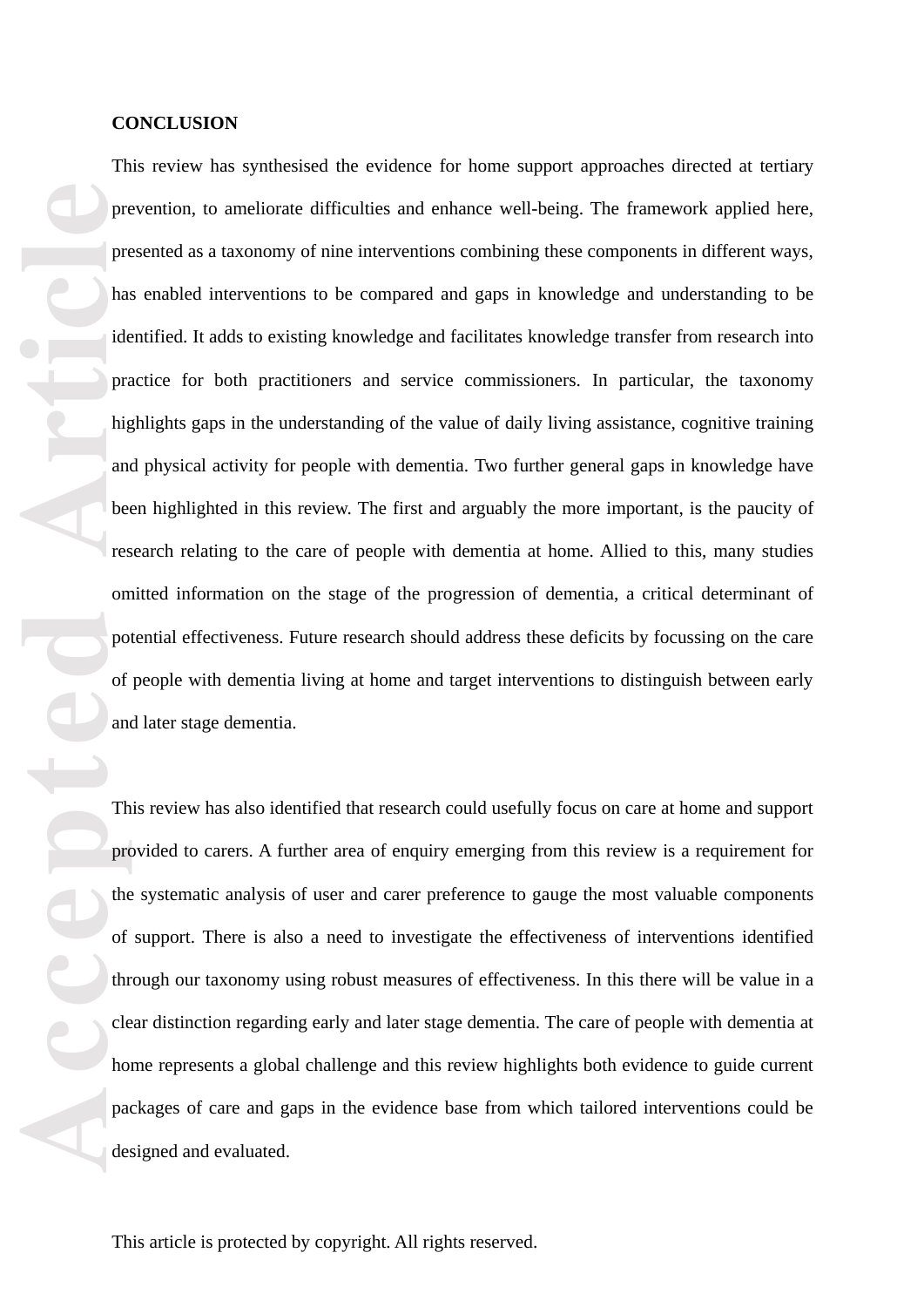All authors have agreed on the final version and meet at least one of the following criteria (recommended by the ICMJE\*):

1) substantial contributions to conception and design, acquisition of data, or analysis and interpretation of data;

2) drafting the article or revising it critically for important intellectual content.

\* http://www.icmje.org/recommendations/

#### **References**

- Afram B., Stephan A., Verbeek H., Bleijlevens M.H., Suhonen R., Sutcliffe C., Raamat K., Cabrera E., Soto M.E., Hallberg I.R., Meyer G., Hamers J.P. & RightTimePlaceCare Consortium (2014) Reasons for institutionalization of people with dementia: informal caregiver reports from 8 European countries. *Journal of the American Medical Directors Association* **15**(2), 108 -116.
- Alzheimer's Disease International. (2015) *World Alzheimer's Report: The Global Impact of Dementia*. Alzheimer's Disease International, London.
- Askham J. & Thompson C. (1990) *Dementia and Home Care: A Research Report on a Home Support Scheme for Dementia Sufferers*. Age Concern Books, Mitcham.
- Bazzoli G., Shortell J., Dubbs N., Chan C. & Kralovec P. (1999) A taxonomy of health networks and systems: Bringing order out of chaos. *Health Services Research* **33**(6), 1683 –1717.
- Belle S.H., Burgio L., Burns R., Coon D., Czaja S.J., Gallagher -Thompson D., Gitlin L.N., Klinger J., Koepke K.M., Lee C.C., Martindale -Adams J., Nichols L., Schulz R., Stahl S., Stevens A., Winter L. & Zhang S. (2006) Enhancing the quality of life of dementia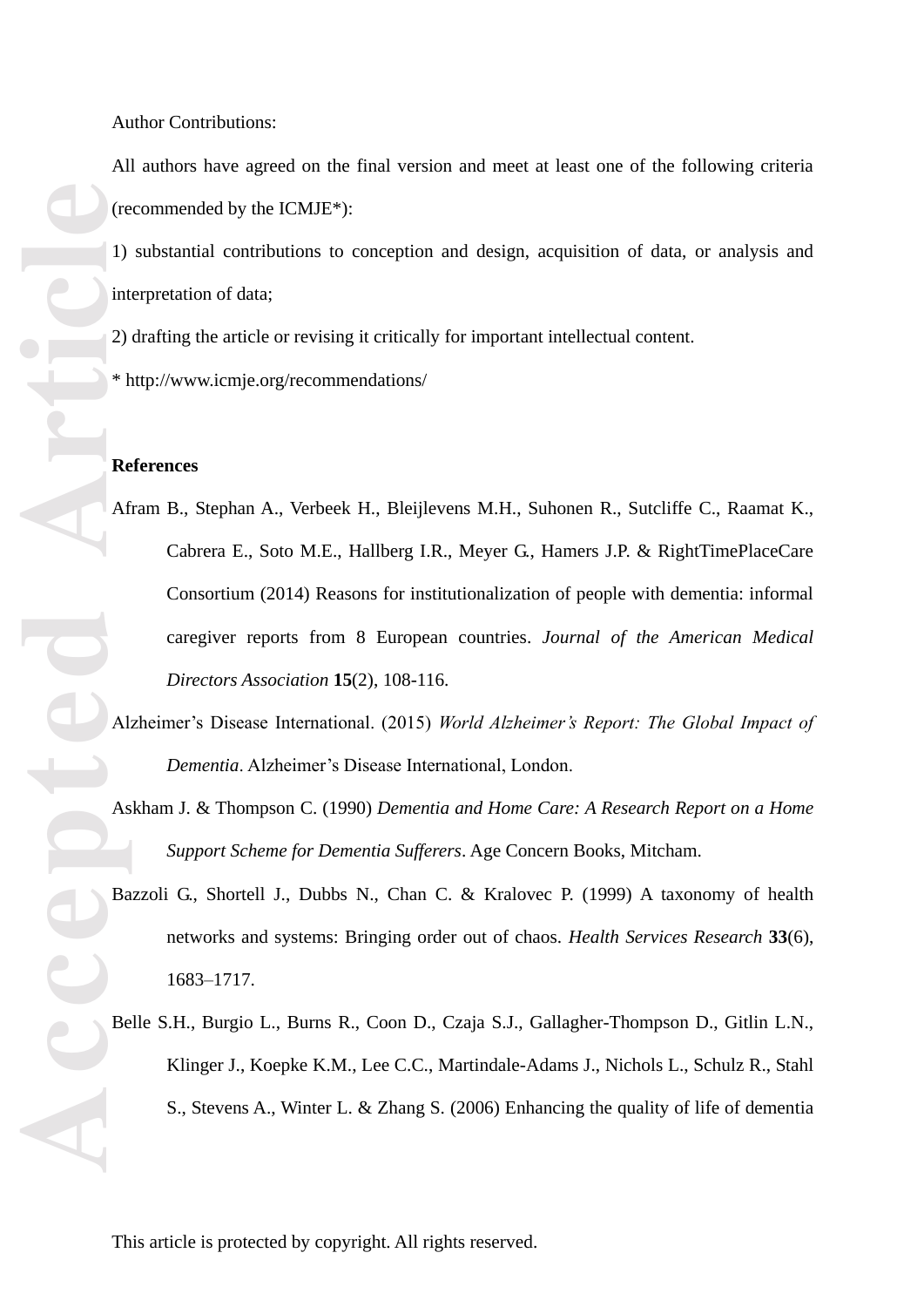caregivers from different ethnic or racial groups: A randomized, controlled trial. *Annals of Internal Medicine* **145**(10), 727 -738.

- Bourgeois M.S., Burgio L.D., Schulz R., Beach S. & Palmer B. (1997) Modifying repetitive verbalizations of community -dwelling patients with AD. *Gerontologist* **37**, 30 -39.
- Bourgeois M.S., Schulz R., Burgio L. & Beach, S. (2002) Skills training for spouses of patients with Alzheimer's disease: outcomes of an intervention study. *Journal of Clinical Geropsychology* **8**, 53 –73.
- Bradley E., Curry L., & Devers K. (2007) Qualitative data analysis for health services research: Developing taxonomy, themes and theory. *Health Services Research* **42**(4), 1758 –1772.
- Buckwalter K.C., Gerdner L., Kohout F., Hall G.R., Kelly A., Richards B. & Sime M. (1999) A nursing intervention to decrease depression in family caregivers of persons with dementia. *Archives of Psychiatric Nursing* **13**, 80 –88.
- Burgener S.C., Bakas T., Murray C., Dunahee J. & Tossey S. (1998) Effective caregiving approaches for patients with Alzheimer's Disease. *Geriatric Nursing* **19**, 121 -126.
- Burgio L., Stevens A., Guy D., Roth D.L. & Haley W.E. (2003) Impact of two psychosocial interventions on white and African American family caregivers of individuals with dementia. *The Gerontologist* **<sup>43</sup>**(4), 568-579.
- **ACCEPTED Article** Carr S.M., Lhussier M., Forster N., Geddes L., Deane K., Pennington M., Visram S., White M., Michie S., Donaldson C. & Hildreth A. (2011) An evidence synthesis of qualitative and quantitative research on component intervention techniques, effectiveness, cost - effectiveness, equity and acceptability of different versions of health -related lifestyle advisor role in improving health. *Health Technology Assessment* (Winch Eng) **15**(9).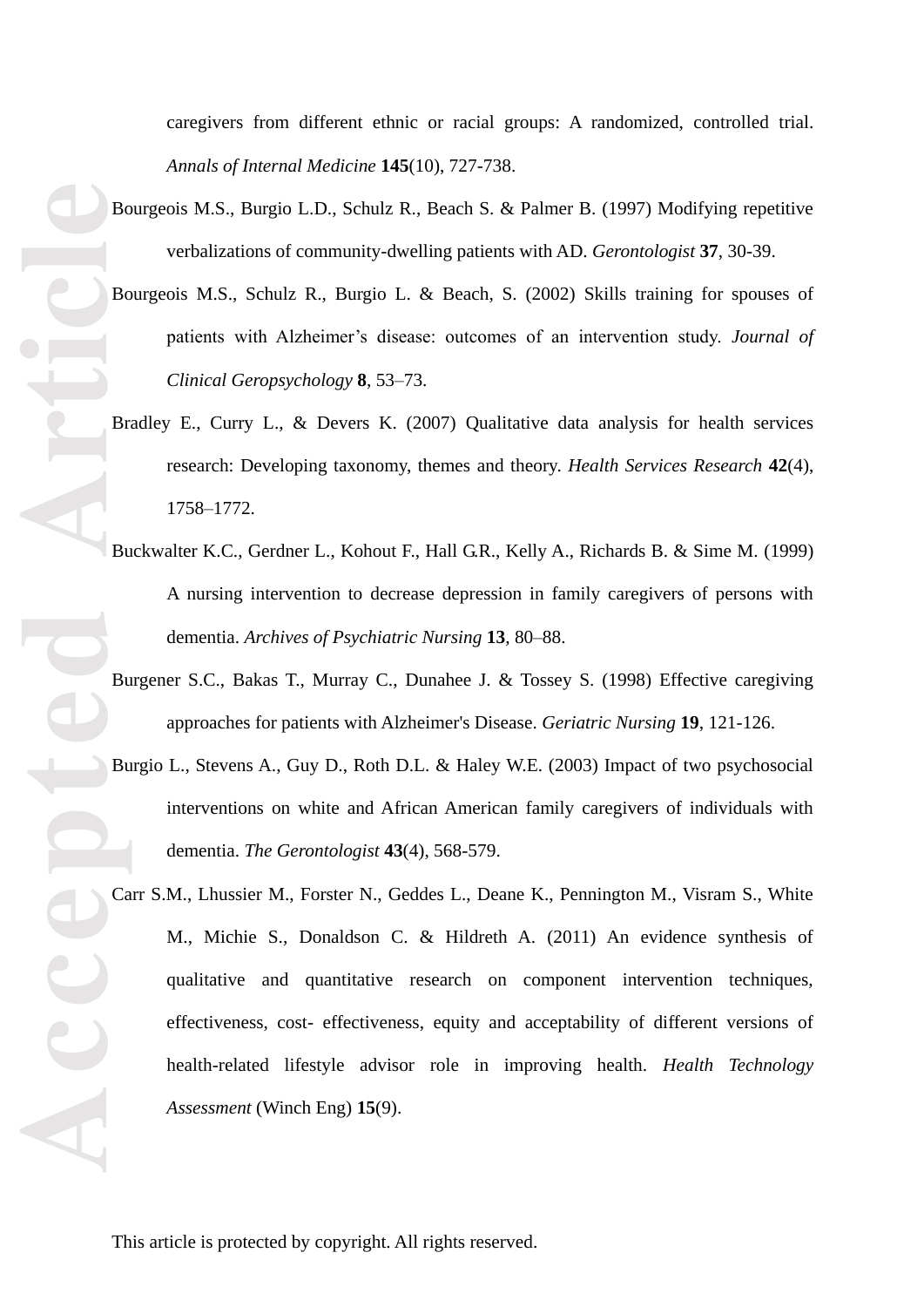Centre for Reviews and Dissemination (2009) *Systematic Reviews: CRD's Guidance for Undertaking Reviews in Health Care*. University of York, York.

- Challis D., Sutcliffe C., Hughes J., von Abendorff R., Brown P. & Chesterman J. (2009) *Supporting People with Dementia at Home*. Ashgate, Farnham.
- Challis D., Clarkson P., Hughes J., Chester H., Davies S., Sutcliffe C., Xie C., Abendstern M., Jasper R., Jolley D., Roe B., Tucker S. & Wilberforce M. (2010) Community Support Services for People with Dementia: The Relative Costs and Benefits of Specialist and Generic Domiciliary Care Services. PSSRU, Manchester.
- Chang B.L. (1999) Cognitive -behavioural intervention for homebound caregivers of persons with dementia. *Nursing Research* **48**(3), 173 -182.
- Chester H., Hughes J., Clarkson P., Davies S. & Challis, D. (2015) Approaches to information sharing and assessment: evidence from a demonstration program. *Care Management Journals* **16**(3), 150 -158.
- Chien W.T. & Lee Y.M. (2008) A Disease management program for families of persons in Hong Kong with dementia. *Psychiatric Services* **59**(4), 433 -436.
- Chien W.T. & Lee I.Y.M. (2011) Randomized controlled trial of a dementia care programme for families of home -resided older people with dementia. *Journal of Advanced Nursing* **67**(4), 774 -787.
- Chu P., Edwards J., Levin J. & Thompson J. (2000) The use of clinical case management for early stage Alzheimer's patients and their families. *American Journal of Alzheimer's Disease and Other Dementias* **15**, 284 –292.
- Clarkson P., Giebel C.M., Larbey M., Roe B., Challis D., Hughes J., Jolley D., Poland F. & Russell I. (2016) A protocol for a systematic review of effective home support to people with dementia and their carers: components and impacts. *Journal of Advanced Nursing* **72**, 186 -196.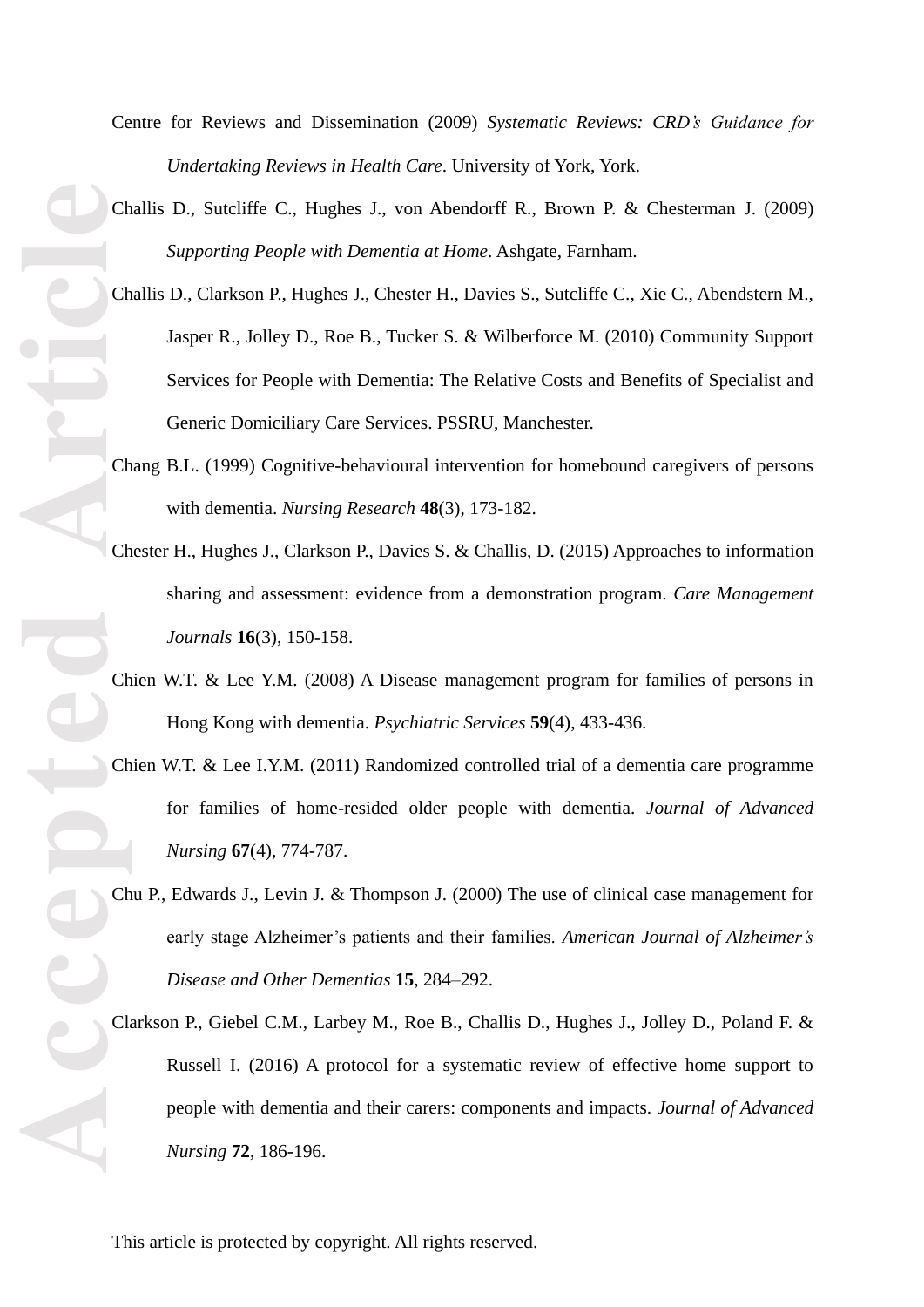- Clarkson P., Hughes J., Xie C., Larbey M., Roe B., Giebel C.M., Jolley D., Challis D. & HoSt -D (Home Support in Dementia) Programme Management Group. (2017) Overview of systematic reviews: Effective home support in dementia care, components and impacts – Stage 1, psychosocial interventions for dementia. *Journal of Advanced Nursing* 2017;00: 1 –19. https://doi.org/10.1111/jan.13362 .
- Cohen J. (1988) *Statistical Power Analysis for the Behavioral Sciences* (2nd edn.). Lawrence Erlbaum Associates, New York.
- Colvez A., Joël M.E., Ponton -Sanchez A. & Royer A.C. (2002) Health status and work burden of Alzheimer patients' informal caregivers: comparisons of five different care programs in the European Union. *Health Policy* **60**(3), 219 - 233.
- Davis R.N., Massman P.J. & Doody R.S. (2001) Cognitive intervention in Alzheimer disease: a randomized placebo -controlled study. *Alzheimer Disease and Associated Disorders* **15**, 1 –9.
- Dias A., Dewey M.E., D'Souza J., Dhume R., Motghare D.D., Shaji K.S., Menon R., Prince M. & Patel V. (2008) The effectiveness of a home care program for supporting caregivers of persons with dementia in developing countries: a randomised controlled trial from Goa, India. *PloS one*, **3**(6), e2333.
- Deeks J.J., Dinnes J., D'Amico R., Sowden A.J., Sakarovitch C., Song F., Petticrew M. & Altman D.J. (2003) Evaluating non -randomised intervention studies. Health Technology Assessment **7**(27).
- Department of Health (2009) *Living Well with Dementia: A National Dementia Strategy*. The Stationery Office, London.
- Drentea P., Clay O.J., Roth D.L. & Mittelman M.S. (2006) Predictors of improvement in social support: Five-year effects of a structured intervention for caregivers of spouses with Alzheimer's Disease. *Social Science & Medicine* 63(4), 957-967.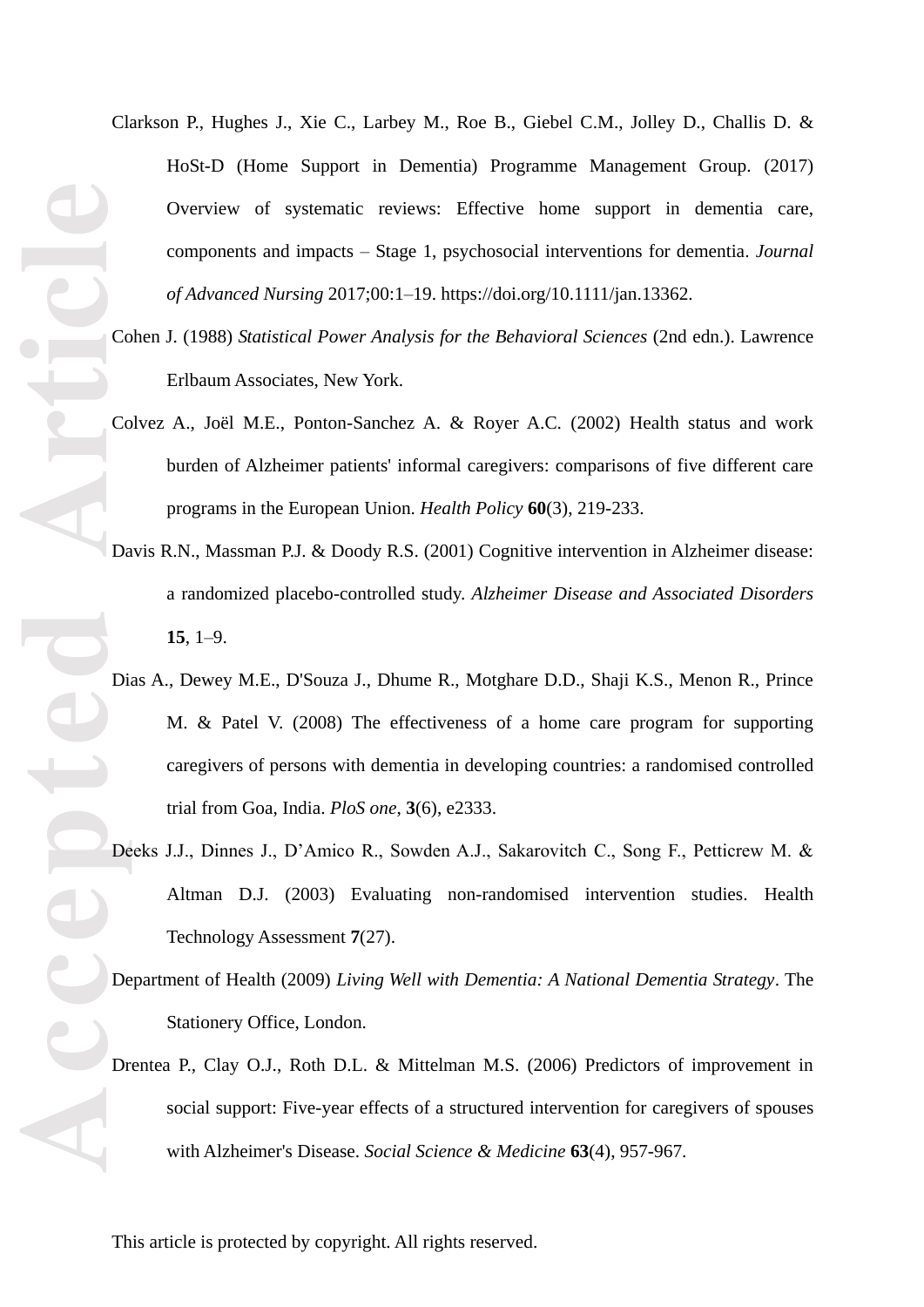- *Quantitative Studies.* Public Health Research, Education and Development Program (PHRED), ON, Canada . Eisdorfer C., Szaja S.J., Loewenstein D.A., Rubert M.P., Argüelles S., Mitrani B.V. & Szapocznik J. (2003) The effect of a family therapy and technology based intervention on caregiver depression. *Gerontologist* **43**, 521 –531. Eloniemi -Sulkava U., Saarenheimo M., Laakkonen M.L., Pietilä M., Savikko N., Kautiainen
	- H., Tilvis R.S. & Pitkälä K.H. (2009) Family care as collaboration: effectiveness of a multicomponent support program for elderly couples with dementia. Randomized controlled intervention study. *Journal of the American Geriatrics Society* **57**(12), 2200 -2208.

Effective Public Health Practice Project (EPHPP) (2003) *Quality Assessment Tool for* 

- Eloniemi -Sulkava U., Notkola I.L., Hentinen M., Kivelä S.L., Sivenius J. & Sulkava R. (2001) Effects of supporting community -living demented patients and their caregivers: A randomized trial. *Journal of the American Geriatrics Society* **49**(10), 1282 –1287.
- Engelhardt J.B., Kisiel T., Nicholson J., Mulichak L., DeMatteis J. & Tobin, D.R. (2008) Impact of a care coordination and support strategic partnership on clinical outcomes. *Home Healthcare Nursing* **26**(3), 166 - 172.
- Farran C.J., Loukissa D., Perraud S. & Paun O. (2003) Alzheimer's disease caregiving information and skills. Part I: care recipient issues and concerns. *Research in Nursing & Health* **26**(5), 366 -75.
- Farran C.J., Loukissa D., Perraud S. & Paun O. (2004) Alzheimer's disease caregiving information and skills. Part II: family caregiver issues and concerns. *Research in Nursing & Health* **27**(1), 40 -51.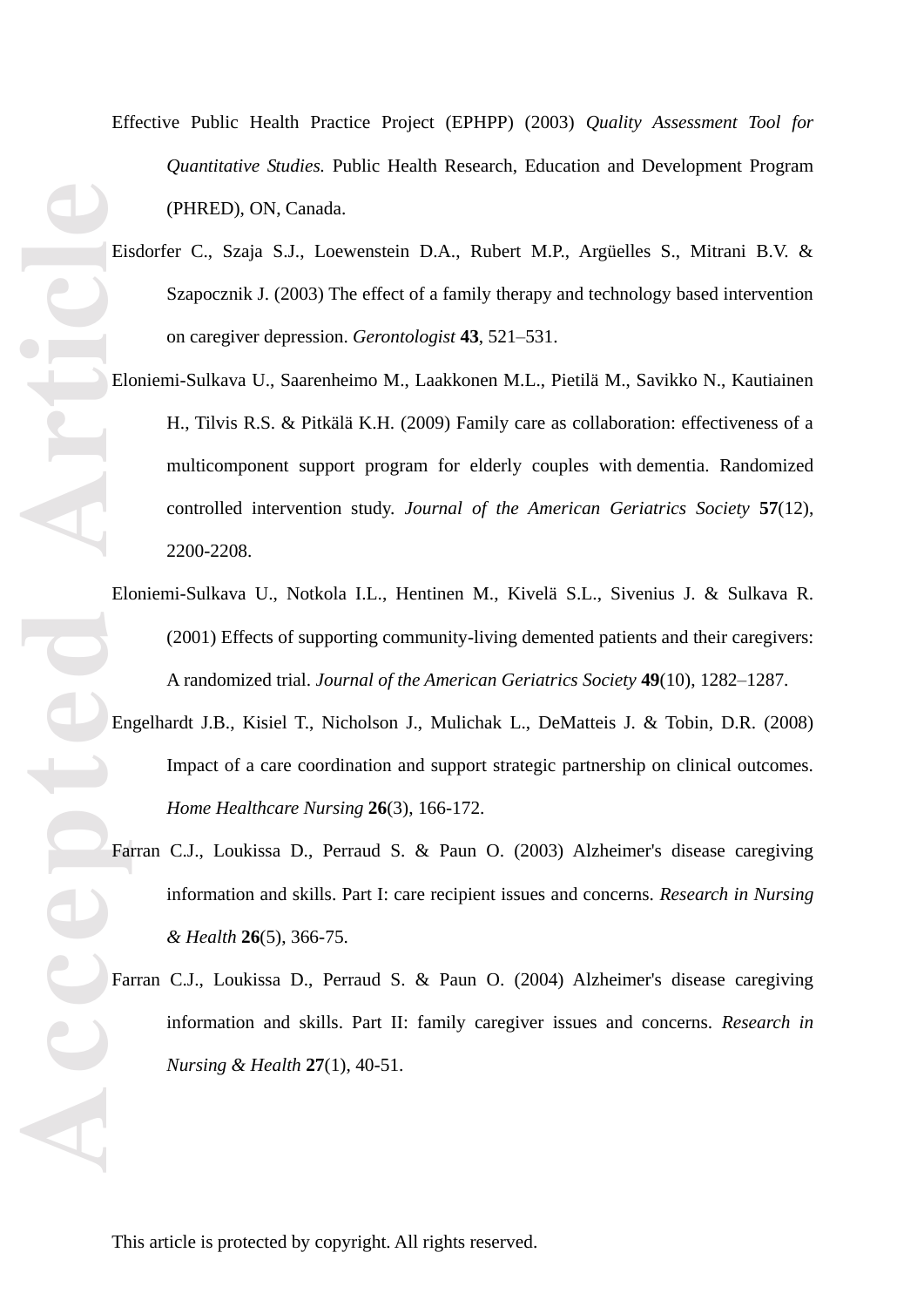- Farran C.J., Gilley D.W., McCann J.J., Bienias J.L., Lindeman D.A. & Evans D.A. (2007) Efficacy of behavioral interventions for dementia caregivers. *Western Journal of Nursing Research* **29**(8), 944 - 960.
- Finkel S., Czaja S.J., Schulz R., Martinovich Z., Harris C. & Pezzuto D. (2007) E-care: a telecommunications technology intervention for family caregivers of dementia patients. *American Journal of Geriatric Psychiatry* **15**, 443 –448.
- Accepted Article Gallagher -Thompson D., Gray H.L., Tang P.C., Pu C.Y., Leung L.Y., Wang P.C., Tse C., Hsu S., Kwo E., Tong H.Q., Long J. & Thompson L.W. (2007) Impact of in -home behavioral management versus telephone support to reduce depressive symptoms and perceived stress in Chinese caregivers: results of a pilot study. *American Journal of Geriatric Psychiatry* **15**(5), 425 -434.
	- Gavrilova S.I., Ferri C.P., Mikhaylova N., Sokolova O., Banerjee S. & Prince M. (2009) Helping carers to care - the 10/66 dementia research group's randomized control trial of a caregiver intervention in Russia. *International Journal of Geriatric Psychiatry* **24**, 347 - 354.
	- Gitlin L.N., Corcoran M., Winter L., Boyce A. & Hauck, W. (2001) A randomized, controlled trial of a home environmental intervention. *Gerontologist* **41**(1), 4 -14.
	- Gitlin L.N., Winter L., Corcoran M., Dennis M.P., Schinfeld S. & Hauck W.W. (2003) Effects of the home environmental skill -building program on the caregiver -care recipient dyad: 6 -month outcomes from the Philadelphia REACH Initiative. *Gerontologist* **43**(4), 532 -546.
	- Gitlin L.N., Hauck W.W., Dennis M.P. & Winter L. (2005) Maintenance of effects of the Home Environmental Skill -Building Program for family caregivers and individuals with Alzheimer's Disease and related disorders. *Journal of Gerontological Sciences Series A: Biological Sciences and Medical Sciences* **60**(3), 368 -374.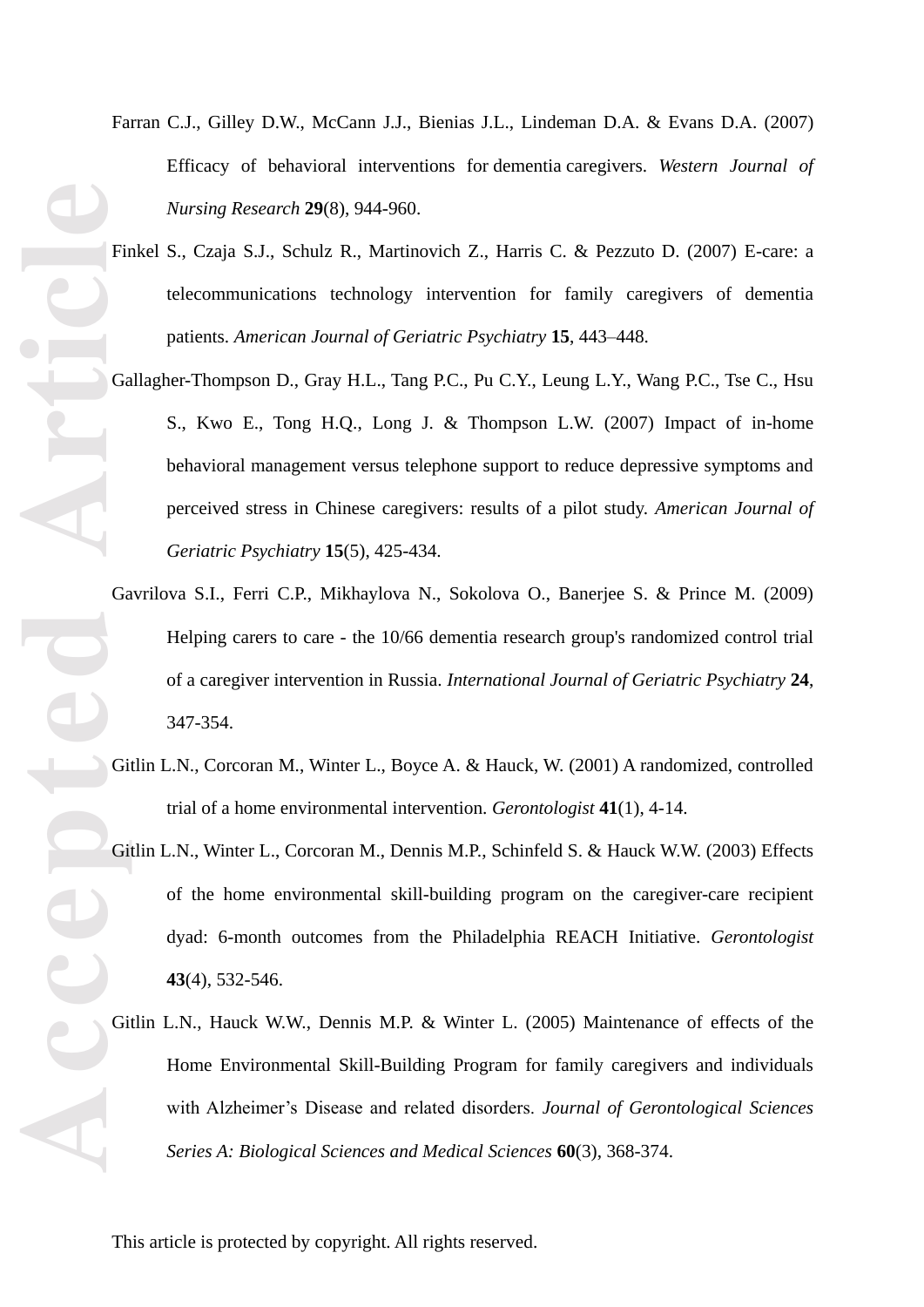- **Accepted Article**
- Gitlin L.N ., Winter L., Burke J., Chernett N., Dennis M.P. & Hauck W.W. (2008) Tailored activities to manage neuropsychiatric behaviors in persons with dementia and reduce caregiver burden: a randomized pilot study. *American Journal of Geriatric Psychiatry* **16**, 229 –239.
	- Gitlin L.N., Winter L., Dennis M.P., Hodgson N. & Hauck W.W. (2010a) A biobehavioral home -based intervention and the well -being of patients with dementia and their caregivers: the COPE randomized trial. *Journal of the American Medical Association* **304**, 983 -991.
	- Gitlin L.N., Winter L., Dennis M.P., Hodgson N. & Hauck W.W. (2010b) Targeting and managing behavioral symptoms in individuals with dementia: A randomized trial of a nonpharmacological intervention. *Journal of the American Geriatrics Society* **58**(8), 1465 –1474.
	- Graff M.J., Vernooij-Dassen M.J., Thijssen M., Dekker J., Hoefnagels W.H. & Rikkert M.G. (2006) Community based occupational therapy for patients with dementia and their caregivers: randomised controlled trial. British Medical Journal 333, 1196-1201.
	- Graff M.J., Vernooij -Dassen M.J., Thijssen M., Dekker J., Hoefnagels W.H. & Olderikkert M.G. (2007) Effects of community occupational therapy on quality of life, mood and health status in dementia patients and their caregivers: a randomized controlled trial. *Journals of Gerontology Series A: Biological Sciences and Medical Sciences* **62**, 1002 –1009.
	- Grau H., Graessel E. & Berth H. (2015) The subjective burden of informal caregivers of persons with dementia: extended validation of the German language version of the Burden Scale for Family Caregivers (BSFC). *Aging & Mental Health* **19**(2), 159 -168.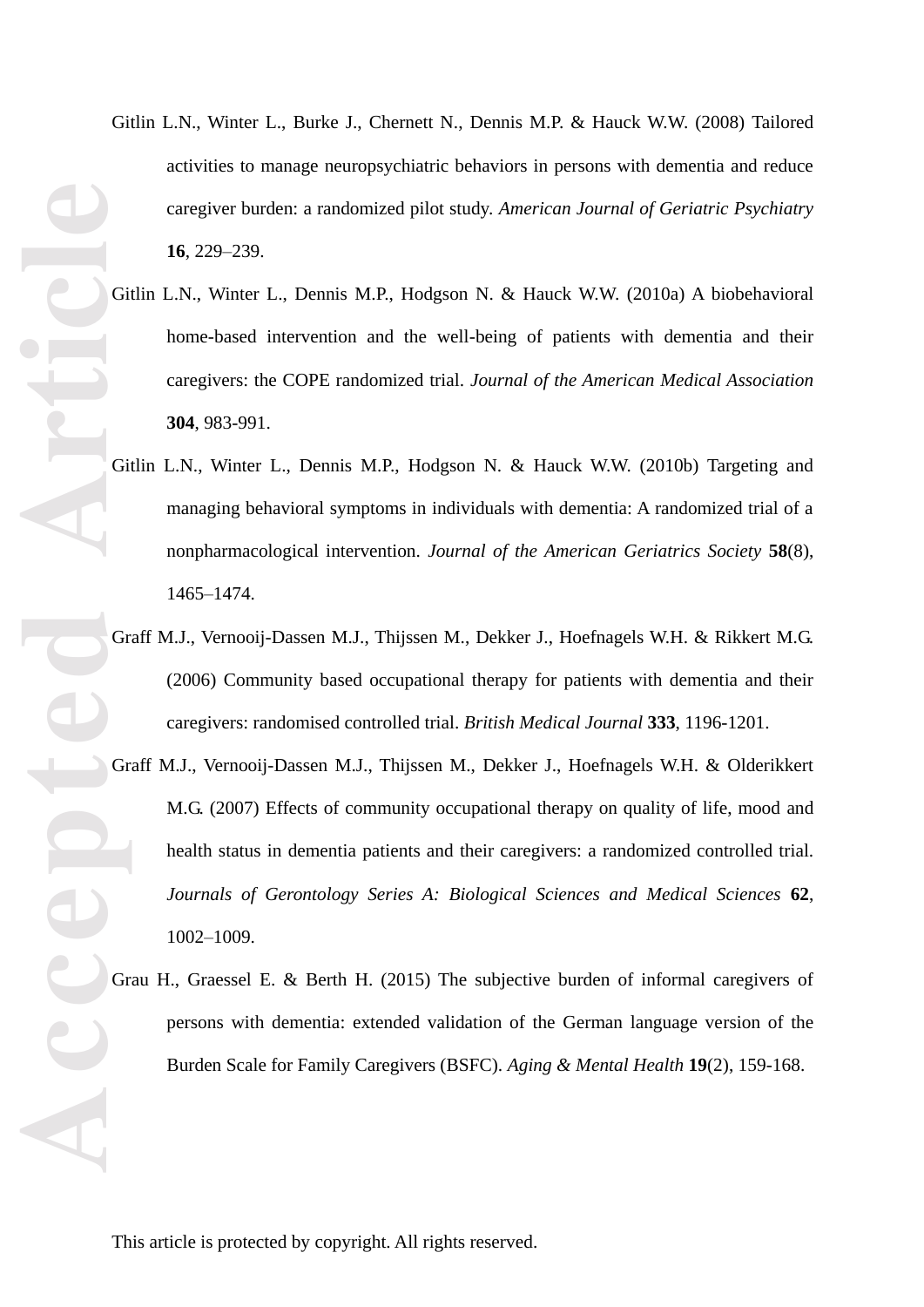- Guerra M., Ferri C.P., Fonseca M., Banerjee S. & Prince, M. (2010) Helping carers to care: the 10/66 dementia research group's randomized control trial of a caregiver intervention in Peru. *Revista Brasileira de Psiquiatria* **33**, 47 -54.
- Hinchliffe A.C., Hyman I.L., Blizard B. & Livingston G. (1995) Behavioral complications of dementia – can they be treated. *International Journal of Geriatric Psychiatry* **10**(10), 839 -847.
- Horvath K.J., Trudeau S.A., Rudolph J.L., Trudeau P.A., Duffy M.E. & Berlowitz D. (2013) Clinical trial of a home safety toolkit for Alzheimer's disease. *International Journal of Alzheimer's Disease* 1 -11, doi: [10.1155/2013/913606.](http://dx.doi.org/10.1155/2013/913606)
- Huang H.L., Lotus Shyu Y.I., Chen M.C., Chen S.T. & Lin L.C. (2003) A pilot study on a home-based caregiver training program for improving caregiver self-efficacy and decreasing the behavioral problems of elders with dementia in Taiwan. *International Journal of Geriatric Psychiatry* **18**, 337 –345.
- **Accepted Article** Johnson D.K., Niedens M., Wilson J.R., Swartzendruber L., Yeager A. & Jones K. (2013) Treatment outcomes of a crisis intervention program for dementia with severe psychiatric complications: The Kansas Bridge Project. *Gerontologist* **53**(1), 102 -112.
	- Kelly A.W., Buckwalter K.C., Hall G., Weaver A.L. & Butcher H.K. (2002) The caregivers' story: Home caregiving for persons with dementia. *Home Health Care Management & Practice* **14**(2), 99 -109.
	- Kosloski K. & Montgomery R.J.V. (1993) The effects of respite on caregivers of Alzheimer's patients: one -year evaluation of the Michigan model respite programs. *The Journal of Applied Gerontology* **12**, 4 -17.
	- Kuo L -M., Huang H -L., Huang H -L., Liang J., Chiu Y-C., Chen S -T., Kwok Y-T., Hsu W-C., Shyu Y-I.L. (2013) A home -based training program improves Taiwanese family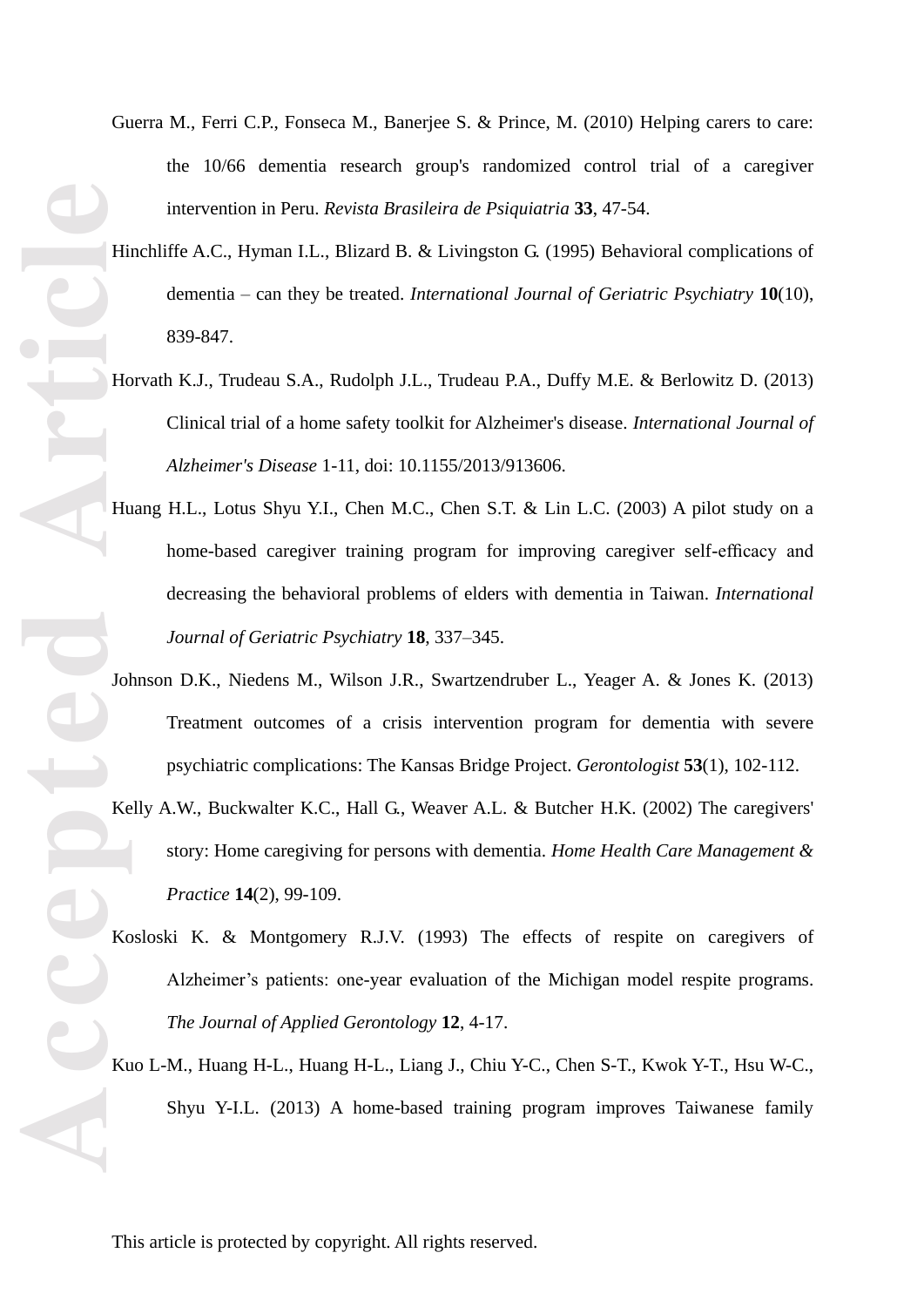Accepted **Article** 

caregivers' quality of life and decreases their risk for depression: a randomized controlled trial. *International Journal of Geriatric Psychiatry* **28**(5), 504 -513.

- Kwok T., Wong B., Ip I., Chui K., Young D. & Ho F. (2013) Telephone -delivered psychoeducational intervention for Hong Kong Chinese dementia caregivers: a single blinded randomized controlled trial. *Clinical Interventions in Ageing* **8**, 119 1 -1197.
- Lawton M.P., Brody E.M. & Saperstein A.R. (1989) A controlled study of respite service for caregivers of Alzheimer's patients. *Gerontologist* **29**(1), 8 -16.
- Liberati A., Altman D.G., Tetzlaff J., Mulrow C., Gotzsche P.C., Ioannidis J.P.A., Clarke M., Devereaux P.J., Kleijnen J. & Moher D. (2009) The PRISMA Statement for reporting systematic reviews and meta -analyses of studies that evaluate health care interventions: explanation and elaboration. *PLoS Medicine*. **6**(7), e1000100.
- [Livingston G.](http://www.ncbi.nlm.nih.gov/pubmed/?term=Livingston%20G%5BAuthor%5D&cauthor=true&cauthor_uid=16263837), [Johnston K.](http://www.ncbi.nlm.nih.gov/pubmed/?term=Johnston%20K%5BAuthor%5D&cauthor=true&cauthor_uid=16263837), [Katona C.](http://www.ncbi.nlm.nih.gov/pubmed/?term=Katona%20C%5BAuthor%5D&cauthor=true&cauthor_uid=16263837), [Paton J.](http://www.ncbi.nlm.nih.gov/pubmed/?term=Paton%20J%5BAuthor%5D&cauthor=true&cauthor_uid=16263837) & [Lyketsos C.G.](http://www.ncbi.nlm.nih.gov/pubmed/?term=Lyketsos%20CG%5BAuthor%5D&cauthor=true&cauthor_uid=16263837) (2005) Systematic review of psychological approaches to the management of neuropsychiatric symptoms of dementia. *American Journal of Psychiatry* **162**, 1996 –2021.
- Livingston G., Barber J., Rapaport P., Knapp M., Griffin M., King D., Livingston D., Mummery C., Walker Z., Hoe J., Sampson E.L. & Cooper C. (2013) Clinical effectiveness of a manual based coping strategy programme (START, STrAtegies for RelaTives) in promoting the mental health of family carers of people with dementia: pragmatic randomised controlled trial. *British Medical Journal* **347**, f6276.
- Low, L.F. & Fletcher, J. (2015) Models of home care services for persons with dementia: a narrative review. *International Psychogeriatrics* **27**(10), 1593 -1600.
- Mahoney D.F., Tarlow B.J. & Jones R.N. (2003) Effects of an automated telephone support system on caregiver burden and anxiety: findings from the REACH for TLC intervention study. *Gerontologist* **43**(4), 556 -567.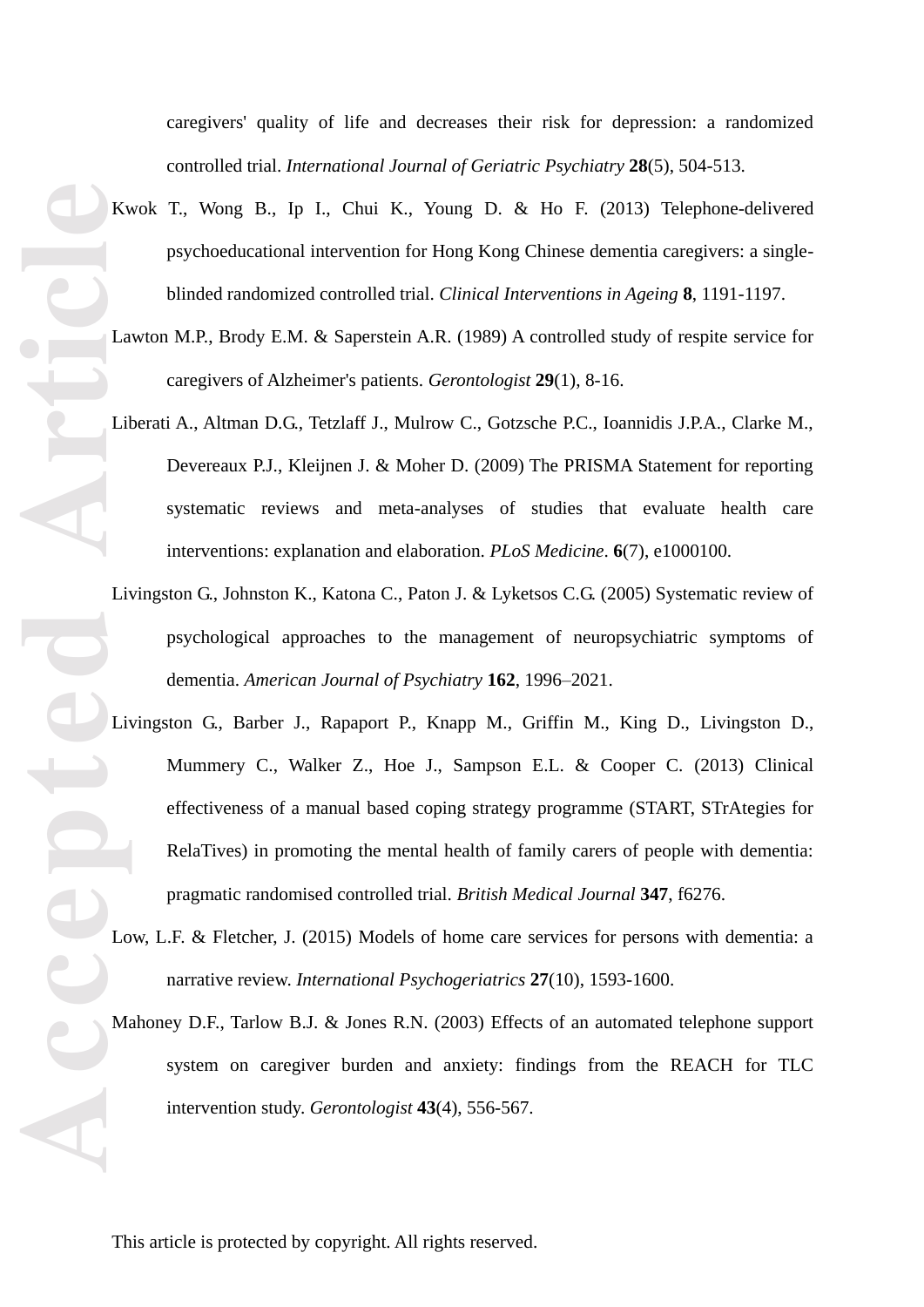**Accepted Article**

Mittelman M.S., Ferris S.H., Steinberg G., Shulman E., Mackell J.A., Ambinder A. & Cohen J. (1993) An intervention that delays institutionalization of Alzheimer's disease patients: treatment of spouse -caregivers. *Gerontologist* **33**, 730 –740.

- Mittelman M.S., Roth D.L., Coon D.W. & Haley W.E. (2004a) Sustained benefit of supportive intervention for depressive symptoms in caregivers of patients with Alzheimer's disease. *American Journal of Psychiatry* , **161**(5), 850 -856.
- Mittelman M.S., Roth D.L., Haley W.E. & Zarit S.H. (2004b) Effects of a caregiver intervention on negative caregiver appraisals of behaviour problems in patients with Alzheimer's Disease: Results of a randomized trial. *Journal of Gerontological Sciences Series B: Psychological Sciences and Social Science* **59**(1), 27 -34.
- Mittelman M.S., Haley W.E., Clay O.J. & Roth D.L. (2006) Improving caregiver well -being delays nursing home placement of patients with Alzheimer disease. *Neurology* **67**(9), 1592 -1599.
- Moher D., Liberati A., Tetzlaff J. & Altman D.G. (2009) Preferred reporting items for systematic reviews and meta -analyses: the PRISMA Statement. *PLoS Medicine* 6, e1000097. doi:10.1371/journal.pmed.1000097.
- Mohide E.A. (1990) A randomized trial of family caregiver support in the home management of dementia. *Journal of the American Geriatrics Society* **38**, 446 -454.
- Moniz -Cook E., Elston C., Gardiner E., Agar S., Silver M., Win T. & Wang M. (2008) Can training community mental health nurses to support family carers reduce behavioural problems in dementia? An exploratory pragmatic randomised controlled trial. *International Journal of Geriatric Psychiatry* **23**(2), 185 –191.
- Newcomer R., Yordi C., DuNah R., Fox P. & Wilkinson A. (1999) Effects of the Medicare Alzheimer's Disease demonstration on caregiver burden and depression. *Health Services Research* **34**, 669 –689.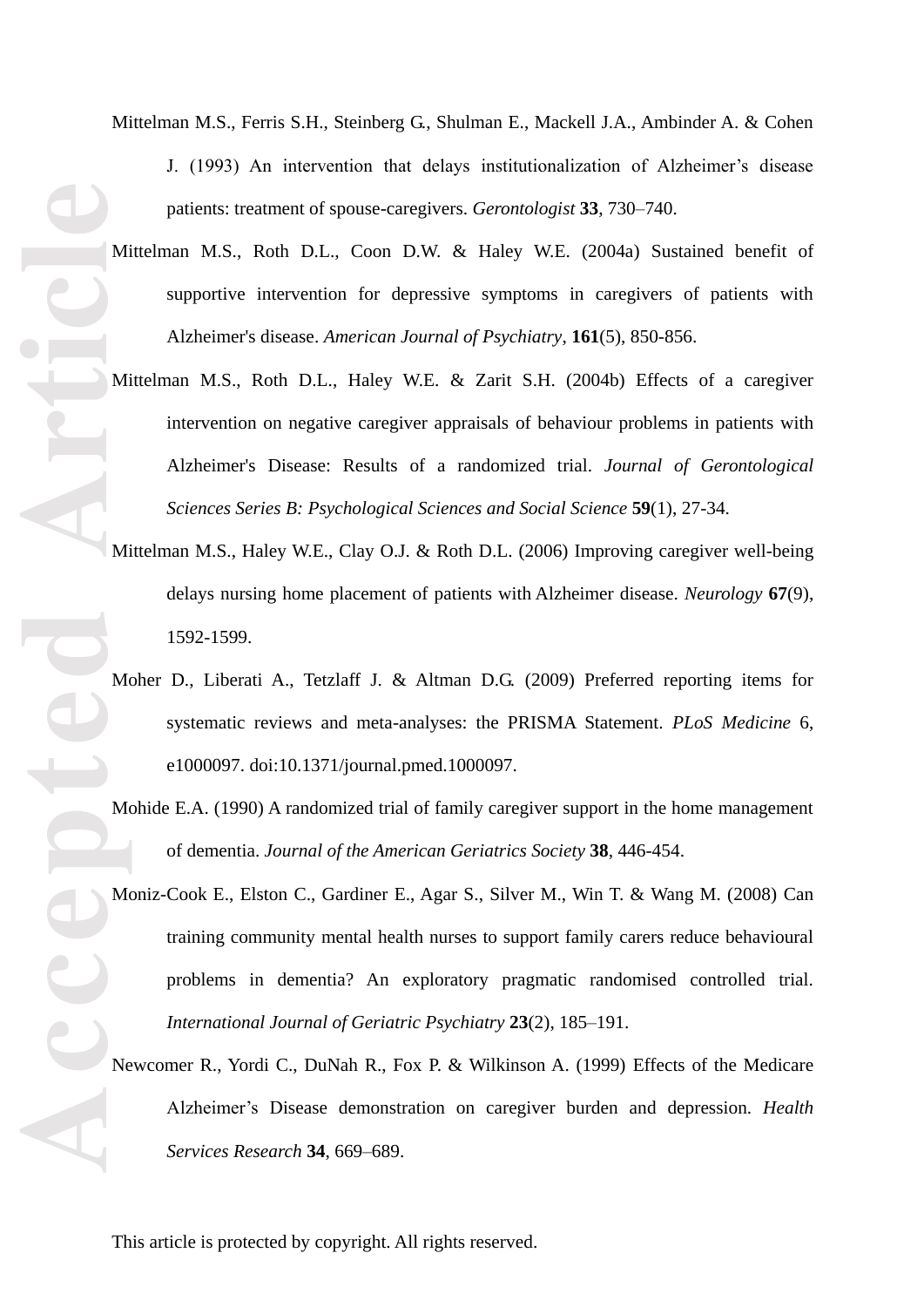- **ACCEPTED ARE** 1010.
- O'Connor D., Pollitt P., Brook C., Reiss B. & Roth, M. (1991) Does early intervention reduce the number of elderly people with dementia admitted to institutions for long term care? *British Medical Journal* **302**, 871 -875.
	- Phung K.T., Waldorff F.B., Buss D.V., Eckermann A., Keiding N., Rishoj S., Siersma V., Sorensen J., Sogaard R., Sorensen L.V., Vogel A. & Waldemar G. (2013) A three -year follow -up on the efficacy of psychosocial interventions for patients with mild dementia and their caregivers: the multicentre, rater -blinded, randomised Danish Alzheimer Intervention Study (DAISY). *British Medical Journal Open* **3**(11), doi:10.1136/bmjopen -2013 -003584.
	- Prince M., Knapp M., Guerchet M., McCrone P., Prina M., Comas-Herrera A., Wittenberg R., Adelaja B., Hu B., King D., Rehill A. & Salimkumar D. (2014) *Dementia UK: Update.* Alzheimer's Society, London.
	- Public Health Resource Unit (2006) Critical Appraisal Skills Programme. 10 Questions to help you make sense of qualitative research. Public Health Resource Unit, England.
	- Quayhagen M.P., Quayhagen M., Corbeil R.R., Hendrix R.C, Jackson J.E., Snyder L. & Bower D (2000) Coping with dementia: evaluation of four nonpharmacologic interventions. *International Psychogeriatrics* **12**(2), 249 -265.
	- Riordan J.M. & Bennett A.V. (1998) An evaluation of an augmented domiciliary service to older people with dementia and their carers. *Aging & Mental Health* **2**(2), 137 -143.
	- Rossor M. & Knapp M. (2015) Can we model a cognitive footprint of interventions and policies to help meet the global challenge of dementia? *The Lancet* **386** (9997), 1008 -
	- Rothera I., Jones R., Harwood R., Avery A., Fisher K., James V., Shaw I. & Waite J. (2008) An evaluation of a specialist multiagency home support service for older people with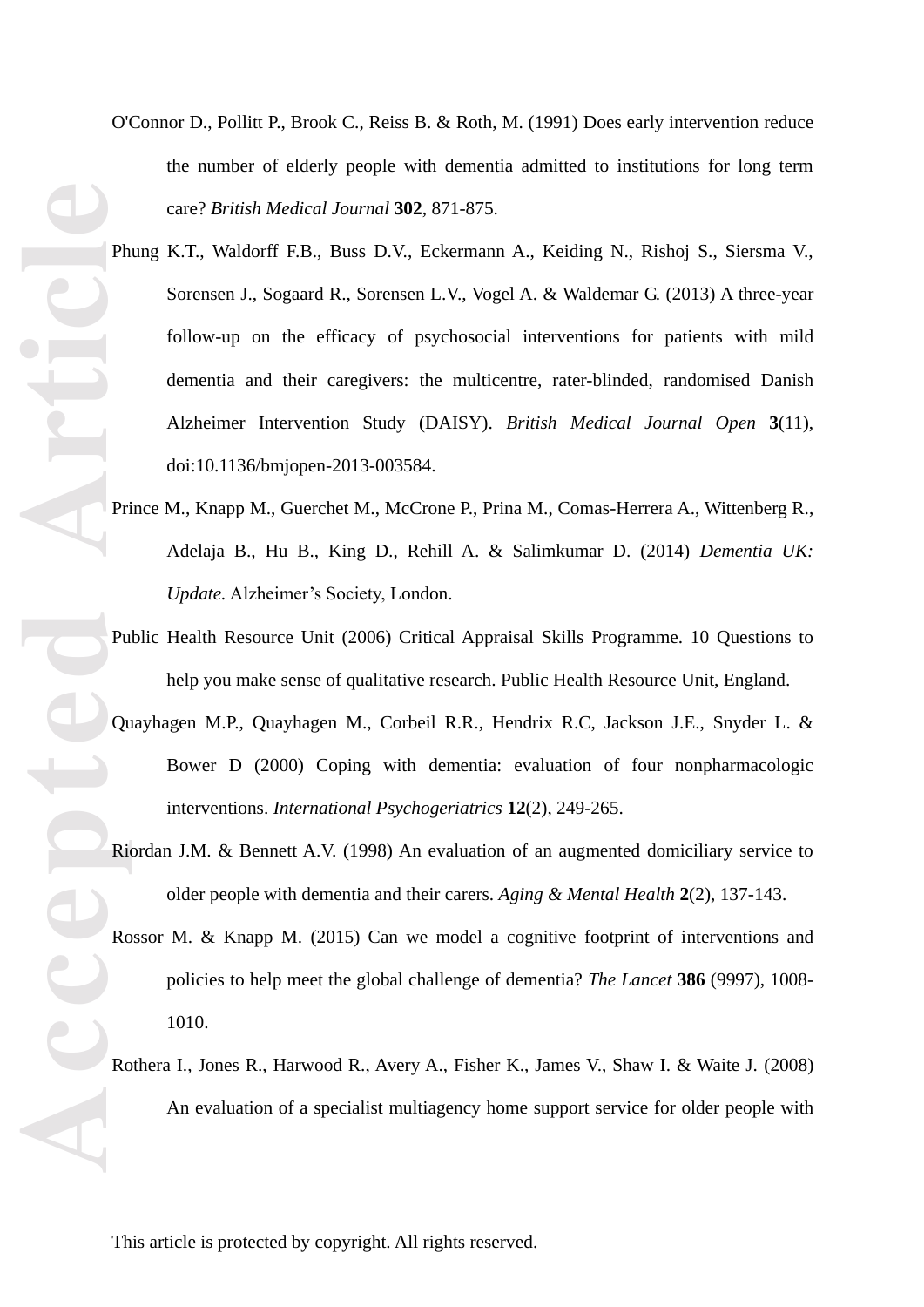dementia using qualitative methods. *International Journal of Geriatric Psychiatry* **23**, 65 -72.

- **Accepted Article** Samus Q.M., Johnston D., Black B.S., Hess E., Lyman C., Vavilikolanu A., Pollutra J., Leoutsakos J -M., Gitlin L.N., Rabins P.V. & Lyketsos C.G. (2014) A multidimensional home -based care coordination intervention for elders with memory disorders: the Maximizing Independence at Home (MIND) pilot randomized trial. *American Journal Geriatric Psychiatry* **22**(4), 398 -414.
	- Schneider, J*.,* Hallam, A., Islam, M.K., Murray, J., Foley, B., Atkins, L., Banerjee, S. & Mann, A. (2003) Formal and informal care for people with dementia: variations in costs over time. *Ageing and Society* **23**, 303 -326.
	- Starkstein S.E., Jorge R., Mizrahi R. & Robinson R.G. (2006 ) A diagnostic formulation of anosognosia in Alzheimer's disease. *Journal of Neurology, Neurosurgery & Psychiatry* **77**(6), 719 -725.
	- Steinberg M., Leoutsakos J.M., Podewils L.J. & Lyketsos C.G. (2009) Evaluation of a homebased exercise program in the treatment of Alzheimer's disease: the Maximizing Independence in Dementia (MIND) study. *International Journal of Geriatric Psychiatry* **24**, 680 –685.
	- Sussman T. & Regehr C. (2009) The influence of community -based services on the burden of spouses caring for their partners with dementia. *Health & Social Work* **34**(1), 29 -39.
	- Sutcliffe C. & Larner S. (1988) Counselling carers of the elderly at home: a preliminary study. *British Journal of Clinical Psychology* **27** (2), 177 -178.
	- Sutcliffe C.L., Giebel C.M., Jolley D. & Challis D.J. (2016) Experience of burden in carers of people with dementia on the margins of care. *International Journal of Geriatric Psychiatry* **31**(2), 101 -108.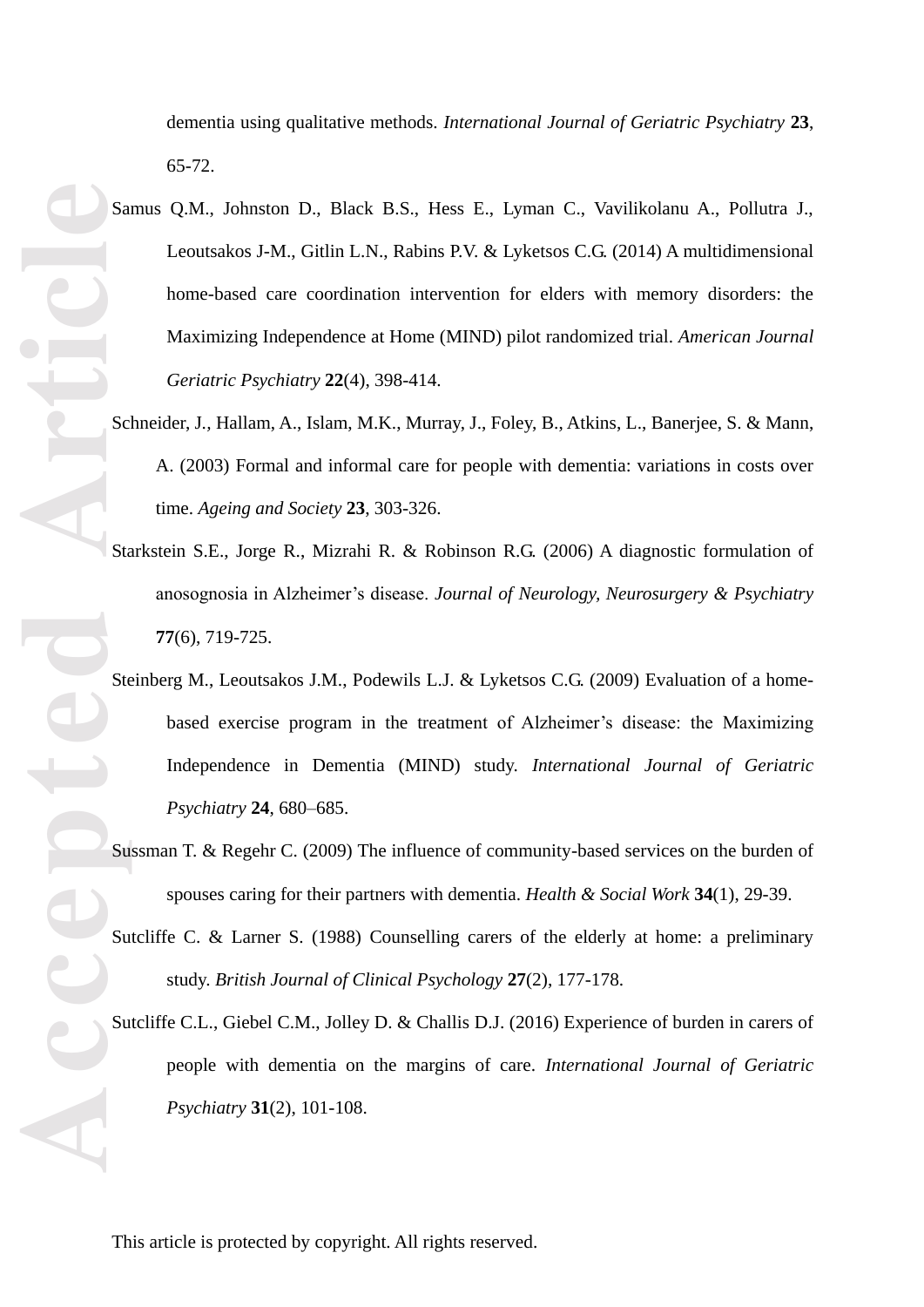- Teri L., Gibbons L.E., McCurry S.M., Logsdon R.G., Buchner D.M., Barlow W.E., Kukull W.A., LaCroix A.Z., McCormick W. & Larson E.B. (2003) Exercise plus behavioral management in patients with Alzheimer disease: a randomized controlled trial. *Journal of the American Medical Association* **290**, 2015 -2022.
- Teri L., McKenzie G. & LaFazia D. (2005 a) Psychosocial treatment of depression in older adults with dementia. *Clinical Psychology: Science and Practice* **12**, 303 -316.
- Teri L., McCurry S.M., Logsdon R. & Gibbons L.E. (2005b) Training community consultants to help family members improve dementia care: a randomized controlled trial. *Gerontologist* **45**, 802 -811.
- Thomas J. & Harden A. (2008) Methods for the thematic analysis of qualitative research in systematic reviews. *BMC Medical Research Methodology* **8**, 45.
- Tibaldi V., Aimonino N., Ponzetto M., Stasi M.F., Amati D., Raspo S., Roglia D., Molaschi M. & Fabris F. (2004) A randomized controlled trial of a home hospital intervention for frail elderly demented patients: behavioral disturbances and caregiver's stress. *Archives of Gerontology & Geriatrics Suppl* **9**, 431 -436.
- Tong, A., Flemming, K., McInnes, E., Oliver, S. & Craig, J. (2012) Enhancing transparency in reporting the synthesis of qualitative research: ENTREQ. *BMC Medical Research Methodology* **12** , 181.
- Torkamani M., McDonald L., Saez Aguayo I., Kanios C., Katsanou M.N., Madeley L., Limousin P.D., Lees A.J., Haritou M., Jahanshahi M. & ALADDIN Collaborative Group. (2014). A randomized controlled pilot study to evaluate a technology platform for the assisted living of people with dementia and their carers. *Journal of Alzheimer's Disease* **41**, 515 -523.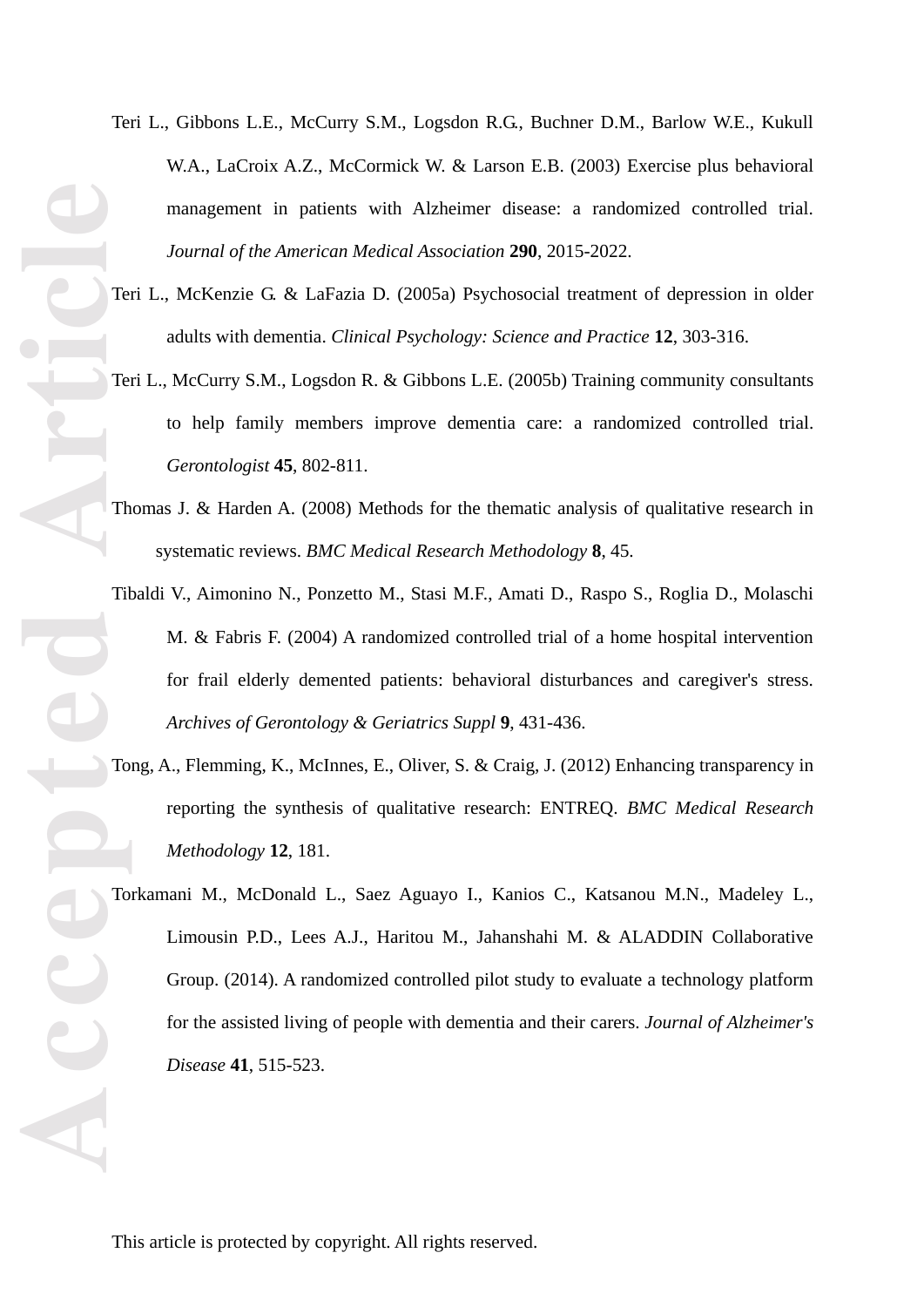- Vernooij -Dassen M., Lamers C., Bor J., Felling A. & Grol, R. (2000) Prognostic factors of effectiveness of a support program for caregivers of dementia patients. *International Journal of Aging and Human Development* **51**(4), 259 -274.
- Vickrey B.G., Mittman B.S., Connor K.I., Pearson M.L., Della Penna R.D., Ganiats T.G., DeMonte R.W., Chodosh J., Cui X., Vassar S., Duan N., & Lee M. (2006) The effect of a disease management intervention on quality and outcomes of dementia care: a randomized, controlled trial. *Annals of Internal Medicine* **145**, 713 –726.
- Wilberforce, M., Tucker, S., Abendstern, M., Brand, C., Giebel, C.M. & Challis, D. (2013) Membership and management: structures of inter -professional working in community mental health teams for older people in England. International Psychogeriatrics **25**(9), 1485 –1492.
- Winter L. & Gitlin L.N. (2006) Evaluation of a telephone-based support group intervention for female caregivers of community -dwelling individuals with dementia. *American Journal of Alzheimer's Disease and other Dementias* **21**(6), 391 -397.
- Woods R.T., Wills W., Higginson I.J., Hobbins J. & Whitby, M. (2003) Support in the community for people with dementia and their carers: a comparative outcome study of specialist mental health service interventions. *International Journal of Geriatric Psychiatry* **18**, 298 –307.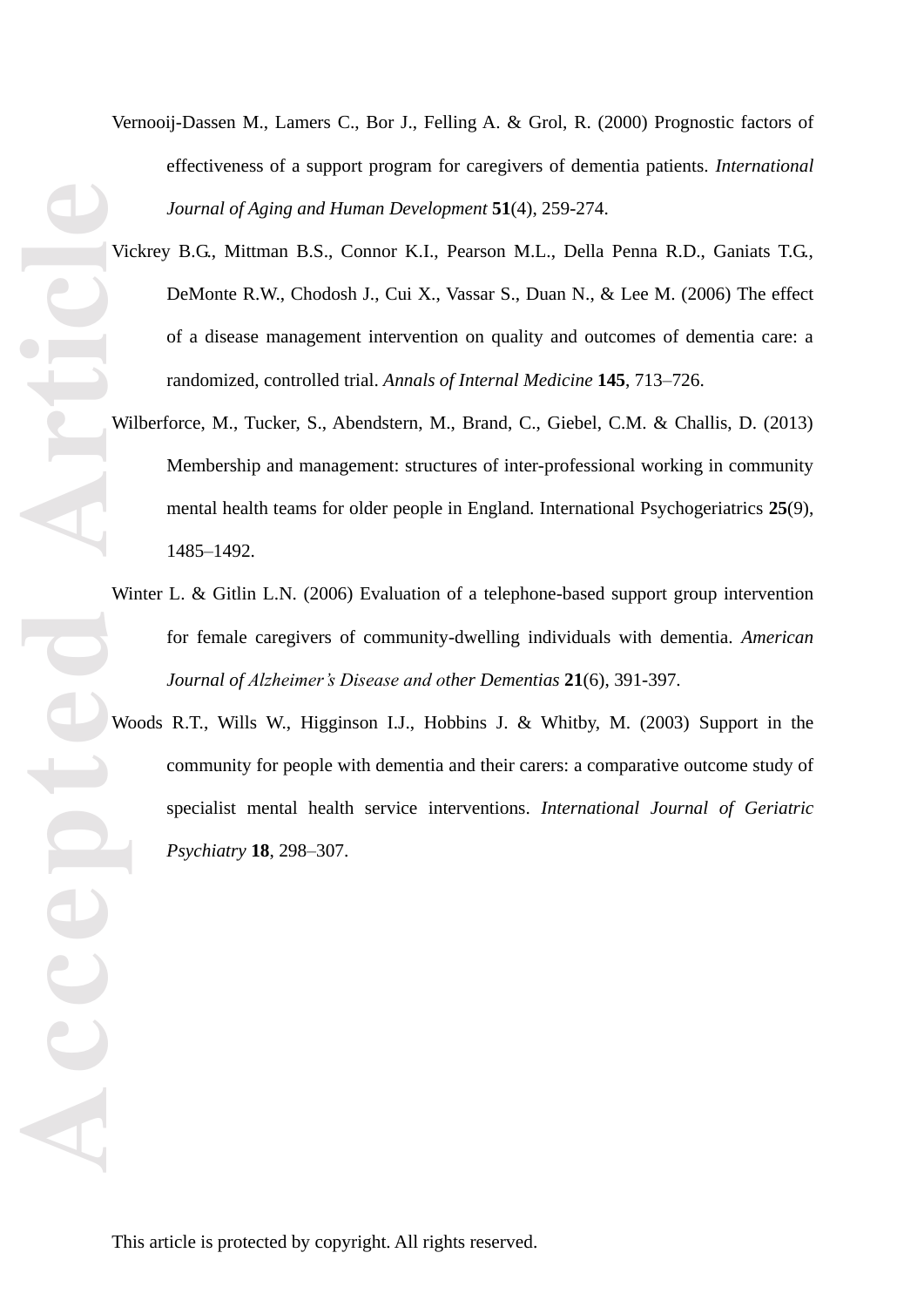| Author                      | <b>Country</b>          | Intervention<br>intensity:<br>Duration <sup>1</sup><br>(Frequency) <sup>2</sup> | <b>Study</b><br>design | Sample size                                                                             | Dementia<br>stage $3$ | <b>Intervention description</b>                                                                                                                                                                                                                             | Outcomes <sup>4</sup>                                             |
|-----------------------------|-------------------------|---------------------------------------------------------------------------------|------------------------|-----------------------------------------------------------------------------------------|-----------------------|-------------------------------------------------------------------------------------------------------------------------------------------------------------------------------------------------------------------------------------------------------------|-------------------------------------------------------------------|
| Belle et al. (2006)         | $\overline{US}$         | 6 m<br>(12 sessions)                                                            | <b>RCT</b>             | $N_1 = 261$ &<br>$NC=257$                                                               | Early and<br>Later    | Information, problem solving, telephone<br>support, stress management techniques vs<br>educational materials by post                                                                                                                                        | Time to NH<br>admission; Carer<br>burden; Carer<br>mood           |
| Bourgeois et al.<br>(1997)  | $\overline{\mathsf{U}}$ | 3 <sub>m</sub><br>(13 sessions)                                                 | Q-Exp                  | $N_1 = 7$ & $N_C = 7$                                                                   | Later                 | Behaviour management intervention                                                                                                                                                                                                                           | PwD behavior                                                      |
| Bourgeois et al.<br>(2002)  | $\overline{US}$         | 3 <sub>m</sub><br>(13 sessions)                                                 | <b>RCT</b>             | $N_{11}=22,$<br>$N_{12}=21.8$<br>$N_C = 20$                                             | Later                 | Two skills training approaches (change<br>patient behaviour; change own (carer)<br>coping behaviour)                                                                                                                                                        | PwD behavior;<br>Carer mood                                       |
| Buckwalter et al.<br>(1999) | $\overline{US}$         | 6 m<br>(13 sessions)                                                            | <b>RCT</b>             | $N_1 = 132$ &<br>$N_c = 108$                                                            | nk                    | Teaching techniques to carers to reduce<br>behavioural problems of PwD, i.e.<br>environmental adaptations                                                                                                                                                   | Carer mood                                                        |
| Burgio et al. (2003)        | $\overline{US}$         | 12 m<br>$(16$ sessions) $5$                                                     | <b>RCT</b>             | $N_1 = 70$ &<br>$N_C = 70$                                                              | Early and<br>Later    | Information on behaviour management,<br>problem solving skills, cognitive restructuring<br>vs minimal support condition                                                                                                                                     | Carer mood; Time<br>to NH admission;<br>PwD behavior              |
| Colvez et al. (2002)        | Europe                  | Not specified                                                                   | Q-Exp                  | $N_{11}=36,$<br>$N_{12} = 50$ ,<br>$N_{13} = 99,$<br>$N_{14} = 100 \&$<br>$N_{15} = 37$ | Early and<br>Later    | Home social services; day centres; expert<br>centres; group-living; respite hospitalisation                                                                                                                                                                 | Carer burden [for<br>group living and<br>home social<br>services] |
| Drentea et al. (2006)       | $\overline{US}$         | 4 <sub>m</sub><br>(2 sessions)                                                  | <b>RCT</b>             | $N_1 = 94$ &<br>$N_C = 89$                                                              | nk                    | Individual and family counselling, support<br>group, ad hoc counselling                                                                                                                                                                                     | Social support                                                    |
| Eisdorfer et al. (2003)     | $\overline{US}$         | 12 <sub>m</sub><br>(26 sessions)                                                | <b>RCT</b>             | $N_{11} = 54$ ,<br>$N_{12} = 59$ &<br>$N_C = 41$                                        | Early and<br>Later    | Structural ecosystems therapy; structural<br>ecosystems therapy + computer-telephone<br>integrated system; minimal support control                                                                                                                          | Carer mood [for<br>there<br>technology<br>intervention]           |
| Farran et al. (2007)        | US                      | 12 <sub>m</sub><br>(14 sessions)                                                | <b>RCT</b>             | $N_1 = 143$ &<br>$N_c = 153$                                                            | Early and<br>Later    | Caregiver Skill Building Programme (5<br>weekly group session & 7 individual weekly<br>telephone sessions + 2 groups session, one<br>at 6 and one at 12 months + telephone<br>contact when needed) vs. Information and<br><b>Support Oriented Therapies</b> | Carer burden [for<br>CSB1                                         |
| Finkel et al. (2007)        | $\overline{US}$         | 6 m<br>(14 sessions)                                                            | <b>RCT</b>             | $N_1 = 23 &$<br>$N_C = 23$                                                              | Early and<br>Later    | Technology-based psychoeducational<br>intervention by community-based social<br>service agency (information, strategies for<br>safety enhancement, social support,                                                                                          | Carer burden;<br>Carer mood                                       |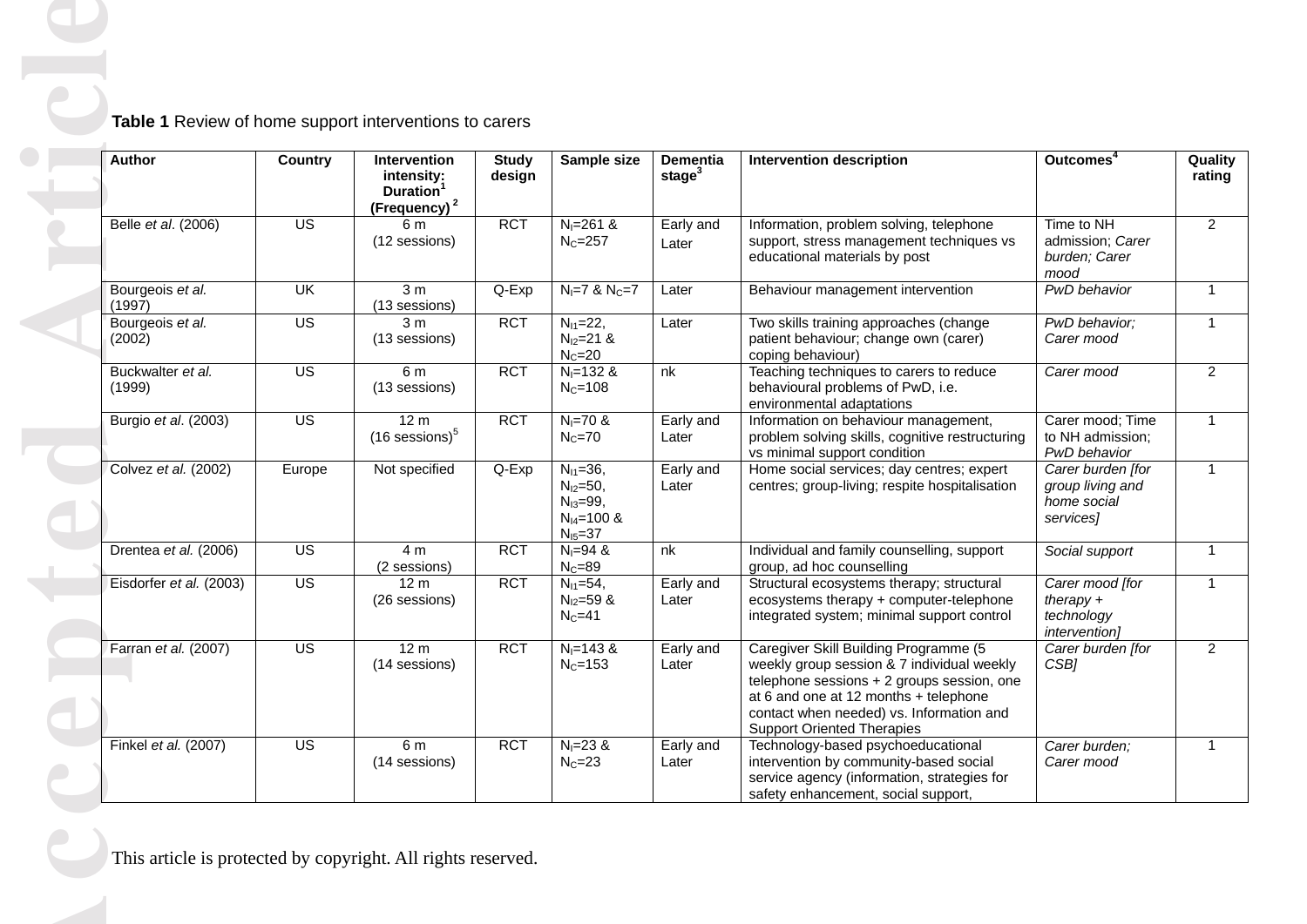|                             |                       |                           |                                 |            |                             |                    | management of behaviors) vs information<br>only                                                                                                                                                                         |                                                                  |                                |
|-----------------------------|-----------------------|---------------------------|---------------------------------|------------|-----------------------------|--------------------|-------------------------------------------------------------------------------------------------------------------------------------------------------------------------------------------------------------------------|------------------------------------------------------------------|--------------------------------|
| et al. (2007)               | Gallagher-Thompson    | $\overline{US}$           | 4 m<br>(7 sessions)             | <b>RCT</b> | $N_1 = 22$ &<br>$N_C = 23$  | nk                 | In-home behavioral management program<br>(six modules: introduction, behaviour<br>management, unhelpful thoughts,<br>communication issues, end-of-life, pleasant<br>events) vs. telephone-based comparison<br>treatment | Carer burden; PwD<br>mood                                        |                                |
| Gavrilova et al.<br>(2009)  |                       | Russia                    | 1 <sub>m</sub><br>(5 sessions)  | <b>RCT</b> | $N_1 = 25$ &<br>$N_C = 28$  | nk                 | Education about dementia and strategies for<br>managing behaviour +usual medical care vs<br>Usual medical care only (control)                                                                                           | Carer burden; PwD<br>mood; PwD<br>behavior; PwD QoL              |                                |
|                             | Gitlin et al. (2003)  | $\overline{US}$           | 6 m<br>(10 sessions)            | <b>RCT</b> | $N_1 = 89$ &<br>$N_c = 109$ | Early and<br>Later | [Home Environmental Skill-Building<br>Programme] five home contacts and 1<br>telephone contact (by OT, focusing on<br>education, problem-solving, training and<br>adaptive equipment)                                   | Carer burden;<br>Carer QoL                                       |                                |
|                             | Guerra et al. (2010)  | Peru                      | 1 <sub>m</sub><br>(5 sessions)  | <b>RCT</b> | $N_1 = 29$ &<br>$N_C = 29$  | Early and<br>Later | 5 weekly home sessions about assessment,<br>education and behaviour management                                                                                                                                          | Carer burden;<br>Carer QoL; PwD<br>QoL; PwD behavior             |                                |
|                             | Horvath et al. (2013) | $\overline{US}$           | 6 m<br>(1 session)              | <b>RCT</b> | $N_1 = 60$ &<br>$N_C = 48$  | Early and<br>Later | Home Safety toolkit vs customary care                                                                                                                                                                                   | Carer burden                                                     |                                |
|                             | Kelly et al. (2002)   | $\overline{US}$           | Not specified                   | Qual       | Total N=226                 | Early and<br>Later | Psychoeducational nursing/home care<br>intervention vs comparison group<br>(information only)                                                                                                                           | Carer burden<br>[themes]                                         | Medium<br>quality <sup>6</sup> |
| Kosloski &                  | Montgomery (1993)     | $\overline{US}$           | 6 m<br>(Flexible)               | Q-Exp      | $N = 45$ &<br>$N_C = 25$    | nk                 | Carer respite                                                                                                                                                                                                           | Carer burden [on<br>subjective burden]                           |                                |
| Kuo et al. (2013)           |                       | Taiwan                    | 6 m<br>(9 sessions)             | <b>RCT</b> | $N_1 = 63$ &<br>$N_C = 66$  | nk                 | Home-based training programme (based on<br>Progressively Lowered Stress Threshold<br>model, make adaptations to the environment<br>to reduce PwD problematic behaviour and<br>reduce carer stress) vs attention control | Carer QoL; Carer<br>mood                                         |                                |
|                             | Kwok et al. (2013)    | China                     | 3 <sub>m</sub><br>(12 sessions) | <b>RCT</b> | $N = 18$ &<br>$N_C = 20$    | nk                 | Telephone-based carer intervention<br>(psychoeducation from social worker)                                                                                                                                              | Carer burden                                                     |                                |
|                             | Lawton et al. (1989)  | $\overline{US}$           | 12 <sub>m</sub><br>(Flexible)   | <b>RCT</b> | $N = 317$ &<br>$NC=315$     | nk                 | Carer respite                                                                                                                                                                                                           | Carer QoL; Carer<br>burden; PwD<br>mood; Time to NH<br>admission |                                |
| Livingston et al.<br>(2013) |                       | $\overline{\mathsf{U}}$ K | 4 m<br>(8 sessions)             | <b>RCT</b> | $N_1 = 173$ &<br>$N_C = 87$ | nk                 | Manual based coping strategies<br>(psychoeducation about dementia, behaviour<br>management, changing unhelpful thoughts,<br>relaxation) vs treatment as usual                                                           | Carer mood; Carer<br>burden; PwD QoL                             |                                |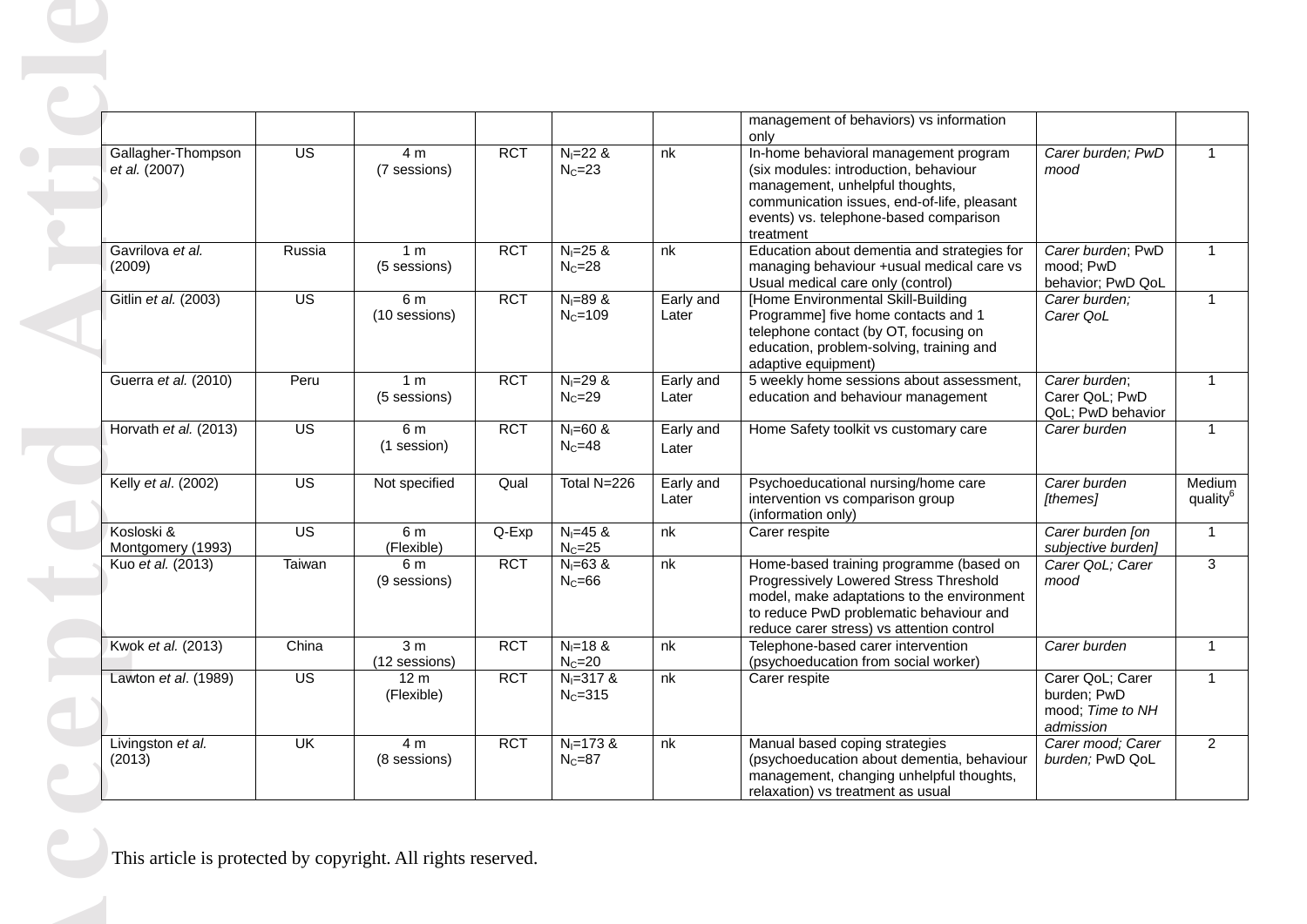|                              | Mahoney et al. (2003)  | $\overline{US}$           | 12 <sub>m</sub><br>(52 sessions)                                     | <b>RCT</b> | $N = 49$ &<br>$NC=51$                                                                                                              | Early and<br>Later | Integrated telephone network system<br>support and weekly computer caregiver<br>conversations (software)                           | Carer burden; PwD<br>mood                                  |
|------------------------------|------------------------|---------------------------|----------------------------------------------------------------------|------------|------------------------------------------------------------------------------------------------------------------------------------|--------------------|------------------------------------------------------------------------------------------------------------------------------------|------------------------------------------------------------|
| Mittelman et al.<br>(1993)   |                        | $\overline{US}$           | 4 <sub>m</sub><br>$(6$ sessions +<br>support groups/<br>counselling) | <b>RCT</b> | $N_1 = 103$ &<br>$NC=103$                                                                                                          | nk                 | Individual and family counselling, support<br>groups, ad hoc consultation vs routine<br>support                                    | Time to NH<br>admission                                    |
| Mittelman et al.<br>(2004a)  |                        | $\overline{US}$           | 4 <sub>m</sub><br>$(6$ sessions +<br>support groups/<br>counselling) | <b>RCT</b> | $N_1 = 203$ &<br>$NC=203$                                                                                                          | Early and<br>Later | Counselling, support groups                                                                                                        | Carer mood                                                 |
| Mittelman et al.<br>(2004b)  |                        | $\overline{US}$           | 4 <sub>m</sub><br>$(6$ sessions +<br>support groups/<br>counselling) | <b>RCT</b> | $N_1 = 203$ &<br>$NC=203$                                                                                                          | Early and<br>Later | Counselling, support groups                                                                                                        | Carer burden                                               |
| Mohide (1990)                |                        | Canada                    | 6 m<br>(26 sessions)                                                 | <b>RCT</b> | $N_1 = 30$ &<br>$N_c = 30$                                                                                                         | Later              | Carer-focused health care, education, in-<br>home respite, support group                                                           | Carer QoL; NH<br>admission                                 |
| Moniz-Cook et al.<br>(2008)  |                        | UK                        | 1 <sub>m</sub><br>$(4$ sessions +<br>flexible contact)               | <b>RCT</b> | $N = 54$ &<br>$N_c = 59$                                                                                                           | nk                 | Psychosocial intervention on managing<br>behaviour from trained (experimental) CMHN<br>or usual care (control) CMHN                | PwD behavior;<br>Carer mood                                |
| Sussman & Regehr<br>(2009)   |                        | Canada                    | Not specified                                                        | Q-Exp      | $N_1 = 85$                                                                                                                         | Early and<br>Later | Homemaking service vs adult day program<br>services (respite) vs in-home professional<br>support services                          | Carer burden [for<br>day centres]                          |
| Sutcliffe & Larner<br>(1988) |                        | $\overline{\mathsf{U}}$ K | 4.5 <sub>m</sub><br>(6 sessions)                                     | <b>RCT</b> | $N_{11}=6, N_{12}=4$<br>& $N_c = 5$                                                                                                | nk                 | Emotional support; Information only                                                                                                | Carer burden[for<br>emotional support];<br>Carer mood      |
| Torkomani et al.<br>(2014)   |                        | UK, Spain,<br>Greece      | 6 m<br>$(1$ session +<br>flexible)                                   | <b>RCT</b> | $N_1 = 30$ &<br>$N_c = 30$                                                                                                         | Early and<br>Later | Telemedicine system providing<br>information/education, social networking,<br>monitoring health, contact feature                   | Carer QoL; Carer<br>burden; PwD<br>behavior; Carer<br>mood |
| (2000)                       | Vernooij-Dassen et al. | Netherlands               | 10 <sub>m</sub><br>(not specified)                                   | <b>RCT</b> | $N_1 = 73 &$<br>$N_c = 63$ ; but<br>only $N_1 = 49$ in<br>admission<br>analysis &<br>$N1=41$ in<br>carer<br>competency<br>analysis | Early and<br>Later | Information about available support, offering<br>listening, support positive contribution family<br>makes to care (amongst others) | Family carer skills                                        |
|                              | Winter & Gitlin (2006) | $\overline{US}$           | 6 m<br>(26 sessions)                                                 | <b>RCT</b> | $N_1 = 58$ &<br>$N_C = 45$                                                                                                         | Early and<br>Later | Telephone support group (5 carers for an<br>hour weekly)                                                                           | Carer mood; Carer<br>burden                                |
| Woods et al. (2003)          |                        | UK                        | Not specified                                                        | Q-Exp      | $N_1 = 55$ &                                                                                                                       | nk                 | Admiral Nurse Service vs. Conventional                                                                                             | Carer burden                                               |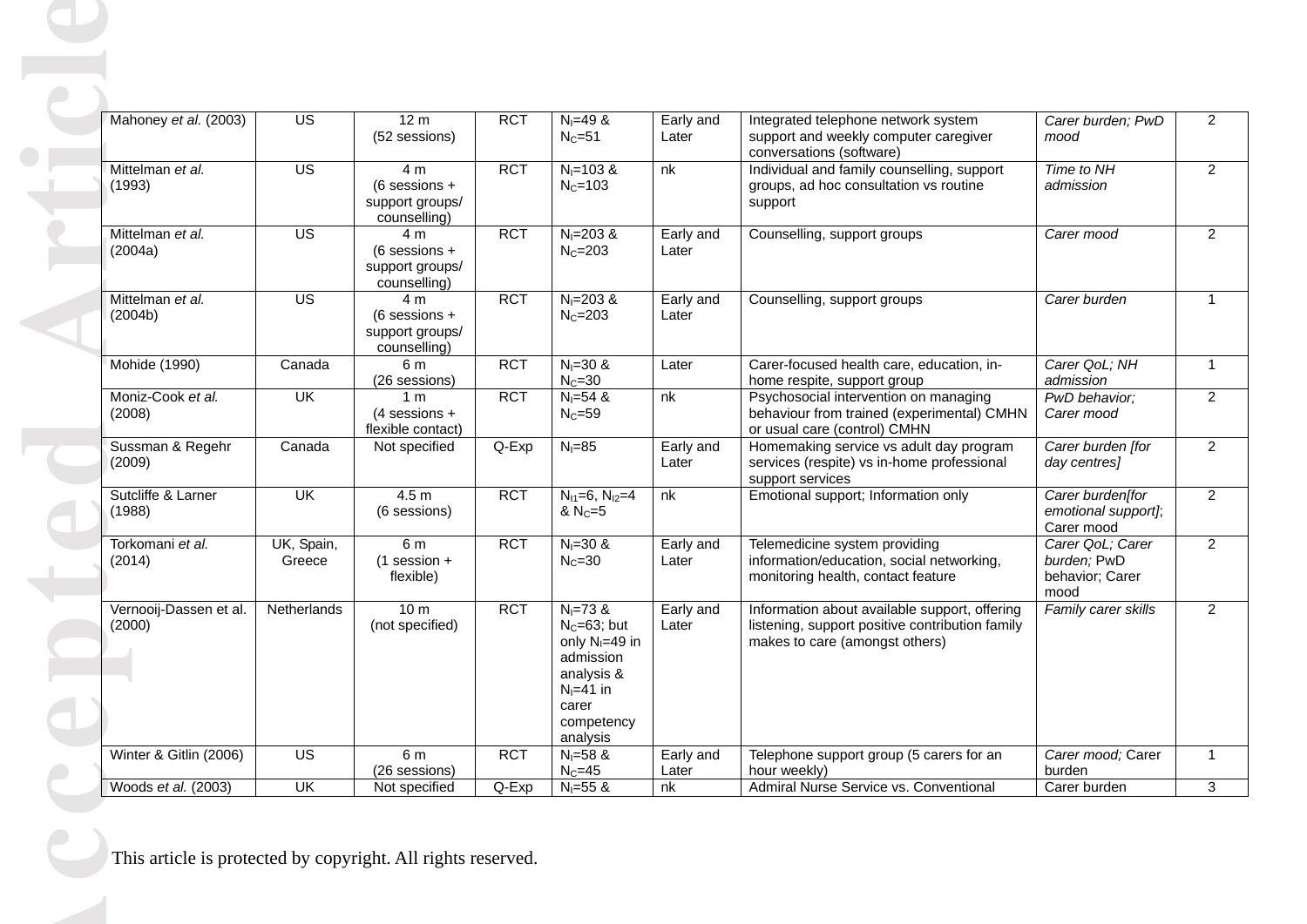|                                                                                                            |  | $\overline{\phantom{a}}$<br>- Nc |                   | services                                                 |  |
|------------------------------------------------------------------------------------------------------------|--|----------------------------------|-------------------|----------------------------------------------------------|--|
| $\Box$ Duration of interpretion in the langth of time open which the active interpretion was conducted for |  |                                  | $m \sim + h \sim$ | فبامعنتهم ممناعبيا مبيم برامبياء مطابقه والمعمول مطابقهم |  |

**Accepted Article** Duration of intervention is the length of time over which the active intervention was conducted (m = months), not the length of the study evaluation period; <sup>2</sup> Frequency of intervention is the number of sessions/visits over this period;<sup>3</sup> Dementia stage: early stage = described as mild to moderate, mean MMSE reported of 26-16, mean GDR of >3<=5; later stage = described as moderate to severe, mean MMSE reported of 0-15, mean GDR of >5;<sup>4</sup> All outcomes highlighted in *italics* indicate significant improvements post intervention; <sup>5</sup> Study only reports 6-months outcomes; <sup>6</sup> Quality ratings for qualitative studies based on the CASP assessment.

 $N_{\text{II}}$  Sample size for intervention group;  $N_{\text{II}}$  Sample size for intervention 1;  $N_{\text{II}}$  Sample size for intervention 2; N<sub>C</sub>= Sample size for control group; NH= Nursing home; nk=not known; Qual= Qualitative; Q-Exp= Quasi-Experimental; RCT = Randomised Controlled Trial

epte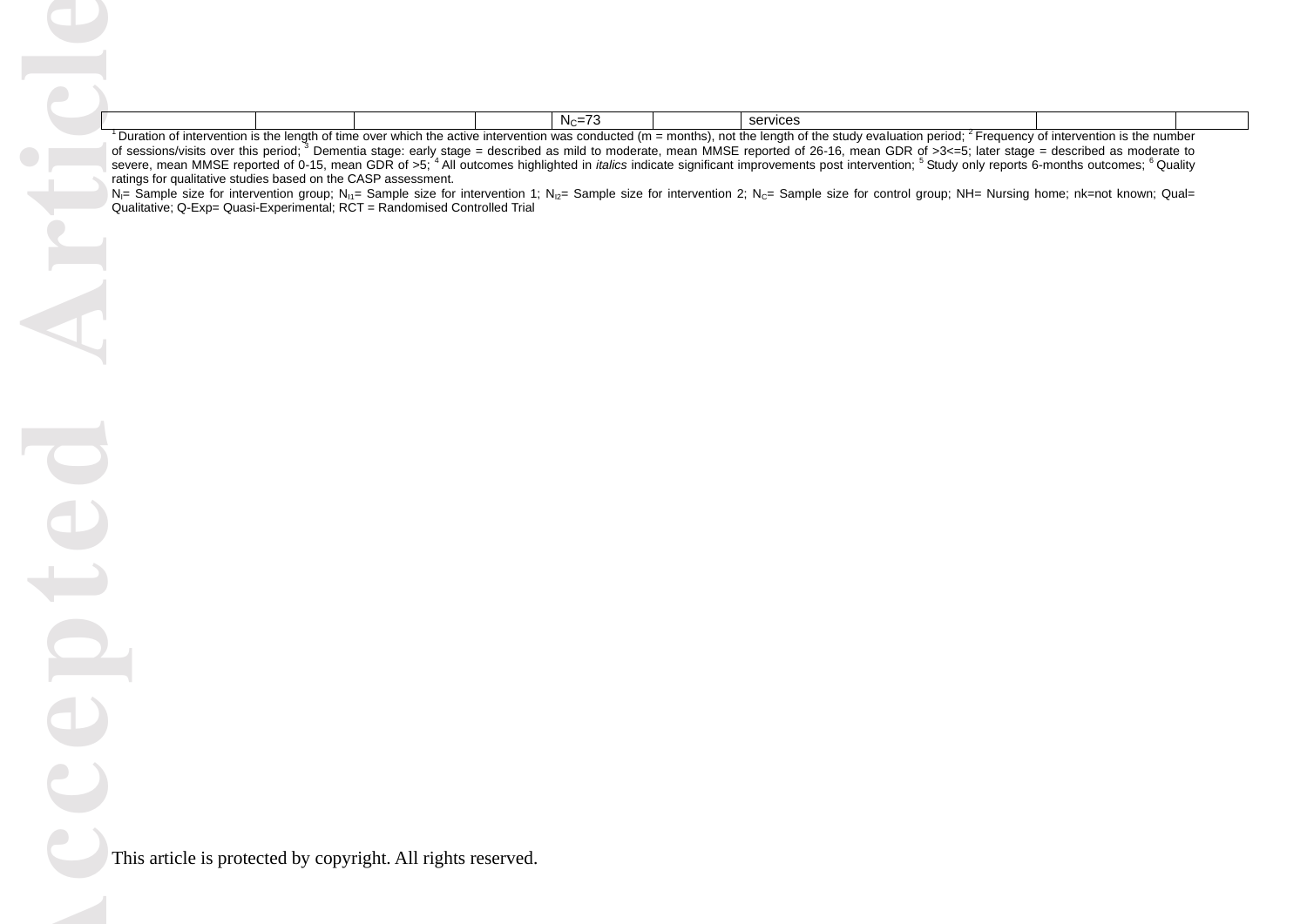| Author                            | <b>Country</b>           | Intervention<br>intensity:<br>Duration <sup>1</sup><br>(Frequency) <sup>2</sup> | <b>Study</b><br>design | Sample size                                                                                | <b>Dementia</b><br>stage $3$ | <b>Intervention description</b>                                                                                                                                                                                                                                                                                                                            | Outcomes <sup>4</sup>                                                                        | Quality<br>rating |
|-----------------------------------|--------------------------|---------------------------------------------------------------------------------|------------------------|--------------------------------------------------------------------------------------------|------------------------------|------------------------------------------------------------------------------------------------------------------------------------------------------------------------------------------------------------------------------------------------------------------------------------------------------------------------------------------------------------|----------------------------------------------------------------------------------------------|-------------------|
| Askham &<br>Thompson (1990)       | $\overline{\mathsf{U}}$  | 12 <sub>m</sub><br>(flexible)                                                   | <b>RCT</b>             | $N_1 = 60$ &<br>$N_c=40$ [at 6<br>months];<br>$N_1 = 47$ &<br>$N_C = 44$ [at 12<br>months] | nk                           | Different types of services provided<br>depending on individual: no support;<br>obtaining/increasing support from other<br>services; providing continuing direct support;<br>monitoring situation only; putting in support<br>workers (help with ADLs, accompanying to<br>social events, orientation to time and place,<br>sitting service, companionship) | Time to NH<br>admission                                                                      |                   |
| Burgener et al.<br>(1998)         | US                       | 1 <sub>m</sub><br>(1 session)                                                   | <b>RCT</b>             | $N_{11} = 11$ ,<br>$N_{12}=12$ ,<br>$N_{13} = 12$<br>$&N_C=12$                             | Later                        | Education + behaviour intervention;<br>education intervention; behaviour<br>intervention                                                                                                                                                                                                                                                                   | Person with<br>dementia behavior<br>[Intervention 1 and<br>$2$ ]; $ADLs$<br>[Intervention 3] |                   |
| Challis et al. (2009)             | $\overline{\mathsf{CK}}$ | 12 <sub>m</sub><br>(not specified)                                              | Q-Exp                  | $N_1 = 43 &$<br>$N_C = 43$                                                                 | Later                        | Case management                                                                                                                                                                                                                                                                                                                                            | NH admission                                                                                 |                   |
| Chang (1999)                      | $\overline{US}$          | 2 <sub>m</sub><br>(not specified)                                               | <b>RCT</b>             | $N_1 = 31 &$<br>$N_C = 34$                                                                 | Early and<br>Later           | Cognitive-behavioural intervention                                                                                                                                                                                                                                                                                                                         | Carer mood                                                                                   |                   |
| Chien & Lee (2008)                | China                    | 6 <sub>m</sub><br>(12 sessions)                                                 | <b>RCT</b>             | $N_1 = 44$ &<br>$N_C = 44$                                                                 | Early and<br>Later           | Education and support group + home visits<br>by case managers for education and family<br>health                                                                                                                                                                                                                                                           | Time to NH<br>admission; Carer<br>QoL; Carer burden                                          |                   |
| Chien & Lee (2011)                | China                    | 6 m<br>(14 sessions)                                                            | <b>RCT</b>             | $N_1 = 46$ &<br>$N_C = 46$                                                                 | nk                           | Weekly home visits, education for<br>assessment, then intervention with individual<br>families: fortnightly sessions (in total 10 2-<br>hour sessions) involving education, problem-<br>solving, psychological support                                                                                                                                     | Time to NH<br>admission; Carer<br>QoL                                                        |                   |
| Chu et al. (2000)                 | Canada                   | 18 <sub>m</sub><br>(Flexible)                                                   | <b>RCT</b>             | $N_1 = 37$ &<br>$N_C = 38$                                                                 | Early                        | Early Home Care Programme (case<br>management, OT, physical therapy, social<br>work, respite, etc.) vs. information only                                                                                                                                                                                                                                   | Time to NH<br>admission; Carer<br>burden                                                     |                   |
| Dias et al. (2008)                | India                    | 6 m<br>(13 sessions)                                                            | <b>RCT</b>             | $N_1 = 41$ &<br>$N_c = 40$                                                                 | nk                           | Intervention (education about dementia and<br>behaviour, support for carers, psychiatrist<br>referrals, networking, advice) vs. waiting list<br>(receiving intervention after 6 months)                                                                                                                                                                    | Carer burden;<br>Person with<br>dementia behavior;<br>ADLs                                   |                   |
| Eloniemi-Sulkava et<br>al. (2001) | Finland                  | 24 m<br>$(Fexible + 20)$<br>days training)                                      | <b>RCT</b>             | $N_1 = 53$ &<br>$N_C = 47$                                                                 | Early and<br>Later           | Dementia family care coordinator (advocacy,<br>training, counselling, in-home visits, etc.) vs<br>usual care                                                                                                                                                                                                                                               | NH admission                                                                                 |                   |
| Eloniemi-Sulkava et               | Finland                  | 24 m                                                                            | <b>RCT</b>             | $N_1 = 63$ &                                                                               | Early and                    | Home visits (initial support plan), geriatric                                                                                                                                                                                                                                                                                                              | Time to NH                                                                                   |                   |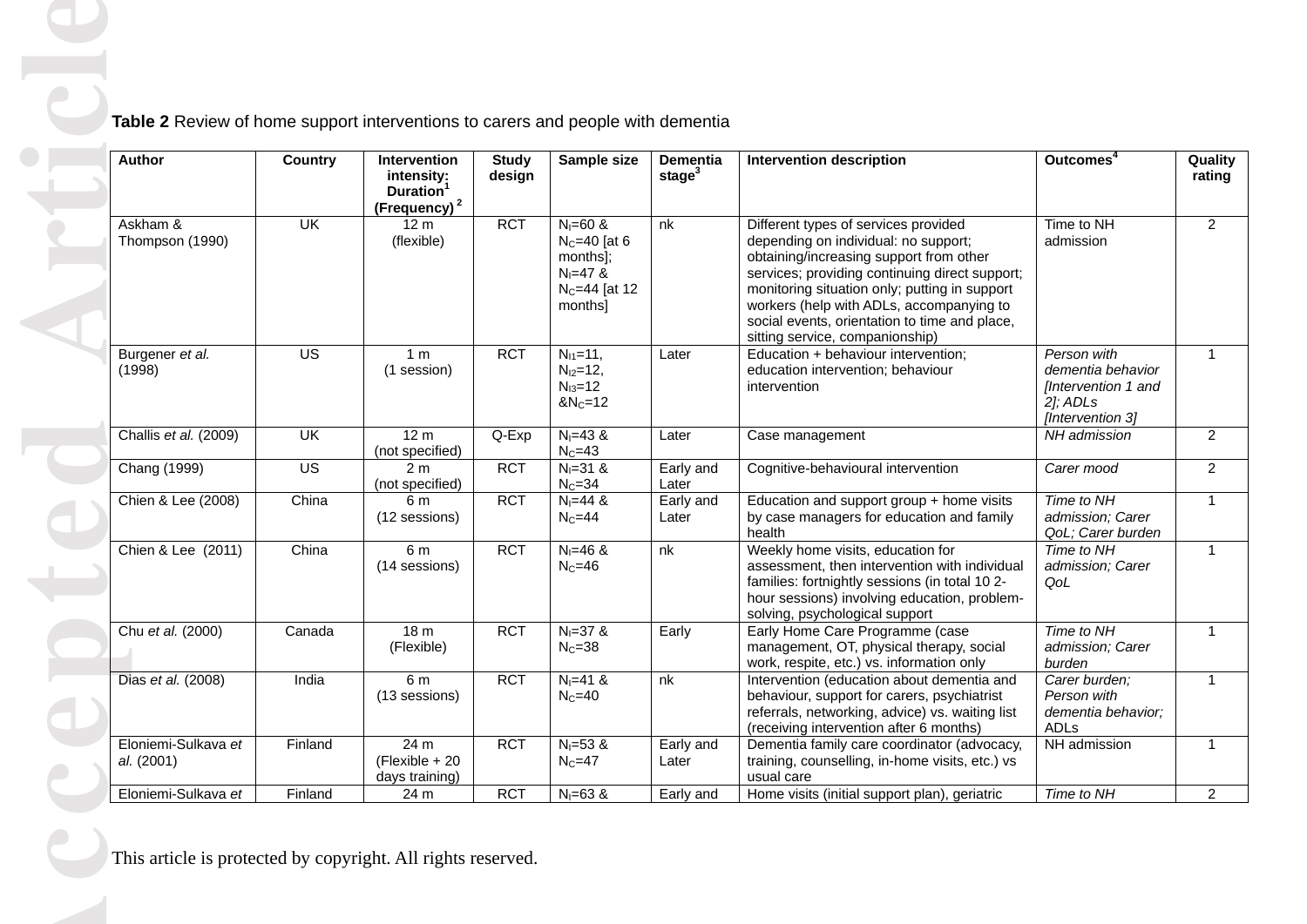| al. (2009)                  |                 | (6 sessions)                     |            | $N_C = 62$                   | Later              | assessments, education, individually tailored<br>and need-based activities by trained public<br>health registered nurse, support groups for<br>carers, information sessions | admission                                                                                                        |                      |
|-----------------------------|-----------------|----------------------------------|------------|------------------------------|--------------------|-----------------------------------------------------------------------------------------------------------------------------------------------------------------------------|------------------------------------------------------------------------------------------------------------------|----------------------|
| Engelhardt et al.<br>(2008) | US              | Not specified                    | Q-Exp      | $N_1 = 36$ &<br>$N_C = 113$  | nk                 | Telephone health counselling                                                                                                                                                | Hospital admission                                                                                               |                      |
| Farran et al. (2003)        | $\overline{US}$ | 12 <sub>m</sub><br>(14 sessions) | Qual       | Total N=177                  | Early and<br>Later | Caregiver Skill Building Programme                                                                                                                                          | Carer perceptions<br>of Person with<br>dementia<br>behaviors, ADLs &<br>cognitive decline                        | quality <sup>5</sup> |
| Farran et al. (2004)        | $\overline{US}$ | 12 <sub>m</sub><br>(14 sessions) | Qual       | Total N=177                  | Early and<br>Later | Caregiver Skill Building Programme                                                                                                                                          | Carer burden                                                                                                     | quality <sup>5</sup> |
| Gitlin et al. (2001)        | $\overline{US}$ | 3 <sub>m</sub><br>(5 sessions)   | <b>RCT</b> | $N_1 = 93 &$<br>$N_C = 78$   | Early and<br>Later | Home environmental intervention (caregiver<br>education about environmental impact on<br>behaviour, breaking down tasks, involving<br>other family members)                 | IADLs; ADLs;<br>Person with<br>dementia behavior;<br>Carer burden                                                |                      |
| Gitlin et al. (2005)        | <b>US</b>       | 6 m<br>(10 sessions)             | <b>RCT</b> | $N = 65$ &<br>$N_C = 65$     | Early and<br>Later | Carer intervention for modifying home<br>environment                                                                                                                        | Carer burden;<br>ADLs                                                                                            |                      |
| Gitlin et al. (2008)        | $\overline{US}$ | 4 <sub>m</sub><br>(8 sessions)   | <b>RCT</b> | $N_1 = 30$ &<br>$N_C = 30$   | Later              | Six home visits and two telephone chats with<br>OT; training of different activities (not really<br>IADL <sub>s</sub> )                                                     | Person with<br>dementia behavior;<br>Person with<br>dementia mood;<br>Person with<br>dementia QoL;<br>Carer mood |                      |
| Gitlin et al. (2010a)       | $\overline{US}$ | 4 <sub>m</sub><br>(8 sessions)   | <b>RCT</b> | $N_1 = 102$ &<br>$NC=107$    | Later              | 12 home or telephone contacts (reducing<br>environmental stressors and improving carer<br>skills; education and carer training) vs 3<br>telephone calls and education       | IADLs; ADLs; Carer<br>QoL; Person with<br>dementia QoL                                                           |                      |
| Gitlin et al. (2010b)       | $\overline{US}$ | 4 m<br>(8 sessions)              | <b>RCT</b> | $N_1 = 117$ &<br>$N_c = 122$ | Early and<br>Later | Problem behaviour management skills                                                                                                                                         | Person with<br>dementia behavior;<br>Carer burden;<br>Carer mood                                                 |                      |
| Graff et al. (2006)         | Netherlands     | 1 <sub>m</sub><br>(10 sessions)  | <b>RCT</b> | $N_1 = 68$ &<br>$N_C = 67$   | Early              | OT (cognitive and behavioural interventions,<br>i.e. training Person with dementia to use<br>aids)                                                                          | IADLs; Carer<br>burden                                                                                           |                      |
| Graff et al. (2007)         | Netherlands     | 1 m<br>(10 sessions)             | <b>RCT</b> | $N = 68$ &<br>$N_C = 67$     | Early              | Occupational therapy sessions (10),<br>including cognitive and behavioural<br>interventions with problem solving, etc.                                                      | Person with<br>dementia QoL;<br>Person with<br>dementia mood;<br>Carer burden;<br>Carer mood                     |                      |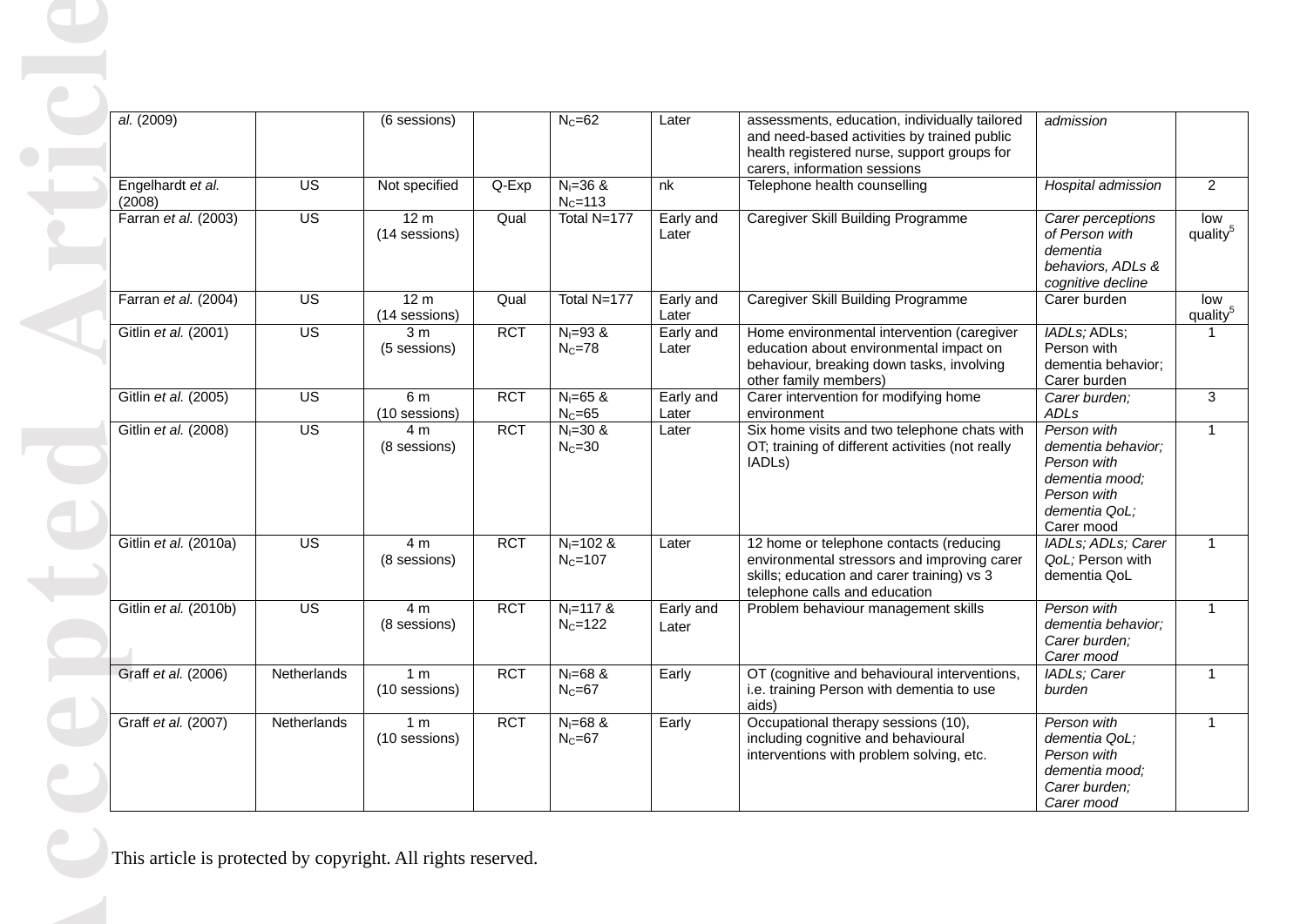| Hinchliffe et al.<br>(1995) | UK                      | 4 m<br>$(6 - 19)$<br>sessions)                                     | <b>RCT</b> | $N_1 = 20$ &<br>$N_c = 13$                                                     | Early and<br>Later | Medication, psychological measures, and<br>social measures, such as daytime activities<br>to reduce night-time disturbances | Person with<br>dementia behavior;<br>Carer burden                                                                                                   |  |
|-----------------------------|-------------------------|--------------------------------------------------------------------|------------|--------------------------------------------------------------------------------|--------------------|-----------------------------------------------------------------------------------------------------------------------------|-----------------------------------------------------------------------------------------------------------------------------------------------------|--|
| Huang et al. (2003)         | Taiwan                  | 0.5 <sub>m</sub><br>(2 sessions)                                   | <b>RCT</b> | $N_1 = 24$ &<br>$N_C = 24$                                                     | Early and<br>Later | Based on Progressively Lowered Threshold<br>Model, reducing problem behaviour, vs<br>educational information                | Person with<br>dementia behavior                                                                                                                    |  |
| Johnson et al.<br>(2013)    | $\overline{US}$         | Not specified                                                      | Q-Exp      | $N_1 = 77$ &<br>$N_C = 52$                                                     | nk                 | Information, education, counselling                                                                                         | Carer burden;<br>Person with<br>dementia behavior;<br>Person with<br>dementia mood;<br>NH admission                                                 |  |
| Mittelman et al.<br>(2006)  | $\overline{US}$         | max 216 m<br>$(6$ sessions +<br>support<br>groups/<br>counselling) | <b>RCT</b> | $N_1 = 203$ &<br>$NC=203$                                                      | Early and<br>Later | Counselling, support groups, ad hoc<br>telephone counselling                                                                | NH admission;<br>Carer burden                                                                                                                       |  |
| Newcomer et al.<br>(1999)   | $\overline{US}$         | 36 m<br>(not specified)                                            | <b>RCT</b> | $N_1 = 2731$ &<br>$N_{C} = 2576$                                               | Early and<br>Later | Carer education, training, support groups,<br>carer and client case management                                              | Carer burden;<br>Carer mood                                                                                                                         |  |
| O'Connor et al.<br>(1991)   | UK                      | 24 m<br>(not specified)                                            | <b>RCT</b> | $N_1 = 86$ &<br>$N_C = 73$                                                     | Early and<br>Later | Advice, family counselling, liaison, support<br>groups, respite                                                             | Time to NH<br>admission                                                                                                                             |  |
| Phung et al. (2013)         | Denmark                 | $8-12 m$<br>$(17-20)$<br>sessions)                                 | <b>RCT</b> | $N_1 = 163$ &<br>$N_c = 167$                                                   | Early              | Counselling, information, support, telephone<br>counselling, log books                                                      | Cognition; Person<br>with dementia QoL;<br>Person with<br>dementia mood &<br>Carer mood [only<br>at 1 y, not at 2 y]                                |  |
| Quayhagen et al.<br>(2000)  | UK                      | 2 <sub>m</sub><br>(10 sessions)                                    | <b>RCT</b> | $N_{11}=21$ ,<br>$N_{12}=29,$<br>$N_{13}=22,$<br>$N_{14} = 16$ &<br>$N_c = 15$ | Early              | Cognitive stimulation; dyadic counselling;<br>dual supportive seminars; early-stage day<br>care                             | Cognition<br>[Cognitive<br>stimulation];<br>Person with<br>dementia behavior<br>[Early-stage day<br>care]; Carer mood<br>[Cognitive<br>stimulation] |  |
| Riordan & Bennett<br>(1998) | $\overline{\mathsf{U}}$ | 12 <sub>m</sub><br>(Daily<br>sessions)                             | Q-Exp      | $N_1 = 19$ &<br>$N_C = 19$                                                     | Later              | Practical and emotional help, information,<br>advice                                                                        | Time to NH<br>admission                                                                                                                             |  |
| Rothera et al. (2008)       | $\overline{\mathsf{U}}$ | Not specified                                                      | Qual       | not specified,<br>but for both<br>intervention                                 | Early and<br>Later | Multiagency home support service                                                                                            | Better quality care<br>of service; time to<br>NH admission                                                                                          |  |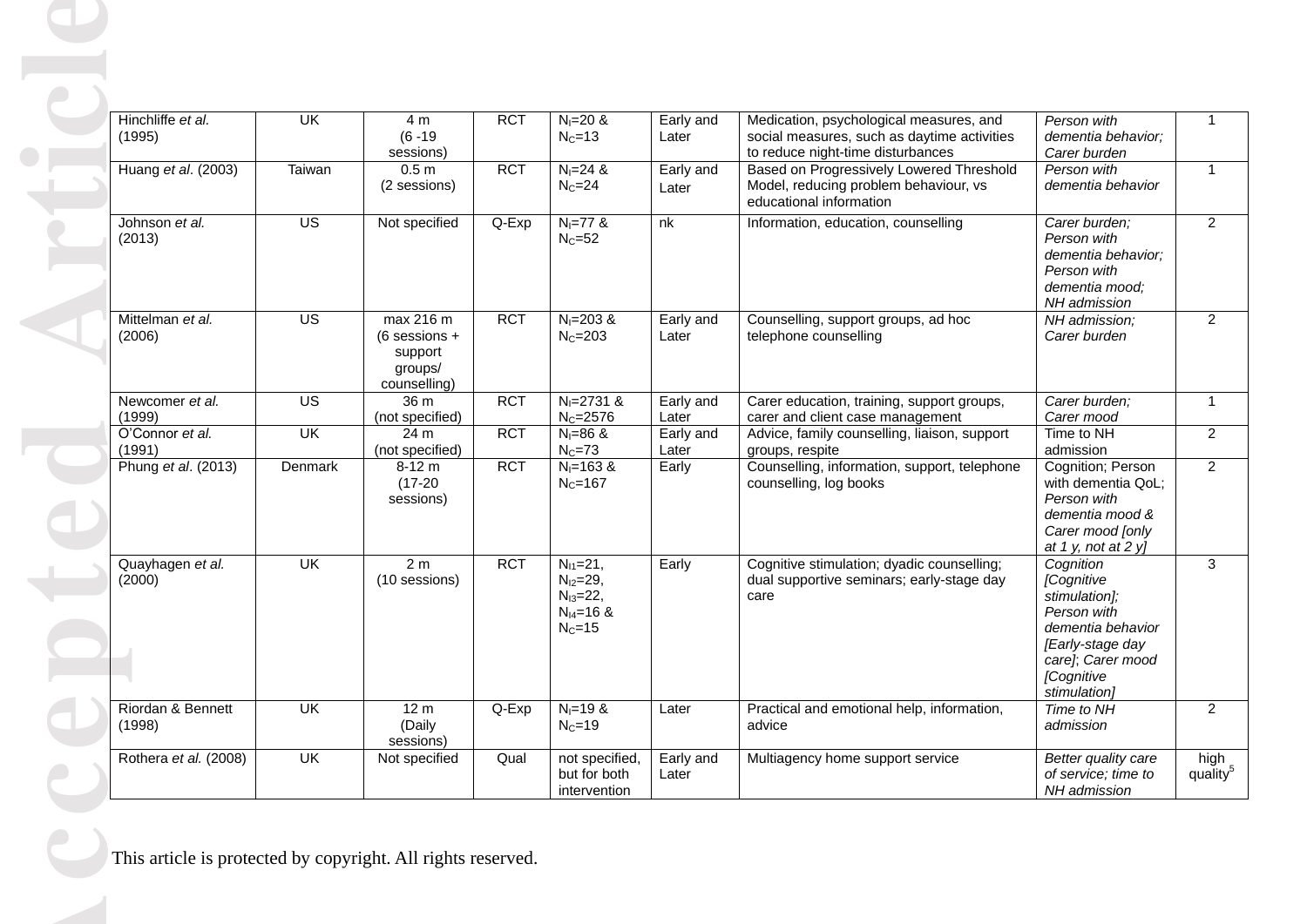|                                                                                               |                 |                                                         |            | service &<br>standard<br>service N=82 |                    |                                                                                                                                                                                                                                                                                                                                                                                                                                                                                      |                                                                                                  |                |
|-----------------------------------------------------------------------------------------------|-----------------|---------------------------------------------------------|------------|---------------------------------------|--------------------|--------------------------------------------------------------------------------------------------------------------------------------------------------------------------------------------------------------------------------------------------------------------------------------------------------------------------------------------------------------------------------------------------------------------------------------------------------------------------------------|--------------------------------------------------------------------------------------------------|----------------|
| Samus et al. (2014)                                                                           | $\overline{US}$ | 18 <sub>m</sub><br>(not specified)                      | <b>RCT</b> | $N_1 = 74$ &<br>$NC=114$              | Early and<br>Later | Care coordination; service referral;<br>education; skill-building; care monitoring                                                                                                                                                                                                                                                                                                                                                                                                   | Time to NH<br>admission; Person<br>with dementia QoL                                             | $\mathbf{1}$   |
| Teri et al. (2003)                                                                            | $\overline{US}$ | 3 <sub>m</sub><br>$(12$ sessions +<br>daily exercise)   | <b>RCT</b> | $N_1 = 76$ &<br>$N_C = 77$            | Early and<br>Later | Exercise at home programme for Person with<br>dementia and carer training in managing<br>behavior                                                                                                                                                                                                                                                                                                                                                                                    | Time to NH<br>admission; Person<br>with dementia<br>mood                                         | $\overline{2}$ |
| Teri et al. (2005b)                                                                           | $\overline{US}$ | 6 m<br>$(8$ sessions +<br>4 monthly<br>follow-up calls) | <b>RCT</b> | $N_1 = 47$ &<br>$N_C = 48$            | Later              | Behaviour and mood management skills<br>training (in home sessions and afterwards<br>telephone calls) vs routine medical care                                                                                                                                                                                                                                                                                                                                                        | Carer burden;<br>Carer mood;<br>Person with<br>dementia behavior;<br>Person with<br>dementia QoL | $\mathbf{1}$   |
| Tibaldi et al. (2004)                                                                         | Italy           | Not specified                                           | <b>RCT</b> | $N = 56$ &<br>$N_c = 53$              | Later              | Geriatric Home Hospitalization Service vs.<br><b>General Medical Ward</b>                                                                                                                                                                                                                                                                                                                                                                                                            | Person with<br>dementia behavior:<br>Carer burden                                                | 3              |
| Vickrey et al. (2006)                                                                         | $\overline{US}$ | 12 <sub>m</sub><br>(5 sessions)                         | <b>RCT</b> | $N_1 = 238$ &<br>$N_c = 170$          | nk                 | Care management, in-home assessment,<br>interactive seminars in care issues for carers                                                                                                                                                                                                                                                                                                                                                                                               | Person with<br>dementia QoL                                                                      | 3              |
| CASP assessment.<br>Qualitative; Q-Exp= Quasi-Experimental; RCT = Randomised Controlled Trial |                 |                                                         |            |                                       |                    | severe, mean MMSE reported of 0-15, mean GDR of >5; <sup>4</sup> All outcomes highlighted in <i>italics</i> indicate significant improvements post intervention; <sup>5</sup> Quality ratings for qualitative studies based on the<br>N <sub>i</sub> = Sample size for intervention group; N <sub>i1</sub> = Sample size for intervention 1; N <sub>i2</sub> = Sample size for intervention 2; N <sub>c</sub> = Sample size for control group; NH= Nursing home; nk=not known; Qual= |                                                                                                  |                |
|                                                                                               |                 |                                                         |            |                                       |                    |                                                                                                                                                                                                                                                                                                                                                                                                                                                                                      |                                                                                                  |                |
|                                                                                               |                 |                                                         |            |                                       |                    |                                                                                                                                                                                                                                                                                                                                                                                                                                                                                      |                                                                                                  |                |
| This article is protected by copyright. All rights reserved.                                  |                 |                                                         |            |                                       |                    |                                                                                                                                                                                                                                                                                                                                                                                                                                                                                      |                                                                                                  |                |
|                                                                                               |                 |                                                         |            |                                       |                    |                                                                                                                                                                                                                                                                                                                                                                                                                                                                                      |                                                                                                  |                |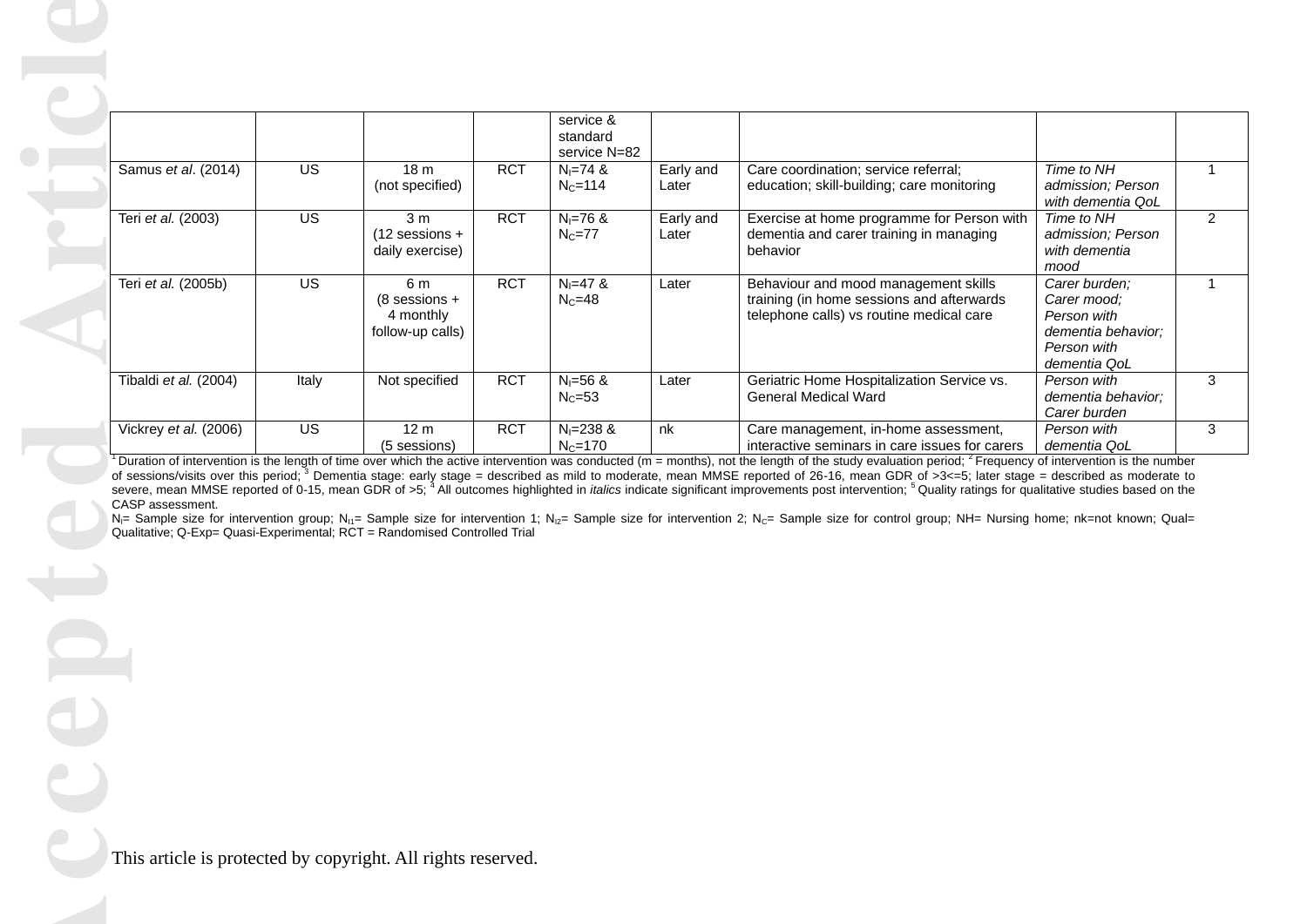| <b>Author</b>                                                                                                                                                                                                                                                                                                                                                                                                                                                                                                                                                                                                                                                                                                                                                                                                                                                                                                                                                                 | <b>Country</b>  | Intervention<br>intensity:<br>Duration <sup>1</sup><br>(Frequency) <sup>2</sup> | <b>Study</b><br>design | Sample size                        | Dementia<br>stage $3$ | <b>Intervention description</b>       |                 | Outcomes <sup>4</sup>                                                              |                                 |
|-------------------------------------------------------------------------------------------------------------------------------------------------------------------------------------------------------------------------------------------------------------------------------------------------------------------------------------------------------------------------------------------------------------------------------------------------------------------------------------------------------------------------------------------------------------------------------------------------------------------------------------------------------------------------------------------------------------------------------------------------------------------------------------------------------------------------------------------------------------------------------------------------------------------------------------------------------------------------------|-----------------|---------------------------------------------------------------------------------|------------------------|------------------------------------|-----------------------|---------------------------------------|-----------------|------------------------------------------------------------------------------------|---------------------------------|
| Davis et al. (2001)                                                                                                                                                                                                                                                                                                                                                                                                                                                                                                                                                                                                                                                                                                                                                                                                                                                                                                                                                           | $\overline{US}$ | 1 <sub>m</sub><br>$(5$ sessions + 6<br>home<br>exercises<br>weekly)             | <b>RCT</b>             | $N_1 = 19$ &<br>$N_c = 18$         | Early                 | Testing recall, cognitive stimulation |                 | Person with dementia<br>QoL; Person with<br>dementia mood;<br>Cognition            |                                 |
| Steinberg et al.<br>(2009)                                                                                                                                                                                                                                                                                                                                                                                                                                                                                                                                                                                                                                                                                                                                                                                                                                                                                                                                                    | US              | $1.5 - 3 m$<br>(10 sessions)                                                    | <b>RCT</b>             | $N_1 = 14$ &<br>$N_c = 13$         | Early                 | Exercise programme vs home<br>safety  |                 | Cognition; ADLs;<br>Person with dementia<br>QoL; Person with<br>dementia behavior; |                                 |
| <sup>1</sup> Duration of intervention is the length of time over which the active intervention was conducted (m = months), not the length of the study evaluation period; $^2$ Frequency of intervention is the number<br>of sessions/visits over this period; $3$ Dementia stage: early stage = described as mild to moderate, mean MMSE reported of 26-16, mean GDR of >3<=5; later stage = described as moderate to<br>severe, mean MMSE reported of 0-15, mean GDR of >5; <sup>4</sup> All outcomes highlighted in <i>italics</i> indicate significant improvements post intervention.<br>N <sub>i</sub> = Sample size for intervention group; N <sub>i1</sub> = Sample size for intervention 1; N <sub>i2</sub> = Sample size for intervention 2; N <sub>c</sub> = Sample size for control group; NH= Nursing home; nk=not known; Qual=<br>Qualitative; Q-Exp= Quasi-Experimental; RCT = Randomised Controlled Trial.<br>Table 4 Synthesis of home support interventions |                 |                                                                                 |                        |                                    |                       |                                       |                 | Person with dementia<br>mood; Carer burden                                         |                                 |
| Home support<br>intervention (single<br>or multiple                                                                                                                                                                                                                                                                                                                                                                                                                                                                                                                                                                                                                                                                                                                                                                                                                                                                                                                           |                 | <b>Exemplar Intervention</b>                                                    |                        | Mechanisms/t<br>heory of<br>change |                       | Staff group                           | <b>Outcomes</b> |                                                                                    | <b>Effectiveness rationally</b> |
| components)<br>Primarily to carers                                                                                                                                                                                                                                                                                                                                                                                                                                                                                                                                                                                                                                                                                                                                                                                                                                                                                                                                            |                 |                                                                                 |                        |                                    |                       |                                       |                 |                                                                                    |                                 |

| Home support<br>intervention (single<br>or multiple<br>components) | <b>Exemplar Intervention</b>                                                                                                                                                                                                             | Mechanisms/t<br>heory of<br>change | <b>Staff group</b>                                                                                    | <b>Outcomes</b>                                                                                                                                                       | <b>Effectiveness rating</b> |
|--------------------------------------------------------------------|------------------------------------------------------------------------------------------------------------------------------------------------------------------------------------------------------------------------------------------|------------------------------------|-------------------------------------------------------------------------------------------------------|-----------------------------------------------------------------------------------------------------------------------------------------------------------------------|-----------------------------|
| Primarily to carers                                                |                                                                                                                                                                                                                                          |                                    |                                                                                                       |                                                                                                                                                                       |                             |
| C1 - Behaviour<br>management                                       | Caregivers taught to identify and modify<br>behavioural problems of their relatives<br>through instruction on how to reduce<br>occurrence of problems and teaching in<br>skills to modify precipitants of distress<br>(Teri et al. 2003) | <b>CR</b>                          | Nurse therapists;<br>occupational therapists;<br>physical therapists;<br>psychologists;<br>researcher | Physical health and<br>functioning; affective<br>symptoms/mood;<br>behavioural problems,<br>frequency of repetitive<br>verbalization, ADLs<br>(person with dementia); | $2-5$ (8 studies)           |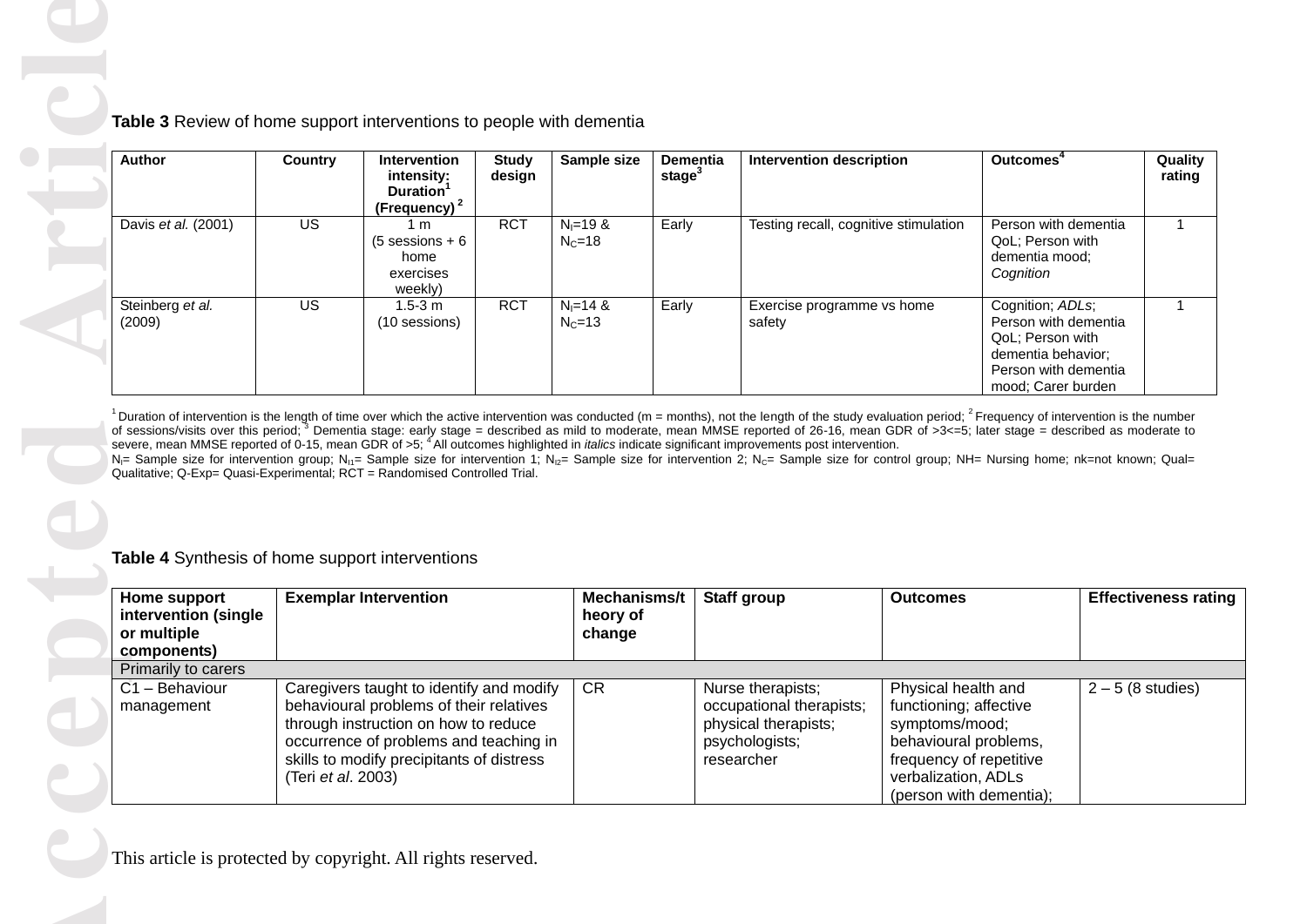|                                                                           |                                                                                                                                                                                                                                                                                                                                                                                                                  |                             |                                                                                                                         | caregiver's self-<br>efficacy/perceived stress;<br>QoL                                                                                                                                                                                                                   |                      |
|---------------------------------------------------------------------------|------------------------------------------------------------------------------------------------------------------------------------------------------------------------------------------------------------------------------------------------------------------------------------------------------------------------------------------------------------------------------------------------------------------|-----------------------------|-------------------------------------------------------------------------------------------------------------------------|--------------------------------------------------------------------------------------------------------------------------------------------------------------------------------------------------------------------------------------------------------------------------|----------------------|
| C2 - Education/<br>advice, emotional &<br>social support                  | A support program, four hours a week<br>over 10 months, offered opportunities for<br>carers to express feelings and problems<br>and provided practical support<br>concerning feasible solutions to<br>problems (Vernooij-Dassen et al. 2000)                                                                                                                                                                     | IMB; SS/SNT;<br><b>EOCS</b> | case managers; home<br>helps; specialist nurse                                                                          | Carers' sense of<br>competence/well-being;<br>caregiver burden;<br>admissions to care<br>homes; behavioural<br>problems, ADLs;<br>dementia severity (person<br>with dementia); caregiver<br>neuroticism; social<br>support/social network                                | $1 - 4$ (6 studies)  |
| C3 - Education/<br>advice & behaviour<br>management                       | Caregivers offered home contacts and<br>one telephone contact and provided with<br>skills to effectively manipulate<br>the home environment to manage daily<br>problems associated with dementia care<br>(Gitlin et al. 2003)                                                                                                                                                                                    | IMB; CR;<br><b>CEPF</b>     | Multi-purpose health<br>workers; nurses;<br>occupational therapists;<br>psychologists;<br>researcher; social<br>workers | Caregiver objective and<br>subjective burden;<br>caregiver well-being and<br>mood; care recipient<br>problem behaviours and<br>physical function;<br>caregiver skills/efficacy                                                                                           | $1 - 4$ (11 studies) |
| C4 - Education/<br>advice, behaviour<br>management &<br>emotional support | Caregivers offered<br>education about dementia, carers'<br>stress, and sources of emotional<br>support; understanding behaviours of<br>the family member and behavioural<br>management techniques; changing<br>unhelpful thoughts; promoting<br>acceptance; assertive communication;<br>relaxation etc.<br>Carers practised techniques at home,<br>using a manual and relaxation CDs<br>(Livingston et al. 2013) | IMB; CR;<br><b>EOCS</b>     | community workers;<br>home care nurses;<br>psychiatrist; psychology<br>graduates; social<br>workers                     | Affective symptoms and<br>behaviour (person with<br>dementia); time at<br>community tenure;<br>depression and anxiety;<br>quality of life of carer<br>and care recipient;<br>potentially abusive<br>behaviour by carer<br>towards care recipient;<br>carer self-efficacy | $1 - 4$ (5 studies)  |
| C5 - Education/<br>advice, behaviour<br>management &<br>social support    | Education and support group for carers<br>with home visits (Chien & Lee, 1998) or<br>electronic versions providing individual<br>and support group sessions to carers<br>involving information, safety strategies                                                                                                                                                                                                | CR; IMB;<br>SS/SNT          | community nurses;<br>psychiatrist; respite<br>workers; social workers                                                   | Carer burden; carer<br>mood; behaviour; NH<br>admission; carer QoL                                                                                                                                                                                                       | $3 - 5$ (5 studies)  |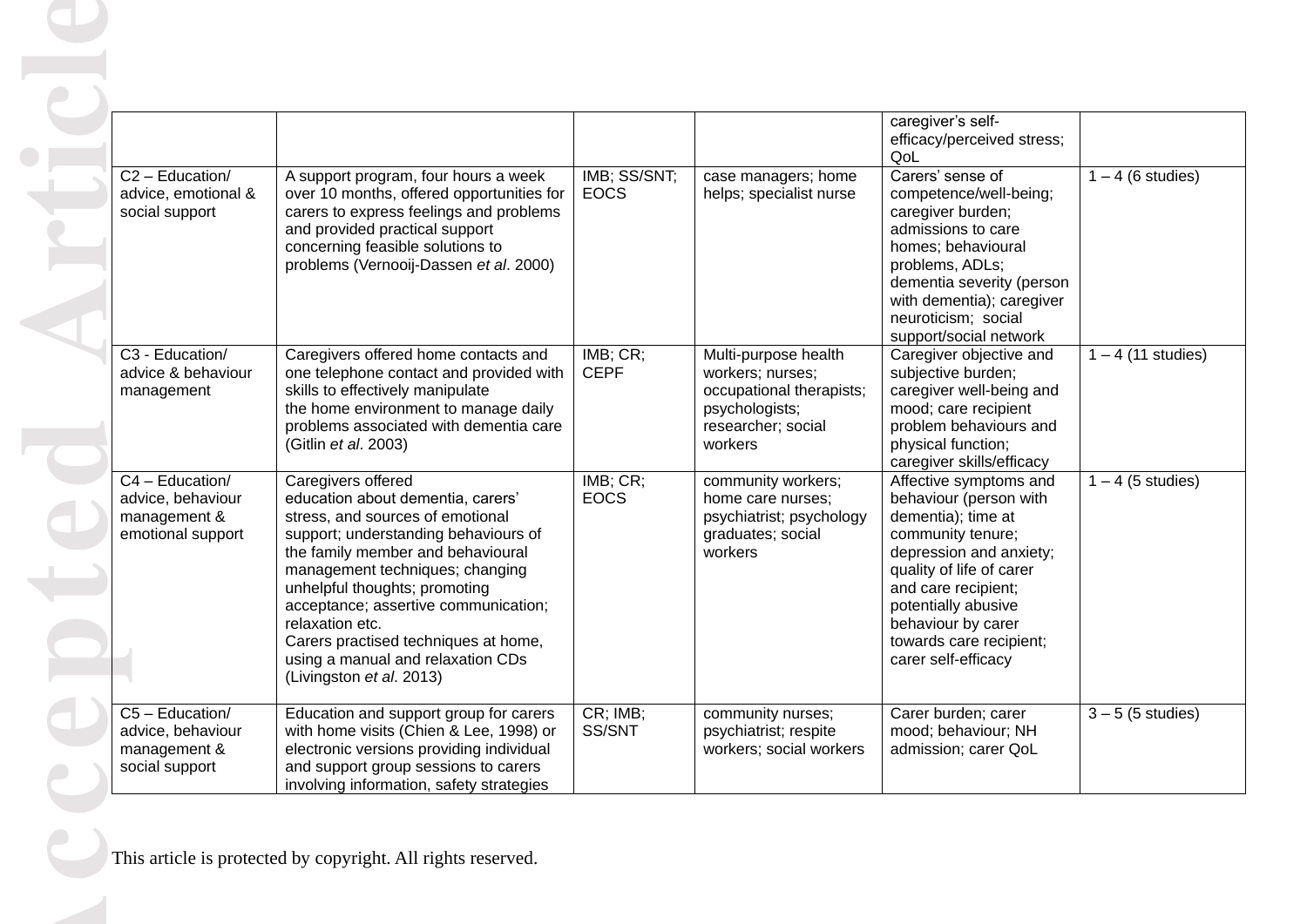|                                                                                                          | and social support (Finkel et al. 2007)                                                                                                                                                                                                                                                                                                                                                                                                                                                 |                                       |                                                                                                                              |                                                                            |                     |
|----------------------------------------------------------------------------------------------------------|-----------------------------------------------------------------------------------------------------------------------------------------------------------------------------------------------------------------------------------------------------------------------------------------------------------------------------------------------------------------------------------------------------------------------------------------------------------------------------------------|---------------------------------------|------------------------------------------------------------------------------------------------------------------------------|----------------------------------------------------------------------------|---------------------|
| C6-Education/<br>advice, behaviour<br>management,<br>emotional support &<br>social support               | Telephone support groups (Winter &<br>Gitlin, 2007) or face-to-face support<br>groups with ad hoc telephone<br>counselling (Mittelmann et al. 2006)                                                                                                                                                                                                                                                                                                                                     | CR; EOCS;<br>IMB; SS/SNT              | Counsellors                                                                                                                  | Carer mood; carer<br>burden; Person with<br>dementia mood; NH<br>admission | $1 - 3$ (6 studies) |
| C7 - Education/<br>advice, behaviour<br>management,<br>emotional support,<br>social support &<br>respite | Providing information to reduce problem<br>behaviours (such as increasing activity)<br>and improving carer coping skills, whilst<br>also providing options for respite<br>(Hinchliffe et al. 1995)                                                                                                                                                                                                                                                                                      | CR; EOCS;<br>$HN$ ; $IMB$ ;<br>SS/SNT | Automated conversation<br>system; counsellor;<br>psychiatrist                                                                | Carer burden; behaviour;<br>Person with dementia<br>mood; ADLs             | $2 - 4$ (3 studies) |
| Primarily to persons with dementia                                                                       |                                                                                                                                                                                                                                                                                                                                                                                                                                                                                         |                                       |                                                                                                                              |                                                                            |                     |
| P1 - Environmental<br>modifications                                                                      | Carers and people with dementia<br>received a home safety toolkit,<br>containing simple home safety tips.<br>Carers also received supportive phone<br>calls (Horvarth et al. 2013).                                                                                                                                                                                                                                                                                                     | <b>CEPF</b>                           | Occupational therapists                                                                                                      | Carer burden, carer<br>mood, carer QoL,<br>IADLs/ADLs                      | $2 - 3$ (6 studies) |
| $P2 - Care$<br>coordination                                                                              | Providing a specialist geriatric team at<br>home and directing to services, with<br>flexible use targeted at the individual<br>(Dias et al. 2008; Tibaldi et al. 2004)                                                                                                                                                                                                                                                                                                                  | <b>CIC</b>                            | Counsellors;<br>geriatricians; nurses;<br>occupational therapists;<br>psychiatrists;<br>physiotherapists; social<br>workers; | Carer burden; behavior;<br>NH admission; Carer<br>QoL; Carer burden        | $1 - 5$ (7 studies) |
| S <sub>2</sub> .                                                                                         | Rated taking into account: statistically significant change, effect size and intervention intensity; effectiveness rating range = $1 - 5$ , see supplementary information, File<br>CEPF = Competence-Environmental Press Framework; CIC = Continuity and Integration of Care; CR = Cognitive Restructuring; EOCR = Emotion Oriented Coping<br>Strategies; HN = Hierarchy of Needs; IMB = Information-Motivation-Behavioural Skills model; SS/SNT = Social Support/Social Network Theory |                                       |                                                                                                                              |                                                                            |                     |
|                                                                                                          |                                                                                                                                                                                                                                                                                                                                                                                                                                                                                         |                                       |                                                                                                                              |                                                                            |                     |
|                                                                                                          | This article is protected by copyright. All rights reserved.                                                                                                                                                                                                                                                                                                                                                                                                                            |                                       |                                                                                                                              |                                                                            |                     |
|                                                                                                          |                                                                                                                                                                                                                                                                                                                                                                                                                                                                                         |                                       |                                                                                                                              |                                                                            |                     |